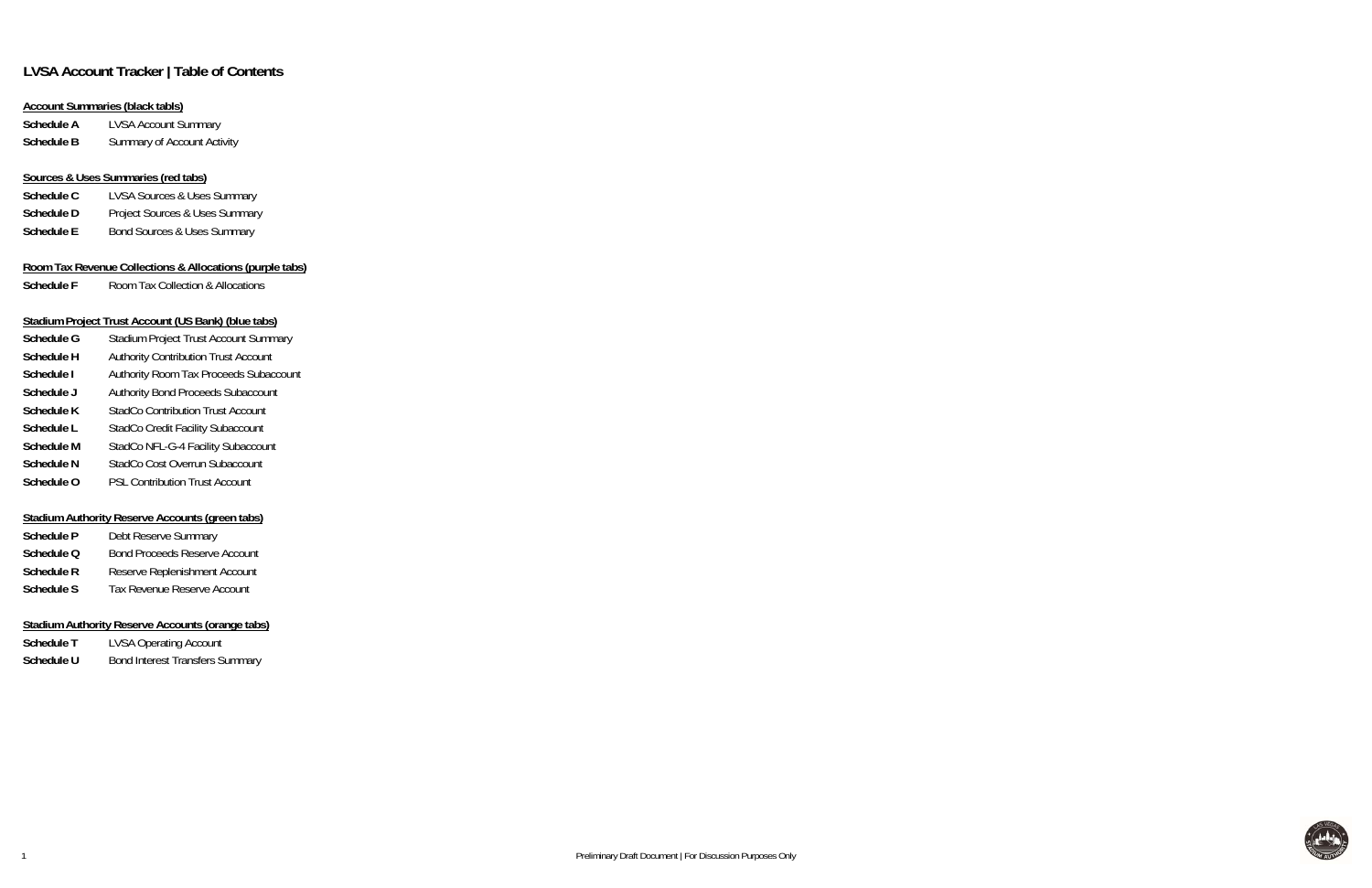

| <b>Bank</b>            | <b>Account Name</b>                                            | <b>Description</b>                         | <b>Account No.</b> |
|------------------------|----------------------------------------------------------------|--------------------------------------------|--------------------|
| <b>US Bank</b>         | <b>Authority Contribution Trust Account</b>                    | Las Vegas Stadium Project Trust            | XXXXXX000          |
| <b>US Bank</b>         | Authority Tax Proceeds Subaccount                              | Las Vegas Stadium Project Trust            | XXXXXX001          |
| <b>US Bank</b>         | Authority Bond Proceeds Subaccount                             | Las Vegas Stadium Project Trust            | XXXXXX002          |
| <b>US Bank</b>         | <b>StadCo Contribution Trust Account</b>                       | Las Vegas Stadium Project Trust            | XXXXXX003          |
| <b>US Bank</b>         | StadCo Credit Facility Subaccount                              | Las Vegas Stadium Project Trust            | XXXXXX004          |
| <b>US Bank</b>         | <b>NFL G-4 Facility Subaccount</b>                             | Las Vegas Stadium Project Trust            | XXXXXX005          |
| <b>US Bank</b>         | StadCo Cost Overrun Subaccount                                 | Las Vegas Stadium Project Trust            | XXXXXX006          |
| <b>US Bank</b>         | <b>PSL Contribution Trust Account</b>                          | Las Vegas Stadium Project Trust            | XXXXXX007          |
| <b>Bank of America</b> | Clark County Stadium Authority dba Las Vegas Stadium Authority | <b>Stadium Authority Operating Account</b> | XXXXXXX5582        |
| <b>BNY Mellon</b>      | Clark County Stadium Reserve 2018A Bond Proceeds               | Bond proceeds debt reserve                 | XXXX00             |
| <b>BNY Mellon</b>      | Clark County Stadium Reserve Replenishment                     | Debt reserve replenishment                 | XXXX03             |
| <b>BNY Mellon</b>      | <b>Clark County Stadium Reserve Tax Revenues</b>               | Room tax proceeds debt reserve             | XXXX04             |
| <b>Bank of America</b> | Stadium Authority PSL Clearing Account                         | <b>PSL Revenue Clearing Account</b>        | XXXXXXXX5854       |
| <b>Bank of America</b> | <b>Authority PSL-Sourced Proceeds Account</b>                  | <b>PSL Trust</b>                           | <b>XXXX42.1</b>    |
| <b>Bank of America</b> | <b>Holding Account</b>                                         | <b>PSL Trust</b>                           | XXXX40.12          |
| <b>Bank of America</b> | <b>Trust PSL-Sourced Proceeds Account</b>                      | <b>PSL Trust</b>                           | XXXX40.14          |
| <b>Bank of America</b> | <b>Released Subaccount</b>                                     | <b>PSL Trust</b>                           | XXXX40.15          |
| <b>Bank of America</b> | <b>Unreleased Subaccount</b>                                   | <b>PSL Trust</b>                           | XXXX40.16          |
| <b>Bank of America</b> | PSL Cost and Expense Subaccount                                | <b>PSL Trust</b>                           | XXXX40.17          |

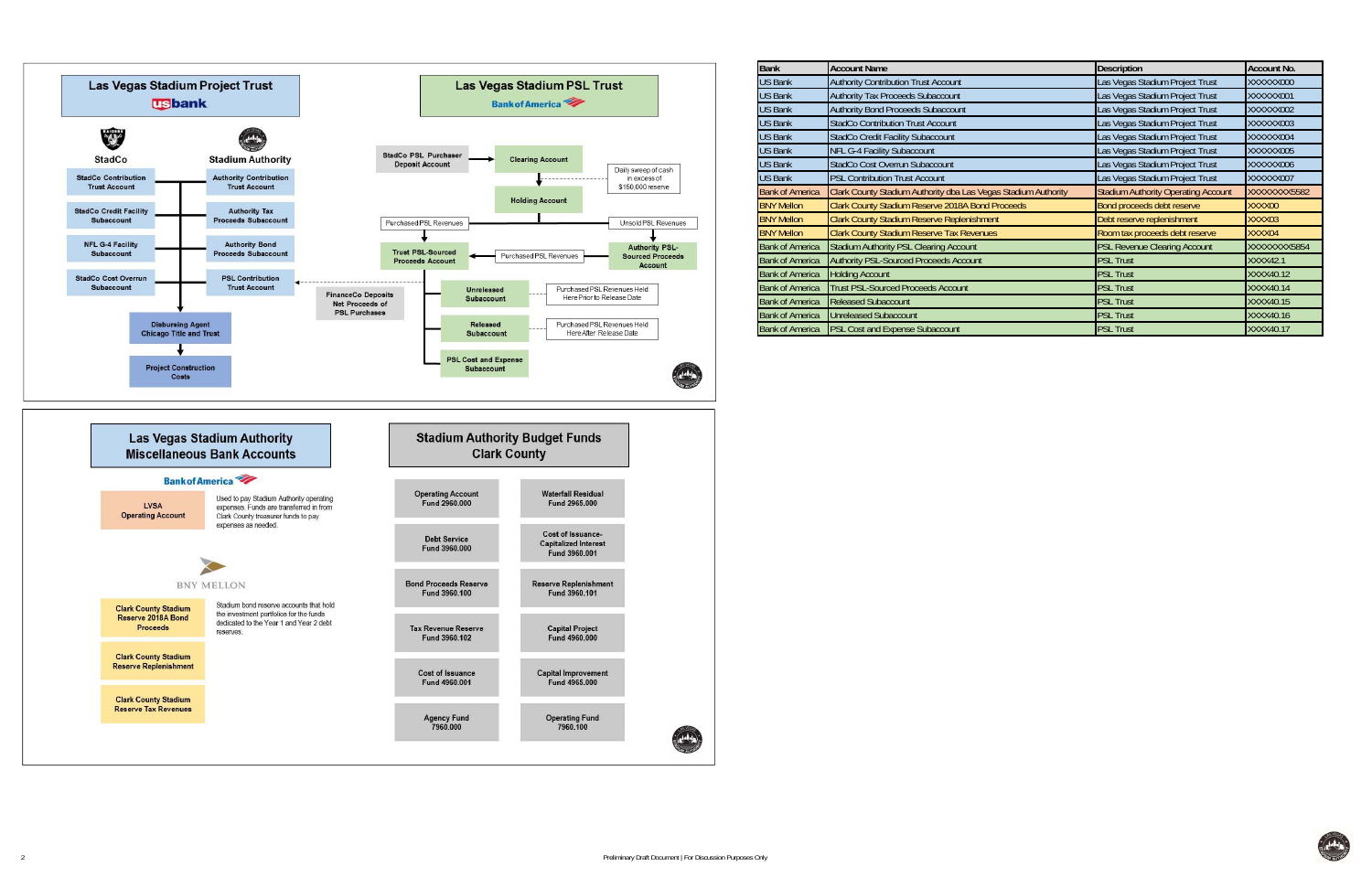## **Summary of Account Activity**

Bank account balances and activity through May 2020 Room tax collections through May 2020

## **Room Tax Revenue Distribution (FY20)**

|                              | Revenue to Date | <b>FY20 Budget</b> | <b>FY20 Budget Balance</b> |
|------------------------------|-----------------|--------------------|----------------------------|
| Room Tax Revenue Collections | \$36,089,139    | \$49,550,000       | (\$13,460,861)             |
| <b>Operating Budget</b>      | \$1,887,149     | \$2,166,640        | (\$279,491)                |
| Debt Service                 | \$33,983,750    | \$33,983,750       | \$0                        |
| Debt Reserve                 | \$218,241       | \$9,000,000        | (\$8,781,759)              |
| Waterfall Revenue            | \$0             | \$4,404,610        | (\$4,404,610)              |

## **Stadium Project Trust**

|                                           | Total          | Total                | <b>Total Distributions</b> | Interest and             |                |
|-------------------------------------------|----------------|----------------------|----------------------------|--------------------------|----------------|
| <b>Account Name</b>                       | Contributions  | <b>Distributions</b> | to Chicago Title           | <b>Investment Change</b> | <b>Balance</b> |
| Authority Contribution Trust Account      | 592,362,147 \$ | $(592, 362, 291)$ \$ | $(587,906,066)$ \$         | $4,748$ \$               | 4,604          |
| <b>Authority Tax Proceeds Subaccount</b>  | 33,492,112 \$  | $(33,558,895)$ \$    | $(29, 489, 042)$ \$        | 68,430 \$                | 1,647          |
| <b>Authority Bond Proceeds Subaccount</b> | 719,246,832 \$ | $(616, 157, 026)$ \$ | $(46,099,303)$ \$          | 20,998,141 \$            | 124,087,946    |
| <b>StadCo Contribution Trust Account</b>  | 254,460,305 \$ | $(254, 460, 305)$ \$ | $(254, 460, 305)$ \$       |                          |                |
| <b>StadCo Credit Facility Subaccount</b>  | 141,878,699 \$ | $(97,509,681)$ \$    | - \$                       | $29,280$ \$              | 44,398,298     |
| NFL G-4 Credit Facility Subaccount        | 185,599,930 \$ | $(182, 822, 760)$ \$ | $\sim$                     | 49,371 \$                | 2,826,542      |
| StadCo Cost Overrun Subaccount            | $\sim$         | $\sim$ 10 $\pm$      | $\sim$                     | $\sim$                   |                |
| <b>PSL Contribution Trust Account</b>     | 616,776,962 \$ | $(613, 409, 012)$ \$ | $(578,029,667)$ \$         | 170,763 \$               | 3,538,713      |
| <b>Totals</b>                             | 2,543,816,987  | $(2,390,279,969)$ \$ | $(1,495,984,383)$ \$       | 21,320,733 \$            | 174,857,750    |

### **Stadium Bond Reserve Accounts**

|                                      |                             | Cash and                  | Total               |    | Year 1         | Year <sub>2</sub> |
|--------------------------------------|-----------------------------|---------------------------|---------------------|----|----------------|-------------------|
| <b>Account Name</b>                  | <b>Fixed Income Balance</b> | <b>Short Term Balance</b> | <b>Market Value</b> |    | Debt Reserve   | Debt Reserve      |
| <b>Stadium Bond Proceeds Reserve</b> | 45,457,300 \$               | 13,030,682 \$             | 58,487,982          |    | 45,140,527     | 13,347,455        |
| Stadium Reserve Replenishment        | $\sim$ 10 $\pm$             |                           |                     |    |                |                   |
| Stadium Tax Revenue Reserve          | $\sim$                      | 9,394,432 \$              | 9,394,432           |    |                | 9,394,432         |
| <b>Totals</b>                        | 45,457,300 \$               | 22,425,114 \$             | 67,882,414          |    | 45,140,527     | 22,741,887        |
| Debt Reserve Funding Targets         |                             |                           | 90,281,054          |    | 45,140,527     | 45,140,527        |
|                                      |                             |                           |                     |    |                |                   |
| Remaining to be Funded               |                             |                           | 22,398,639          | -S | $\blacksquare$ | 22,398,639        |
| Funded %                             |                             |                           | 75.2%               |    | 100.0%         | 50.4%             |

## **Stadium Authority Operating Account**

|               | Deposits and                    | Withdrawals and Other |           |              | Ending         |
|---------------|---------------------------------|-----------------------|-----------|--------------|----------------|
|               | <b>Other Credits</b>            | <b>Debits</b>         | Checks    | service Fees | <b>Balance</b> |
| <b>Totals</b> | ,249,004<br>24 <sup>u</sup> ۰ ل | (44, 709, 996)        | (539,008) |              | (0)            |

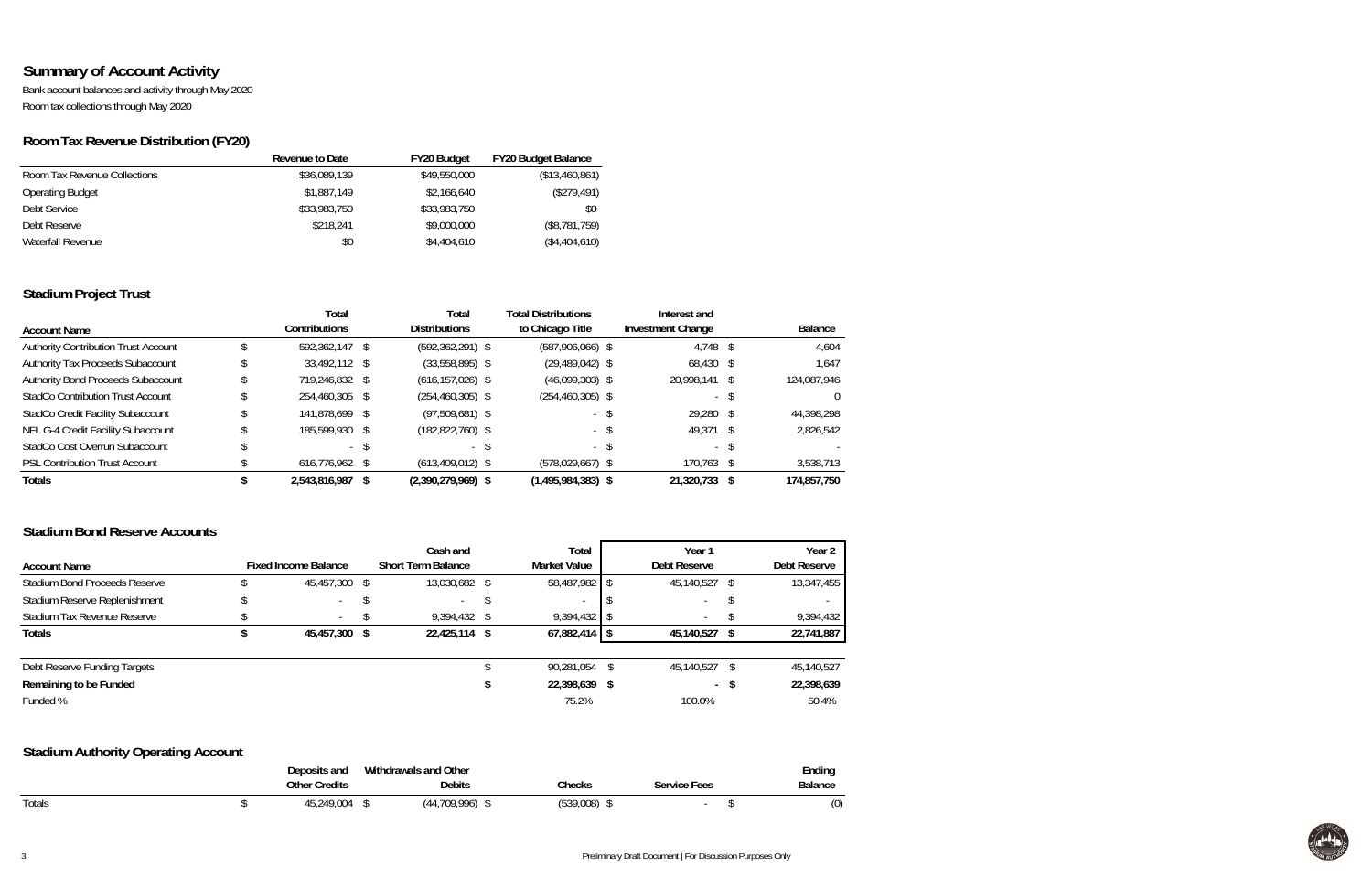| Sources                                                      |                | <b>Cumulative Total</b> | <b>Notes</b>        | March 2017   | April 2017   | May 2017     | <b>June 2017</b> | <b>July 2017</b> | August 2017              |
|--------------------------------------------------------------|----------------|-------------------------|---------------------|--------------|--------------|--------------|------------------|------------------|--------------------------|
| Room Tax Collections                                         |                | 151,315,045             |                     | 5,015,861 \$ | 4,107,311 \$ | 4,134,223 \$ | 3,916,665 \$     | 4,269,694 \$     | 3,739,737                |
| Earned Interest on Room Tax Collections                      |                | 574,779                 |                     | $-$ \$       | $-$ \$       | 5,306 \$     | $10,176$ \$      | 15,741 \$        | 19,553                   |
| Earned Interest on Authority Tax Proceeds Subaccount         |                | 68,430                  |                     | $-$ \$       | $-$ \$       | $-$ \$       | $-$ \$           | $-$ \$           | $\overline{\phantom{a}}$ |
| <b>Bond Proceeds</b>                                         |                | 742,653,998             |                     | $-$ \$       | - \$         | $-$ \$       | $-$ \$           | $-$ \$           |                          |
| Earned Interest + Investment Change on Bond Proceeds         |                | 20,998,141              |                     | $-$ \$       | - \$         | $-$ \$       | $-$ \$           | - \$             | $\sim$                   |
| Earned Interest + Investment Change on Debt Reserve Accounts |                | 22,741,887              |                     | - \$         | - \$         | - \$         | - \$             | - \$             |                          |
| <b>Total Sources</b>                                         |                | 938,352,280             | \$                  | 5,015,861 \$ | 4,107,311 \$ | 4,139,529 \$ | 3,926,841 \$     | 4,285,435 \$     | 3,759,290                |
| <b>Uses</b>                                                  |                |                         |                     |              |              |              |                  |                  |                          |
| <b>Stadium Authority Operations (Budgeted)</b>               | $\mathfrak{L}$ | 5,323,415               | Ŝ.                  | 71,429 \$    | 71,429 \$    | 71,429 \$    | 71,429 \$        | 71,429 \$        | 71,429                   |
| <b>Stadium Project Construction</b>                          |                |                         |                     |              |              |              |                  |                  |                          |
| Room Tax Contribution                                        |                | 33,315,520              |                     | $-$ \$       | $-$ \$       | $-$ \$       | $-$ \$           | $-$ \$           |                          |
| Room Tax Interest Contribution                               |                | 19,057                  |                     | $-$ \$       | $-$ \$       | $-$ \$       | $-$ \$           | $-$ \$           | $\sim$                   |
| <b>Bond Proceeds Contribution</b>                            |                | 716,665,423             |                     | $-$ \$       | $-$ \$       | $-$ \$       | $-$ \$           | $-$ \$           | $\sim$                   |
| <b>Total Project Contribution</b>                            |                | 750,000,000             | $\mathcal{S}$       | $-$ \$       | $-$ \$       | $-$ \$       | $-$ \$           | $-$ \$           |                          |
| Capitalized Interest                                         |                | 3,010,553               |                     | $-$ \$       | $-$ \$       | $-$ \$       | $-$ \$           | $-$ \$           | $\sim$                   |
| Cost of Bond Issuance                                        |                | 750,475                 |                     | $-$ \$       | $-$ \$       | $-$ \$       | $-$ \$           | $-$ \$           | $\sim$                   |
| Debt Service                                                 | -\$            | 75,794,131              | $[1]$<br>$\sqrt{2}$ | $-$ \$       | $-$ \$       | $-$ \$       | $-$ \$           | $-$ \$           |                          |
| Debt Reserve                                                 |                |                         |                     |              |              |              |                  |                  |                          |
| Year 1 Debt Reserve                                          |                | 45,140,527              |                     | $-$ \$       | $-$ \$       | $-$ \$       | $-$ \$           | $-$ \$           | $\sim$                   |
| Year 2 Debt Reserve                                          |                | 22,741,887              |                     | $-$ \$       | $-$ \$       | $-$ \$       | $-$ \$           | $-$ \$           | $\sim$                   |
| Waterfall Funds                                              |                |                         |                     |              |              |              |                  |                  |                          |
| Stadium Authority Ending Fund Balance 34.4(a)                |                |                         |                     | $-$ \$       | $-$ \$       | $-$ \$       | $-$ \$           | $-$ \$           |                          |
| Allocation Necessary to Cure a Breach 34.4(b)                |                |                         |                     | $-$ \$       | - \$         | $-$ \$       | $-$ \$           | - \$             | $\sim$                   |
| Allocation to Second-Year Reserve 34.4(c)                    |                | 9,218,241               |                     | $-$ \$       | - \$         | $-$ \$       |                  | - \$             | $\sim$                   |
| UNLV Hold Harmless Allocation 34.4(d)                        |                |                         |                     | - \$         | - \$         | - \$         | - \$             |                  |                          |
| Allocation to Stadium Capital Account 34.4(e)                |                |                         |                     | $-$ \$       | $-$ \$       | $-$ \$       | $-$ \$           | $-$ \$           | $\sim$                   |
| Residual Allocation Account 34.4(f)                          | -\$            | 4,397,580               | \$                  | $-$ \$       | $-$ \$       | $-$ \$       | $-$ \$           | $-$ \$           | $\sim$                   |
| <b>Total Allocated Uses</b>                                  | \$.            | 916,376,808             | S.                  | 71,429 \$    | 71,429 \$    | 71,429 \$    | 71,429 \$        | 71,429 \$        | 71,429                   |
| <b>Remaining Unallocated Uses</b>                            |                | 21,975,472              | $[2]$<br>- \$       | 4,944,432 \$ | 4,035,882 \$ | 4,068,101 \$ | 3,855,413 \$     | 4,214,006 \$     | 3,687,861                |
| <b>Total Uses</b>                                            | \$             | 938,352,280             | \$                  | 5,015,861 \$ | 4,107,311 \$ | 4,139,529 \$ | 3,926,841 \$     | 4,285,435 \$     | 3,759,290                |

#### **Notes:**

[1] Total debt service contribution is an estimate based on room tax collections in the month they are accrued. This total will vary slightly from actual debt service contributions due to variances between the month room t [2] Unallocated balance includes fund balances plus any accrued interest in the project trust accounts holding room tax or bond proceeds funds pending deposit into the debt reserve.

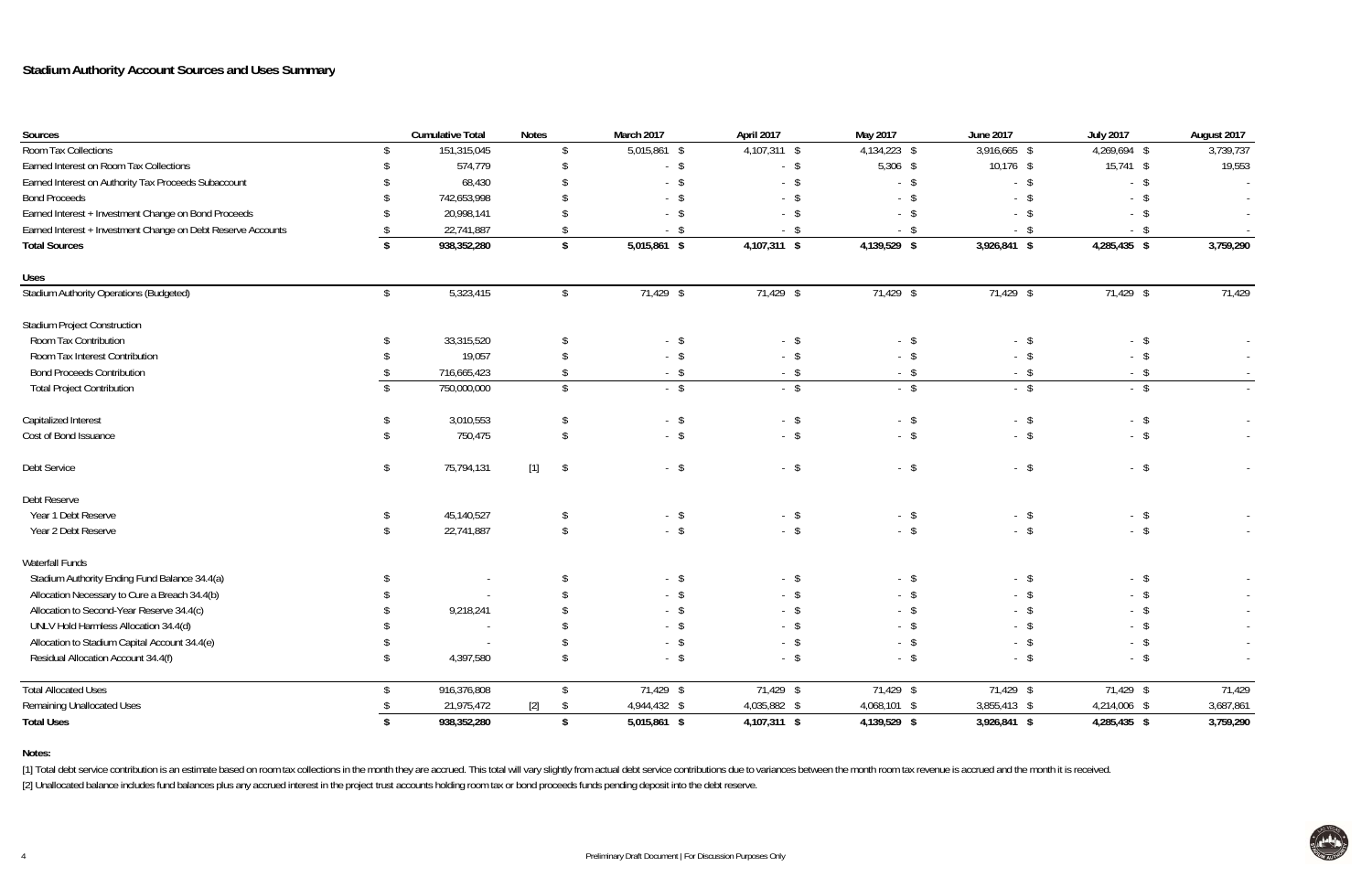**Notes:**

[1] Total debt service contribution is an estimate based on room tax collections in the mo

| Sources                                                      |                | September 2017 | October 2017 | November 2017 | December 2017 | January 2018 | February 2018  | March 2018           | April 2018     |
|--------------------------------------------------------------|----------------|----------------|--------------|---------------|---------------|--------------|----------------|----------------------|----------------|
| Room Tax Collections                                         |                | 4,364,847 \$   | 4,564,370 \$ | 3,552,379 \$  | 2,893,061 \$  | 4,769,490 \$ | 3,321,636 \$   | 4,665,544 \$         | 4,266,863      |
| Earned Interest on Room Tax Collections                      |                | $23,147$ \$    | 27,673 \$    | 34,959 \$     | 41,369 \$     | 44,055 \$    | 43,217 \$      | $53,137$ \$          | 23,530         |
| Earned Interest on Authority Tax Proceeds Subaccount         |                | $-$ \$         | $-$ \$       | $-$ \$        | $-$ \$        | $-$ \$       | $-$ \$         | $-$ \$               |                |
| <b>Bond Proceeds</b>                                         |                | $-$ \$         | $-$ \$       | $-$ \$        | - \$          | - \$         | $-$ \$         | - \$                 |                |
| Earned Interest + Investment Change on Bond Proceeds         |                | $-$ \$         | $-$ \$       | $-$ \$        | - \$          | - \$         | $-$ \$         | $-$ \$               | $\sim$         |
| Earned Interest + Investment Change on Debt Reserve Accounts |                | - \$           | - \$         | - \$          | - \$          | - \$         | - \$           |                      |                |
| <b>Total Sources</b>                                         |                | 4,387,994 \$   | 4,592,043 \$ | 3,587,338 \$  | 2,934,430 \$  | 4,813,545 \$ | $3,364,853$ \$ | 4,718,681 \$         | 4,290,393      |
| <b>Uses</b>                                                  |                |                |              |               |               |              |                |                      |                |
| Stadium Authority Operations (Budgeted)                      | \$             | 71,429 \$      | 71,429 \$    | 71,429 \$     | 71,429 \$     | 71,429 \$    | 71,429 \$      | 71,429 \$            | 71,429         |
| <b>Stadium Project Construction</b>                          |                |                |              |               |               |              |                |                      |                |
| Room Tax Contribution                                        |                | $-$ \$         | $-$ \$       | $-$ \$        | - \$          | $-$ \$       | $-$ \$         | $-$ \$               | 25,000,000     |
| Room Tax Interest Contribution                               |                | $-$ \$         | $-$ \$       | $-$ \$        | - \$          | - \$         | $-$ \$         | $-$ \$               |                |
| <b>Bond Proceeds Contribution</b>                            |                | $-$ \$         | $-$ \$       | $-$ \$        | $-$ \$        | $-$ \$       | $-$ \$         | - \$                 | $\sim$         |
| <b>Total Project Contribution</b>                            |                | $-$ \$         | $-$ \$       | $-$ \$        | $-$ \$        | $-$ \$       | $-$ \$         | $-$ \$               | 25,000,000     |
| Capitalized Interest                                         |                | $-$ \$         | $-$ \$       | $-$ \$        | $-$ \$        | $-$ \$       | $-$ \$         | $\sqrt{2}$<br>$\sim$ |                |
| Cost of Bond Issuance                                        |                | $-$ \$         | $-$ \$       | $-$ \$        | $-$ \$        | $-$ \$       | $-$ \$         | $-$ \$               |                |
| Debt Service                                                 | $\mathfrak{L}$ | $-$ \$         | $-$ \$       | $-$ \$        | $-$ \$        | $-$ \$       | $-$ \$         | $-$ \$               |                |
| Debt Reserve                                                 |                |                |              |               |               |              |                |                      |                |
| Year 1 Debt Reserve                                          |                | $-$ \$         | $-$ \$       | $-$ \$        | $-$ \$        | $-$ \$       | $-$ \$         | $-$ \$               |                |
| Year 2 Debt Reserve                                          |                | $-$ \$         | $-$ \$       | $-$ \$        | $-$ \$        | $-$ \$       | $-$ \$         | $-$ \$               |                |
| Waterfall Funds                                              |                |                |              |               |               |              |                |                      |                |
| Stadium Authority Ending Fund Balance 34.4(a)                |                | $-$ \$         | $-$ \$       | $-$ \$        | $-$ \$        | $-$ \$       | $-$ \$         | $-$ \$               |                |
| Allocation Necessary to Cure a Breach 34.4(b)                |                | $-$ \$         | - \$         | $-$ \$        | - \$          | - \$         | - \$           | - \$                 | $\sim$         |
| Allocation to Second-Year Reserve 34.4(c)                    |                | $-$ \$         | $-$ \$       | $-$ \$        | - \$          | - \$         | $-$ \$         |                      | $\sim$         |
| UNLV Hold Harmless Allocation 34.4(d)                        |                | - \$           | - \$         |               | - \$          | - \$         | - \$           |                      |                |
| Allocation to Stadium Capital Account 34.4(e)                |                | $-$ \$         | $-$ \$       | $-$ \$        | $-$ \$        | $-$ \$       | $-$ \$         | $-$ \$               | $\sim$         |
| Residual Allocation Account 34.4(f)                          |                | $-$ \$         | $-$ \$       | $-$ \$        | $-$ \$        | $-$ \$       | $-$ \$         | $-$ \$               | $\sim$         |
| <b>Total Allocated Uses</b>                                  |                | 71,429 \$      | 71,429 \$    | 71,429 \$     | 71,429 \$     | 71,429 \$    | 71,429 \$      | 71,429 \$            | 25,071,429     |
| <b>Remaining Unallocated Uses</b>                            |                | 4,316,565 \$   | 4,520,615 \$ | 3,515,910 \$  | 2,863,001 \$  | 4,742,116 \$ | 3,293,424 \$   | 4,647,252 \$         | (20, 781, 036) |
| <b>Total Uses</b>                                            |                | 4,387,994 \$   | 4,592,043 \$ | 3,587,338 \$  | 2,934,430 \$  | 4,813,545 \$ | 3,364,853 \$   | 4,718,681 \$         | 4,290,393      |

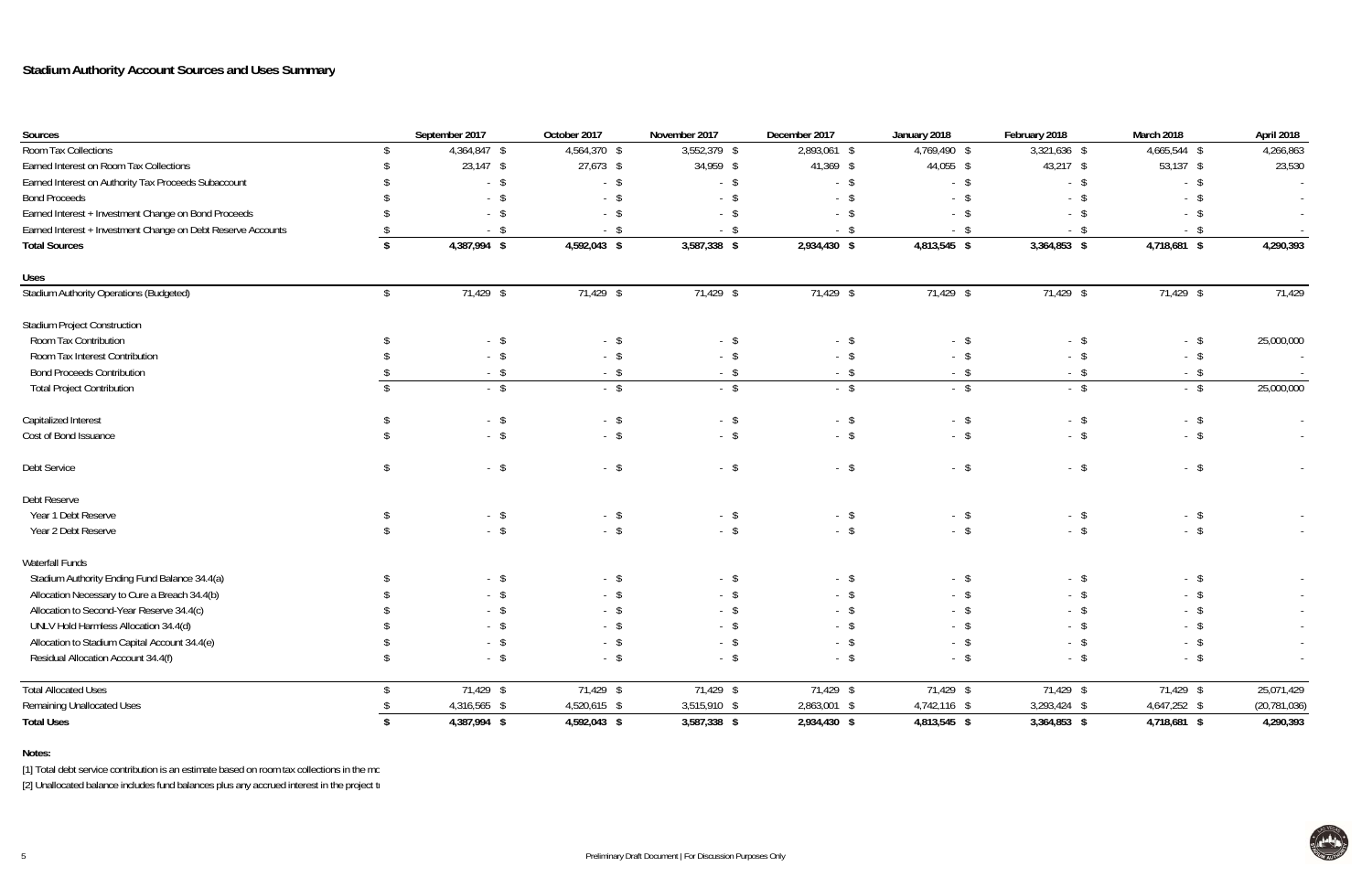**Notes:**

[1] Total debt service contribution is an estimate based on room tax collections in the mo

| Sources                                                      |                         | May 2018            | <b>June 2018</b> | <b>July 2018</b>   | August 2018    | September 2018 | October 2018   | November 2018 | December 2018 |
|--------------------------------------------------------------|-------------------------|---------------------|------------------|--------------------|----------------|----------------|----------------|---------------|---------------|
| Room Tax Collections                                         |                         | 4,421,297 \$        | $3,745,101$ \$   | $3,961,217$ \$     | $3,720,144$ \$ | 3,956,372 \$   | 4,751,759 \$   | 3,916,602 \$  | 3,071,584     |
| Earned Interest on Room Tax Collections                      |                         | $3,928$ \$          | $8,111$ \$       | $1,007$ \$         | $8,277$ \$     | $3,442$ \$     | $5,667$ \$     | $6,873$ \$    | 4,992         |
| Earned Interest on Authority Tax Proceeds Subaccount         |                         | 19,057 \$           | 13,905 \$        | $17,613$ \$        | $3,746$ \$     | $4,517$ \$     | $4,606$ \$     | $1,150$ \$    | 540           |
| <b>Bond Proceeds</b>                                         |                         | 742,653,996 \$      | $-$ \$           | $-$ \$             | $-$ \$         | $-$ \$         | $-$ \$         | $-$ \$        |               |
| Earned Interest + Investment Change on Bond Proceeds         |                         | 193,864 \$          | 1,095,575 \$     | 685,042 \$         | 1,161,640 \$   | 598,118 \$     | 1,476,121 \$   | 1,151,231 \$  | 1,625,340     |
| Earned Interest + Investment Change on Debt Reserve Accounts |                         | 58,838 \$           | $(3,833)$ \$     | $33,212$ \$        | $32,914$ \$    | $25,717$ \$    | 32,918 \$      | 604,745 \$    | 71,295        |
| <b>Total Sources</b>                                         |                         | 747,350,979 \$      | 4,858,858 \$     | 4,698,091 \$       | 4,926,720 \$   | 4,588,166 \$   | $6,271,072$ \$ | 5,680,601 \$  | 4,773,753     |
| <b>Uses</b>                                                  |                         |                     |                  |                    |                |                |                |               |               |
| <b>Stadium Authority Operations (Budgeted)</b>               | $\sqrt[6]{\frac{1}{2}}$ | 169,883 \$          | 169,883 \$       | 174,708 \$         | 174,708 \$     | 174,708 \$     | 174,708 \$     | 174,708 \$    | 174,708       |
| <b>Stadium Project Construction</b>                          |                         |                     |                  |                    |                |                |                |               |               |
| Room Tax Contribution                                        |                         | 4,456,081 \$        | $-$ \$           | 3,859,439 \$       | $-$ \$         | $-$ \$         | $-$ \$         | $-$ \$        |               |
| Room Tax Interest Contribution                               |                         | $-$ \$              | $-$ \$           | 19,057 \$          | $-$ \$         | $-$ \$         | $-$ \$         | $-$ \$        |               |
| <b>Bond Proceeds Contribution</b>                            |                         | 716,665,423 \$      | $-$ \$           | $-$ \$             | $-$ \$         | $-$ \$         | $-$ \$         | $-$ \$        | $\sim$        |
| <b>Total Project Contribution</b>                            |                         | 721,121,504 \$      | $-$ \$           | 3,878,496 \$       | $-$ \$         | $-$ \$         | $-$ \$         | $-$ \$        |               |
| Capitalized Interest                                         |                         | $3,010,553$ \$      | $-$ \$           | $-$ \$             | $-$ \$         | $-$ \$         | $-$ \$         | $-$ \$        |               |
| Cost of Bond Issuance                                        |                         | 750,475 \$          | $-$ \$           | $-$ \$             | $-$ \$         | $-$ \$         | $-$ \$         | $-$ \$        |               |
| Debt Service                                                 | \$                      | $4,251,414$ \$      | $3,575,217$ \$   | 3,786,509 \$       | 3,545,435 \$   | 3,781,664 \$   | 4,577,051 \$   | 3,741,894 \$  | 2,896,876     |
| Debt Reserve                                                 |                         |                     |                  |                    |                |                |                |               |               |
| Year 1 Debt Reserve                                          |                         | 45,140,527 \$       | $-$ \$           | $-$ \$             | $-$ \$         | $-$ \$         | $-$ \$         | $-$ \$        |               |
| Year 2 Debt Reserve                                          | S.                      | 58,838 \$           | $(3,833)$ \$     | $33,212$ \$        | $32,914$ \$    | $25,717$ \$    | 32,918 \$      | 604,745 \$    | 71,295        |
| Waterfall Funds                                              |                         |                     |                  |                    |                |                |                |               |               |
| Stadium Authority Ending Fund Balance 34.4(a)                |                         | $-$ \$              | $-$ \$           | $-$ \$             | $-$ \$         | $-$ \$         | $-$ \$         | $-$ \$        |               |
| Allocation Necessary to Cure a Breach 34.4(b)                |                         | $-$ \$              | $-$ \$           | $-$ \$             | $-$ \$         | $-$ \$         | $-$ \$         | $-$ \$        |               |
| Allocation to Second-Year Reserve 34.4(c)                    |                         | $-$ \$              | $-$ \$           | $-$ \$             | - \$           | - \$           | $-$ \$         | -\$<br>$\sim$ | $\sim$        |
| UNLV Hold Harmless Allocation 34.4(d)                        |                         | - \$                | - \$             | - \$               | - \$           | - \$           | - \$           | $-5$          | $\sim$        |
| Allocation to Stadium Capital Account 34.4(e)                |                         | $-$ \$              | $-$ \$           | $-$ \$             | $-$ \$         | $-$ \$         | $-$ \$         | $-$ \$        | $\sim$        |
| Residual Allocation Account 34.4(f)                          |                         | $-$ \$              | $-$ \$           | $-$ \$             | $-$ \$         | $-$ \$         | $-$ \$         | $-$ \$        | $\sim$        |
| <b>Total Allocated Uses</b>                                  |                         | 774,503,193 \$      | $3,741,268$ \$   | 7,872,925 \$       | 3,753,057 \$   | 3,982,089 \$   | 4,784,677 \$   | 4,521,347 \$  | 3,142,879     |
| <b>Remaining Unallocated Uses</b>                            |                         | $(27, 152, 214)$ \$ | 1,117,590 \$     | $(3, 174, 834)$ \$ | 1,173,663 \$   | 606,077 \$     | 1,486,395 \$   | 1,159,254 \$  | 1,630,874     |
| <b>Total Uses</b>                                            |                         | 747,350,979 \$      | 4,858,858 \$     | 4,698,091 \$       | 4,926,720 \$   | 4,588,166 \$   | 6,271,072 \$   | 5,680,601 \$  | 4,773,753     |

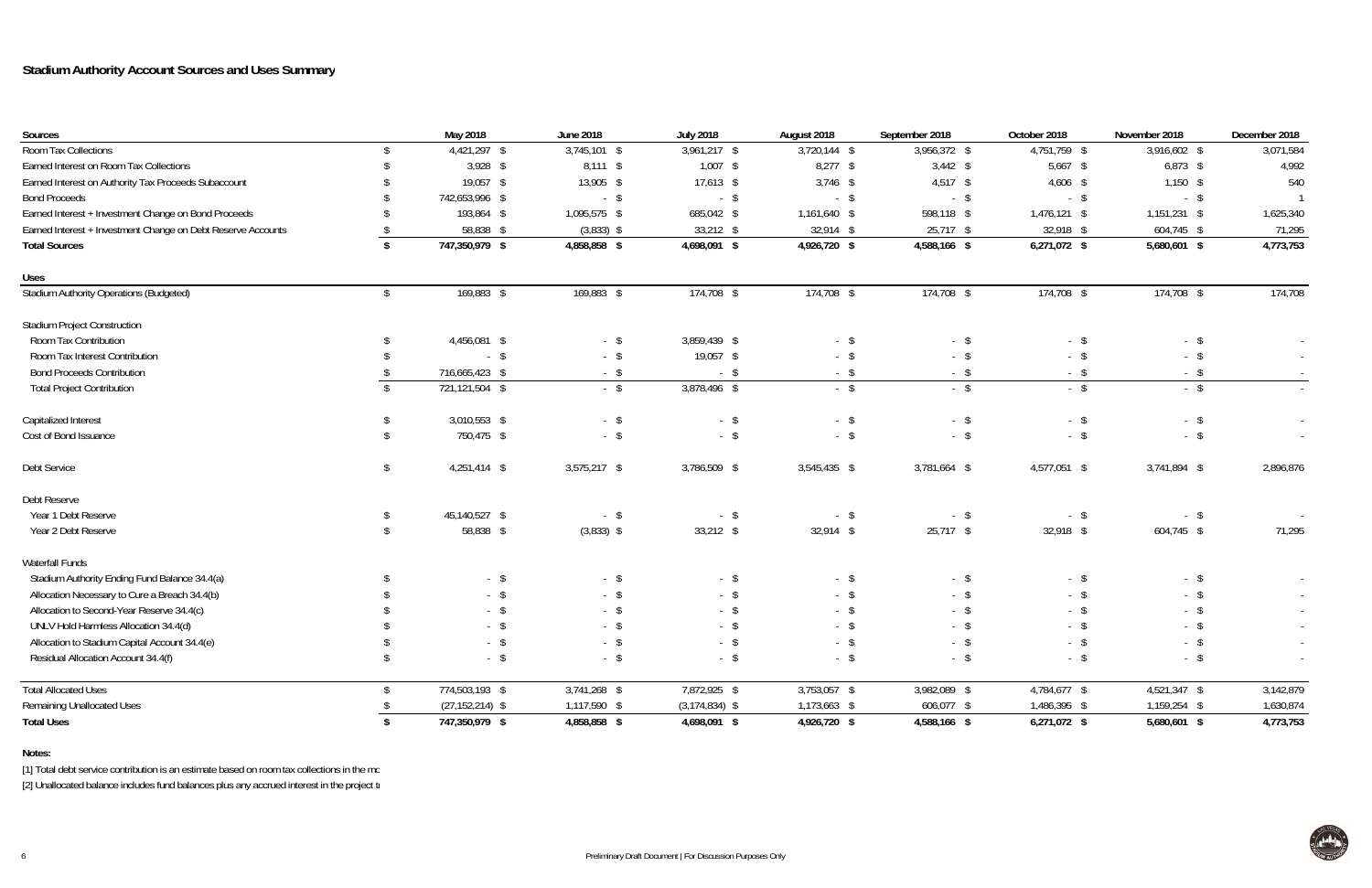#### **Notes:**

[1] Total debt service contribution is an estimate based on room tax collections in the mo

| Sources                                                      |                         | January 2019   | February 2019 | <b>March 2019</b> | April 2019    | May 2019     | <b>June 2019</b> | <b>July 2019</b>          | August 2019 |
|--------------------------------------------------------------|-------------------------|----------------|---------------|-------------------|---------------|--------------|------------------|---------------------------|-------------|
| Room Tax Collections                                         |                         | 4,859,647 \$   | 3,750,104 \$  | 4,473,013 \$      | 4,381,865 \$  | 4,662,815 \$ | 3,972,708 \$     | $\overline{4,}231,421$ \$ | 3,903,540   |
| Earned Interest on Room Tax Collections                      |                         | $5,862$ \$     | 4,879 \$      | $4,349$ \$        | 17,769 \$     | 15,756 \$    | 40,905 \$        | $32,777$ \$               | 37,406      |
| Earned Interest on Authority Tax Proceeds Subaccount         |                         | 590 \$         | $624$ \$      | 558 \$            | $625$ \$      | 589 \$       | $1 \quad$        | $1 \quad$                 | 77          |
| <b>Bond Proceeds</b>                                         |                         | $-$ \$         | $-$ \$        | $1 \quad$         | $-$ \$        | $-$ \$       | $-$ \$           | $-$ \$                    |             |
| Earned Interest + Investment Change on Bond Proceeds         |                         | 1,441,275 \$   | 1,029,582 \$  | 1,277,590 \$      | 1,221,074 \$  | 1,143,992 \$ | 1,205,919 \$     | 539,777 \$                | 934,098     |
| Earned Interest + Investment Change on Debt Reserve Accounts |                         | $19,142$ \$    | $3,533$ \$    | $(31,836)$ \$     | 5,181,379 \$  | 950,175 \$   | 580,034 \$       | 654,385 \$                | 404,512     |
| <b>Total Sources</b>                                         |                         | $6,326,515$ \$ | 4,788,721 \$  | 5,723,676 \$      | 10,802,713 \$ | 6,773,326 \$ | 5,799,567 \$     | 5,458,362 \$              | 5,279,633   |
| <b>Uses</b>                                                  |                         |                |               |                   |               |              |                  |                           |             |
| <b>Stadium Authority Operations (Budgeted)</b>               | $\sqrt[6]{\frac{1}{2}}$ | 174,708 \$     | 174,708 \$    | $174,708$ \$      | 174,708 \$    | $174,708$ \$ | 174,708 \$       | 180,553 \$                | 180,553     |
| <b>Stadium Project Construction</b>                          |                         |                |               |                   |               |              |                  |                           |             |
| Room Tax Contribution                                        |                         | $-$ \$         | $-$ \$        | $-$ \$            | $-$ \$        | $-$ \$       | $-$ \$           | $-$ \$                    |             |
| Room Tax Interest Contribution                               |                         | $-$ \$         | $-$ \$        | $-$ \$            | $-$ \$        | $-$ \$       | $-$ \$           | $-$ \$                    | $\sim$      |
| <b>Bond Proceeds Contribution</b>                            |                         | $-$ \$         | $-$ \$        | $-$ \$            | $-$ \$        | - \$         | $-$ \$           | $-$ \$                    |             |
| <b>Total Project Contribution</b>                            |                         | $-$ \$         | $-$ \$        | $-$ \$            | $-$ \$        | $-$ \$       | $-$ \$           | $-$ \$                    |             |
| Capitalized Interest                                         |                         | $-$ \$         | $-$ \$        | $-$ \$            | $-$ \$        | $-$ \$       | $-$ \$           | $-$ \$                    |             |
| Cost of Bond Issuance                                        |                         | $-$ \$         | $-$ \$        | $-$ \$            | $-$ \$        | $-$ \$       | $-$ \$           | $-$ \$                    |             |
| Debt Service                                                 | \$                      | 4,684,939 \$   | 3,575,395 \$  | 3,393,988 \$      | $-$ \$        | $-$ \$       | $-$ \$           | 4,050,868 \$              | 3,722,987   |
| Debt Reserve                                                 |                         |                |               |                   |               |              |                  |                           |             |
| Year 1 Debt Reserve                                          |                         | $-$ \$         | $-$ \$        | $-$ \$            | $-$ \$        | $-$ \$       | $-$ \$           | $-$ \$                    |             |
| Year 2 Debt Reserve                                          |                         | $19,142$ \$    | $3,533$ \$    | $(31,836)$ \$     | 5,181,379 \$  | 950,175 \$   | 580,034 \$       | 654,385 \$                | 404,512     |
| Waterfall Funds                                              |                         |                |               |                   |               |              |                  |                           |             |
| Stadium Authority Ending Fund Balance 34.4(a)                |                         | $-$ \$         | $-$ \$        | $-$ \$            | - \$          | $-$ \$       | $-$ \$           | $-$ \$                    |             |
| Allocation Necessary to Cure a Breach 34.4(b)                |                         | $-$ \$         | $-$ \$        | $-$ \$            | $-$ \$        | $-$ \$       | $-$ \$           | $-$ \$                    |             |
| Allocation to Second-Year Reserve 34.4(c)                    |                         | $-$ \$         | $-$ \$        | 904,317 \$        | 4,207,157 \$  | 3,888,527 \$ | $-$ \$           |                           | $\sim$      |
| UNLV Hold Harmless Allocation 34.4(d)                        |                         |                | $- S$         | $-$ \$            | $-$ \$        | - \$         |                  |                           |             |
| Allocation to Stadium Capital Account 34.4(e)                |                         | $-$ \$         | $-$ \$        | $-$ \$            | $-$ \$        | $-$ \$       | $-$ \$           | $-$ \$                    |             |
| Residual Allocation Account 34.4(f)                          |                         | $-$ \$         | $-$ \$        | $-$ \$            | $-$ \$        | 599,580 \$   | 3,798,000 \$     | $-$ \$                    | $\sim$      |
| <b>Total Allocated Uses</b>                                  |                         | 4,878,789 \$   | 3,753,636 \$  | 4,441,177 \$      | 9,563,244 \$  | 5,612,990 \$ | 4,552,742 \$     | 4,885,806 \$              | 4,308,052   |
| <b>Remaining Unallocated Uses</b>                            |                         | 1,447,727 \$   | 1,035,084 \$  | 1,282,499 \$      | 1,239,469 \$  | 1,160,336 \$ | 1,246,825 \$     | 572,555 \$                | 971,581     |
| <b>Total Uses</b>                                            |                         | $6,326,515$ \$ | 4,788,721 \$  | 5,723,676 \$      | 10,802,713 \$ | 6,773,326 \$ | 5,799,567 \$     | 5,458,362 \$              | 5,279,633   |

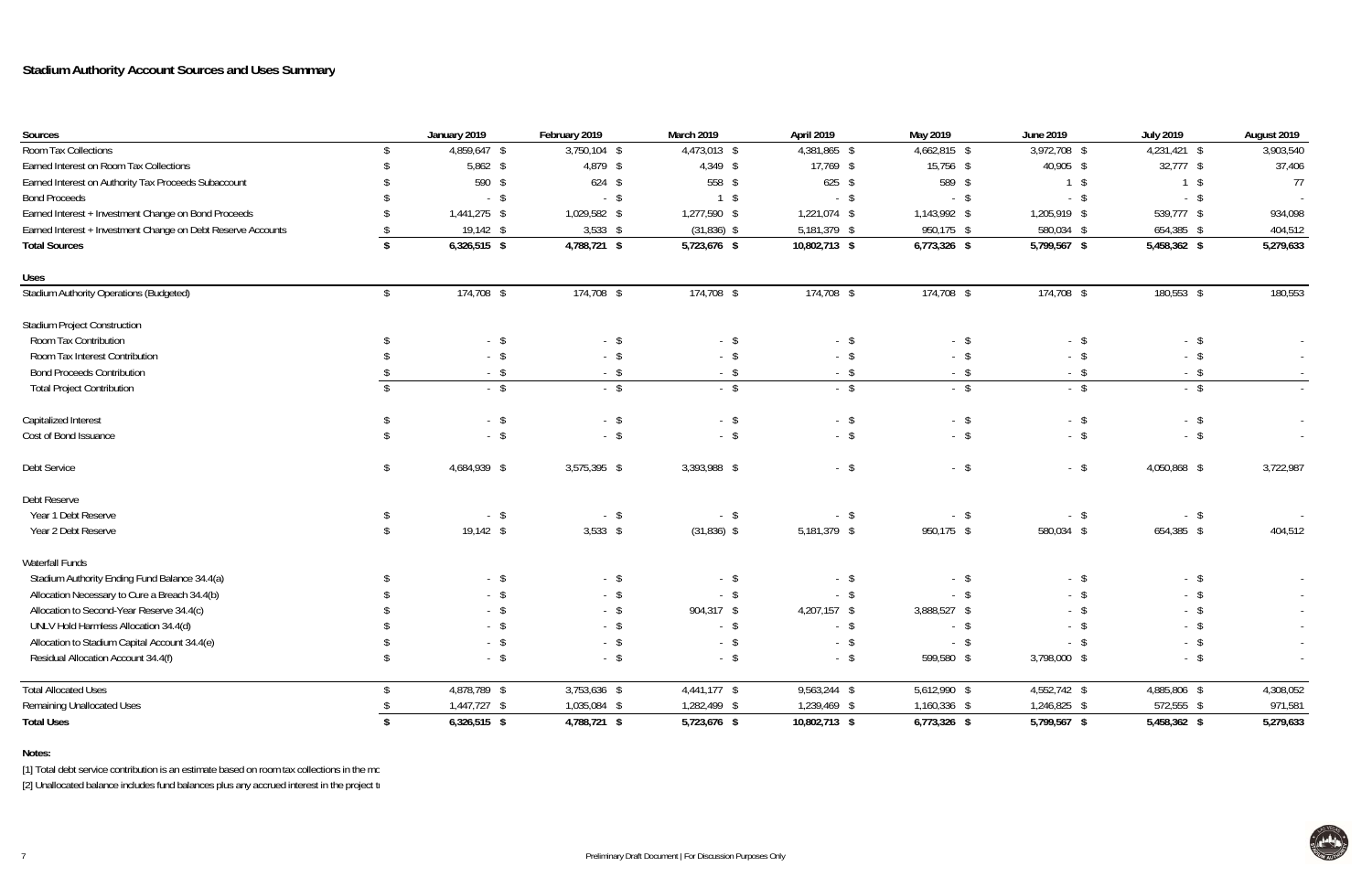#### **Notes:**

[1] Total debt service contribution is an estimate based on room tax collections in the mo

| Sources                                                      |               | September 2019 | October 2019   | November 2019 | December 2019  | January 2020  | February 2020 | March 2020     | April 2020     |
|--------------------------------------------------------------|---------------|----------------|----------------|---------------|----------------|---------------|---------------|----------------|----------------|
| Room Tax Collections                                         | R             | 4,218,217 \$   | 4,470,314 \$   | 4,219,853 \$  | $3,817,124$ \$ | 5,026,731 \$  | 3,901,362 \$  | 2,038,408 \$   | 143,419        |
| Earned Interest on Room Tax Collections                      |               | 30,915 \$      | $-$ \$         | $-$ \$        | $-$ \$         | $-$ \$        | $-$ \$        | $-$ \$         |                |
| Earned Interest on Authority Tax Proceeds Subaccount         |               | $222$ \$       | $2 \sqrt$      | $2 \sqrt{3}$  | $2 \sqrt$      | $2 \sqrt{3}$  | $1 \quad$     | \$             | $\overline{1}$ |
| <b>Bond Proceeds</b>                                         |               | $-$ \$         | $-$ \$         | $-$ \$        | - \$           | $-$ \$        | $-$ \$        | - \$           | $\sim$         |
| Earned Interest + Investment Change on Bond Proceeds         |               | 522,877 \$     | 780,964 \$     | $612,256$ \$  | 488,090 \$     | 425,089 \$    | 517,467 \$    | 505,533 \$     | 110,958        |
| Earned Interest + Investment Change on Debt Reserve Accounts |               | 779,493 \$     | 394,751 \$     | 701,120 \$    | 689,998 \$     | 9,434,286 \$  | 497,279 \$    | 629,303 \$     | 317,516        |
| <b>Total Sources</b>                                         |               | 5,551,723 \$   | 5,646,031 \$   | 5,533,232 \$  | 4,995,213 \$   | 14,886,108 \$ | 4,916,110 \$  | 3,173,245 \$   | 571,894        |
| <b>Uses</b>                                                  |               |                |                |               |                |               |               |                |                |
| <b>Stadium Authority Operations (Budgeted)</b>               | \$            | 180,553 \$     | 180,553 \$     | 180,553 \$    | 180,553 \$     | 180,553 \$    | 180,553 \$    | 180,553 \$     | 143,419        |
| <b>Stadium Project Construction</b>                          |               |                |                |               |                |               |               |                |                |
| Room Tax Contribution                                        |               | $-$ \$         | $-$ \$         | $-$ \$        | $-$ \$         | $-$ \$        | $-$ \$        | $-$ \$         |                |
| Room Tax Interest Contribution                               |               | $-$ \$         | $-$ \$         | $-$ \$        | - \$           | $-$ \$        | $-$ \$        | - \$<br>$\sim$ |                |
| <b>Bond Proceeds Contribution</b>                            |               | $-$ \$         | $-$ \$         | $-$ \$        | $-$ \$         | $-$ \$        | $-$ \$        | $-$ \$         | $\sim$ $-$     |
| <b>Total Project Contribution</b>                            |               | $-$ \$         | $-$ \$         | $-$ \$        | $-$ \$         | $-$ \$        | $-$ \$        | $-$ \$         |                |
| Capitalized Interest                                         |               | $-$ \$         | $-$ \$         | $-$ \$        | $-$ \$         | $-$ \$        | $-$ \$        | $-$ \$         | $\sim$         |
| Cost of Bond Issuance                                        |               | $-$ \$         | $-$ \$         | $-$ \$        | $-$ \$         | $-$ \$        | $-$ \$        | $-$ \$         | $\sim$         |
| Debt Service                                                 | \$            | 4,037,663 \$   | 4,289,761 \$   | 4,039,300 \$  | $3,636,571$ \$ | 4,846,178 \$  | 3,720,809 \$  | 1,639,614 \$   |                |
| Debt Reserve                                                 |               |                |                |               |                |               |               |                |                |
| Year 1 Debt Reserve                                          |               | $-$ \$         | $-$ \$         | $-$ \$        | $-$ \$         | $-$ \$        | $-$ \$        | $-$ \$         | $\sim$         |
| Year 2 Debt Reserve                                          | <sup>\$</sup> | 779,493 \$     | 394,751 \$     | 701,120 \$    | 689,998 \$     | 9,434,286 \$  | 497,279 \$    | 629,303 \$     | 317,516        |
| Waterfall Funds                                              |               |                |                |               |                |               |               |                |                |
| Stadium Authority Ending Fund Balance 34.4(a)                |               | $-$ \$         | $-$ \$         | $-$ \$        | $-$ \$         | $-$ \$        | $-$ \$        | $-$ \$         |                |
| Allocation Necessary to Cure a Breach 34.4(b)                |               | $-$ \$         | - \$           | $-$ \$        | $-$ \$         | - \$          | - \$          | - \$           | $\sim$ $-$     |
| Allocation to Second-Year Reserve 34.4(c)                    |               | $-$ \$         | $-$ \$         | $-$ \$        | - \$           | - \$          | $-$ \$        | 218,241 \$     | $\sim$         |
| UNLV Hold Harmless Allocation 34.4(d)                        |               | - \$           | - \$           | $\mathcal{S}$ | - \$           | - \$          | $-$ \$        | $-$ \$         | $\sim$         |
| Allocation to Stadium Capital Account 34.4(e)                |               | $-$ \$         | $-$ \$         | $-$ \$        | $-$ \$         | $-$ \$        | $-$ \$        | $-$ \$         | $\sim$         |
| Residual Allocation Account 34.4(f)                          |               | $-$ \$         | $-$ \$         | $-$ \$        | $-$ \$         | $-$ \$        | $-$ \$        | $-$ \$         | $\sim$         |
| <b>Total Allocated Uses</b>                                  |               | 4,997,709 \$   | 4,865,066 \$   | 4,920,973 \$  | 4,507,121 \$   | 14,461,017 \$ | 4,398,641 \$  | 2,667,711 \$   | 460,935        |
| <b>Remaining Unallocated Uses</b>                            |               | 554,013 \$     | 780,966 \$     | 612,258 \$    | 488,092 \$     | 425,091 \$    | 517,469 \$    | 505,534 \$     | 110,959        |
| <b>Total Uses</b>                                            |               | 5,551,723 \$   | $5,646,031$ \$ | 5,533,232 \$  | 4,995,213 \$   | 14,886,108 \$ | 4,916,110 \$  | 3,173,245 \$   | 571,894        |

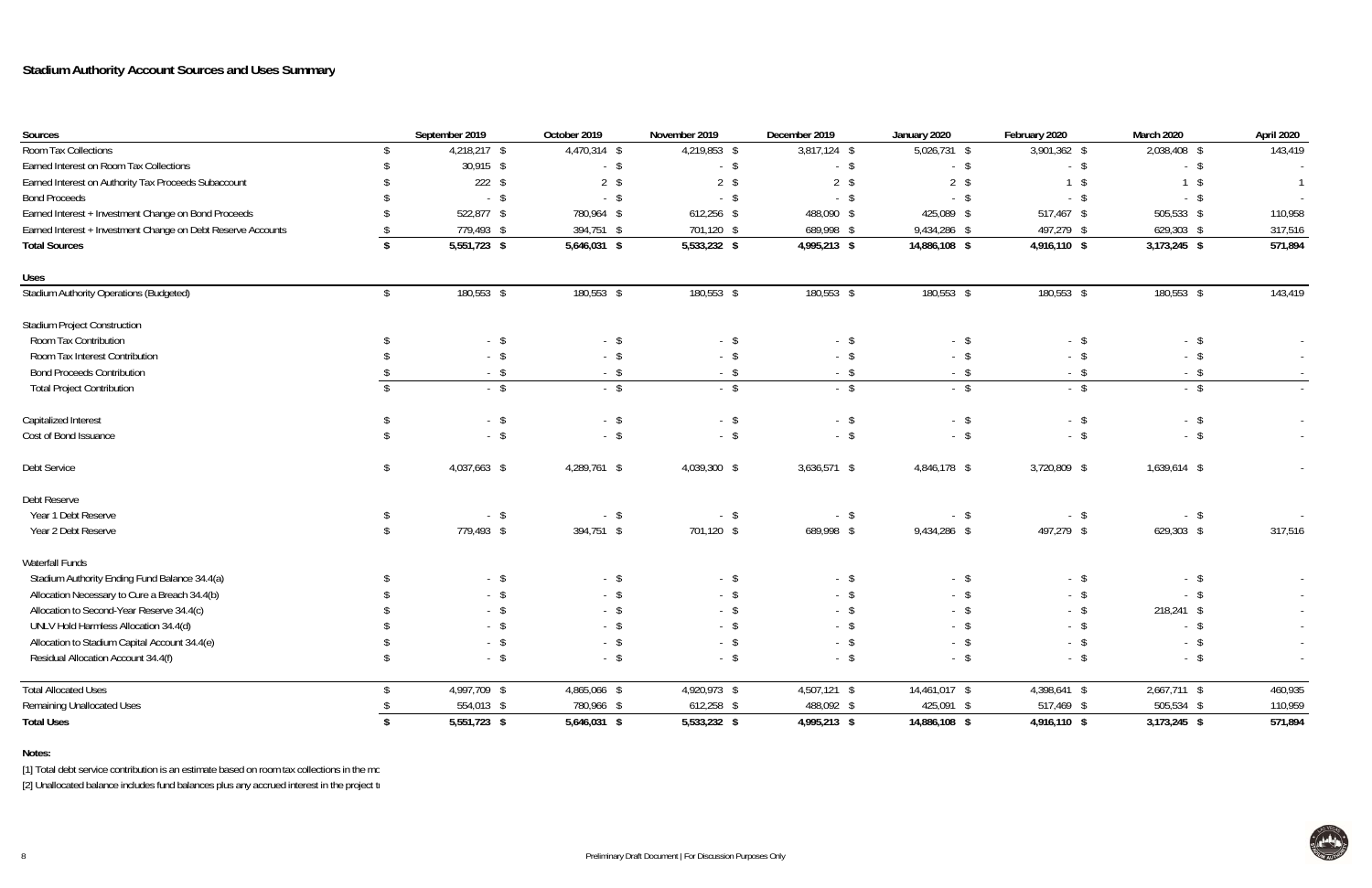[1] Total debt service contribution is an estimate based on room tax collections in the mo [2] Unallocated balance includes fund balances plus any accrued interest in the project tr

| <b>Sources</b>                                               | May 2020        |
|--------------------------------------------------------------|-----------------|
| <b>Room Tax Collections</b>                                  | \$<br>118,750   |
| Earned Interest on Room Tax Collections                      | \$              |
| Earned Interest on Authority Tax Proceeds Subaccount         | \$<br>0         |
| <b>Bond Proceeds</b>                                         | \$              |
| Earned Interest + Investment Change on Bond Proceeds         | \$<br>254,667   |
| Earned Interest + Investment Change on Debt Reserve Accounts | \$<br>681,012   |
| <b>Total Sources</b>                                         | \$<br>1,054,428 |
| <b>Uses</b>                                                  |                 |
| Stadium Authority Operations (Budgeted)                      | \$<br>118,750   |
| <b>Stadium Project Construction</b>                          |                 |
| Room Tax Contribution                                        | \$              |
| Room Tax Interest Contribution                               | \$              |
| <b>Bond Proceeds Contribution</b>                            | \$              |
| <b>Total Project Contribution</b>                            | \$              |
| Capitalized Interest                                         | \$              |
| Cost of Bond Issuance                                        | \$              |
| Debt Service                                                 | \$              |
| Debt Reserve                                                 |                 |
| Year 1 Debt Reserve                                          | \$              |
| Year 2 Debt Reserve                                          | \$<br>681,012   |
| <b>Waterfall Funds</b>                                       |                 |
| Stadium Authority Ending Fund Balance 34.4(a)                | \$              |
| Allocation Necessary to Cure a Breach 34.4(b)                | \$              |
| Allocation to Second-Year Reserve 34.4(c)                    | \$              |
| UNLV Hold Harmless Allocation 34.4(d)                        |                 |
| Allocation to Stadium Capital Account 34.4(e)                | \$              |
| Residual Allocation Account 34.4(f)                          | \$              |
| Total Allocated Uses                                         | \$<br>799,762   |
| <b>Remaining Unallocated Uses</b>                            | \$<br>254,667   |
| <b>Total Uses</b>                                            | \$<br>1,054,428 |

**Notes:**

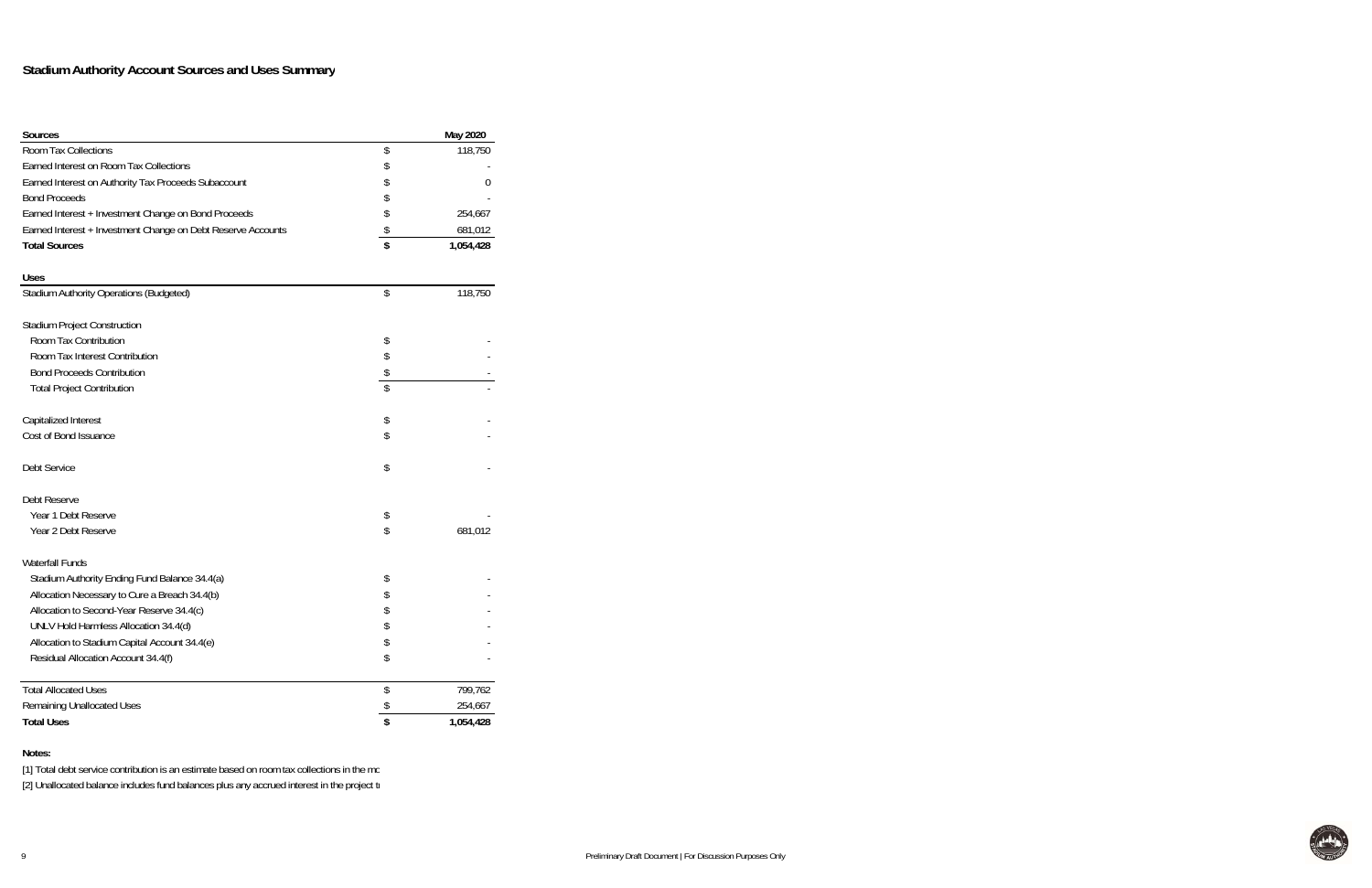Note: Months shown for project fund sources may not match those shown in bank account statements due to differences in timing between the payments being authorized and being processed.

|  | Notes |
|--|-------|
|--|-------|

 $H_{\rm{th}}$ 

|                                |                     |                       | <b>Uses of Project Funds</b>                     |                                     |                        |                      |                      |                                                         |                                          |        | <b>Sources of Project Funds</b>   |                    |                                          |                                                   |                   |
|--------------------------------|---------------------|-----------------------|--------------------------------------------------|-------------------------------------|------------------------|----------------------|----------------------|---------------------------------------------------------|------------------------------------------|--------|-----------------------------------|--------------------|------------------------------------------|---------------------------------------------------|-------------------|
| Month                          |                     | <b>Project Budget</b> | <b>Project Completed</b><br><b>During Period</b> | <b>Project Completed</b><br>to Date | % Completed<br>to Date |                      | Stadium<br>Authority | <b>Bank of America Senior</b><br><b>Credit Facility</b> | <b>Personal Seat License</b><br>Revenues |        | NFL G-4<br><b>Credit Facility</b> | <b>Other Funds</b> | <b>Total Funded</b><br>During the Period | <b>Cumulative Amount</b><br><b>Funded to Date</b> | <b>Note</b>       |
| Sep 2017                       |                     | 1,736,965,813 \$      | 101,927,013 \$                                   | 101,927,013                         | 5.9%                   | \$                   |                      | $-$ \$<br>101,927,013 \$                                |                                          | $-$ \$ | $-$ \$                            | $-5$               | 101,927,013 \$                           | 101,927,013                                       |                   |
| Oct 2017                       |                     | 1,727,449,040 \$      | 10,594,806 \$                                    | 112,521,819                         | 6.5%                   | $\mathsf{\$}$        |                      | $-$ \$<br>10,594,806 \$                                 |                                          | $-$ \$ | $-5$                              | $-$ \$             | 10,594,806 \$                            | 112,521,819                                       |                   |
| Pre-GMP<br>Nov 2017            |                     | 1,727,449,040 \$      | 10,385,137 \$                                    | 122,906,956                         | 7.1%                   | $\mathbf{\hat{S}}$   |                      | 10,385,137 \$<br>$-$ \$                                 |                                          | $-5$   | $-5$                              | $-5$               | 10,385,137 \$                            | 122,906,956                                       |                   |
| Dec 2017                       |                     | 1,846,322,374 \$      | 17,286,161 \$                                    | 140, 193, 117                       | 7.6%                   | $\hat{\mathbf{S}}$   |                      | $-$ \$<br>17,286,161 \$                                 |                                          | $-5$   | $-$ \$                            | $-$ \$             | 17,286,161 \$                            | 140,193,117                                       |                   |
| Jan 2018                       |                     | 1,846,322,374 \$      | 21,585,229 \$                                    | 161,778,346                         | 8.8%                   | $\hat{\mathbf{r}}$   |                      | 21,585,229 \$<br>$-$ \$                                 |                                          | $-$ \$ | $-$ \$                            | $-$ \$             | 21,585,229 \$                            | 161,778,346                                       |                   |
| Feb 2018                       |                     | 1,846,322,374 \$      | 10,588,858 \$                                    | 172,367,204                         | 9.3%                   | $\mathbb{S}$         |                      | 10,588,858 \$<br>$-$ \$                                 |                                          | $-$ \$ | $-5$                              | $-5$               | 10,588,858 \$                            | 172,367,204                                       |                   |
| Mar 2018                       |                     | 1,800,000,000 \$      | 17,207,932 \$                                    | 189,575,136                         | 10.5%                  | $\hat{\mathbf{S}}$   | 5.250.284 \$         |                                                         | $-$ \$                                   | $-$ \$ | 11,957,648 \$                     | $-5$               | 17,207,932 \$                            | 189,575,136                                       |                   |
| Apr 2018                       | $\sqrt{3}$          | 1,800,000,000 \$      | 16,150,752 \$                                    | 205,725,888                         | 11.4%                  | $\mathsf{\$}$        | 7,189,145 \$         | $-$ \$                                                  |                                          | $-$ \$ | 8,961,608 \$                      | $-5$               | 16,150,752 \$                            | 205,725,888                                       |                   |
| May 2018                       |                     | 1,840,000,000 \$      | 40,835,486 \$                                    | 246,561,374                         | 13.4%                  | $\mathsf{\$}$        | 18.176.999 \$        | $-$ \$                                                  | 22,658,486 \$                            |        | $-$ \$                            | $-5$               | 40,835,486 \$                            | 246,561,374                                       |                   |
| Jun 2018                       | $\mathbf{\hat{S}}$  | 1,840,000,000 \$      | 38.778.712 \$                                    | 285,340,086                         | 15.5%                  | $\mathsf{\$}$        | 17,261,473 \$        | $-$ \$                                                  | 13,517,239 \$                            |        | 8,000,000 \$                      | $-5$               | 38,778,712 \$                            | 285,340,086                                       |                   |
| Jul 2018                       |                     | 1,840,000,000 \$      | 30,225,023 \$                                    | 315,565,109                         | 17.2%                  | $\mathbb{S}$         | 13,453,990 \$        | 16,771,033 \$                                           |                                          | $-$ \$ | $-$ \$                            | $-5$               | 30,225,023 \$                            | 315,565,109                                       |                   |
| Aug 2018                       |                     | 1,840,000,000 \$      | 32,027,796 \$                                    | 347,592,905                         | 18.9%                  | $\mathsf{\$}$        | 14,256,454 \$        | 17,771,342 \$                                           |                                          | $-$ \$ | $-5$                              | $-5$               | 32,027,796 \$                            | 347,592,905                                       |                   |
| Sep 2018                       |                     | 1,840,000,000 \$      | 54,791,642 \$                                    | 402,384,547                         | 21.9%                  | $\mathbb{S}$         | 23,686,038 \$        |                                                         | 31,105,604 \$<br>$-$ \$                  |        | $-5$                              | $-$ \$             | 54,791,642 \$                            | 402,384,546                                       | $\lceil 1 \rceil$ |
| Oct 2018                       |                     | 1,840,000,000 \$      | 46,089,225 \$                                    | 448,473,772                         | 24.4%                  | \$                   | 20,515,583 \$        | $-$ \$                                                  | 25,573,641 \$                            |        | $-$ \$                            | $-$ \$             | 46,089,225 \$                            | 448,473,771                                       |                   |
| Nov 2018                       |                     | 1,840,000,000 \$      | 52,000,478 \$                                    | 500,474,250                         | 27.2%                  | $\mathbb{S}$         | 23,146,845 \$        | $-$ \$                                                  | 28,853,633 \$                            |        | $-5$                              | $-5$               | 52,000,478 \$                            | 500,474,250                                       |                   |
| Dec 2018                       |                     | 1,840,000,000 \$      | 64,068,000 \$                                    | 564,542,250                         | 30.7%                  | $\mathbb{S}$         | 28,518,432 \$        | $-$ \$                                                  | 35,549,569 \$                            |        | $-5$                              | $-5$               | 64,068,000 \$                            | 564,542,250                                       |                   |
| Jan 2019                       |                     | 1,840,000,000 \$      | 58,003,843 \$                                    | 622,546,093                         | 33.8%                  | $\mathbb{S}$         | 25,819,108 \$        | 6,706,480 \$                                            | 25,478,255 \$                            |        | $-5$                              | $-5$               | 58,003,843 \$                            | 622,546,093                                       |                   |
| Feb 2019                       |                     | 1,840,000,000 \$      | 67,868,888 \$                                    | 690,414,981                         | 37.5%                  | \$                   | 30,210,311 \$        | $-$ \$                                                  | 37,658,577 \$                            |        | $-5$                              | $-5$               | 67,868,888 \$                            | 690,414,981                                       |                   |
| Mar 2019                       |                     | 1,840,000,000 \$      | 62,388,497 \$                                    | 752,803,478                         | 40.9%                  | $\mathbb{S}$         | 27,770,839 \$        | $-$ \$                                                  | 34,617,659 \$                            |        | $-5$                              | $-5$               | 62,388,497 \$                            | 752,803,479                                       |                   |
| Apr 2019                       |                     | 1,840,000,000 \$      | 52,667,096 \$                                    | 805,470,574                         | 43.8%                  | $\mathbf{\hat{S}}$   | 23,443,575 \$        | $-$ \$                                                  | 29,223,521 \$                            |        | $-$ \$                            | $-$ \$             | 52,667,096 \$                            | 805,470,575                                       |                   |
| May 2019                       |                     | 1,840,000,000 \$      | 73,911,481 \$                                    | 879,382,055                         | 47.8%                  | $\mathbb{S}$         | 32,996,331 \$        | $(216, 332)$ \$                                         |                                          | $-$ \$ | 41,131,482 \$                     | $-5$               | 73,911,481 \$                            | 879,382,056                                       | $[2]$             |
| Jun 2019                       |                     | 1,840,000,000 \$      | 65,366,349 \$                                    | 944,748,404                         | 51.3%                  | $\mathbf{\hat{S}}$   | 29,096,362 \$        | $-$ \$                                                  | 36,269,987 \$                            |        | $-$ \$                            | $-$ \$             | 65,366,349 \$                            | 944,748,404                                       |                   |
| Jul 2019                       |                     | 1,880,000,000 \$      | 61,136,024 \$                                    | 1,005,884,428                       | 53.5%                  | $\mathsf{\$}$        | 27,213,328 \$        |                                                         | $-$ \$                                   | $-$ \$ | 33,922,696 \$                     | $-$ \$             | 61,136,024 \$                            | 1,005,884,428                                     | $[3]$             |
| Post-GMP<br>Aug 2019           |                     | 1,880,000,000 \$      | 57,269,499 \$                                    | 1,063,153,927                       | 56.6%                  | $\ddot{\mathcal{L}}$ | 25,492,231 \$        | $-$ \$                                                  | 31,777,267 \$                            |        | $-$ \$                            | $-$ \$             | 57,269,498 \$                            | 1,063,153,926                                     |                   |
| Sep 2019                       | $\ddot{\bm{\zeta}}$ | 1,880,000,000 \$      | 54,882,409 \$                                    | 1,118,036,336                       | 59.5%                  | $\mathbb{S}$         | 24,429,672 \$        | $-$ \$                                                  | 30,452,737 \$                            |        | $-$ \$                            | $-$ \$             | 54,882,409 \$                            | 1,118,036,335                                     |                   |
| Oct 2019                       |                     | 1,970,000,000 \$      | 74,913,531 \$                                    | 1,192,949,867                       | 60.6%                  | $\hat{\mathbf{r}}$   | 33,346,076 \$        | $-$ \$                                                  | 16,567,455 \$                            |        | 25,000,000 \$                     | $-$ \$             | 74,913,531 \$                            | 1,192,949,866                                     |                   |
| Nov 2019                       | $\mathbf{\hat{S}}$  | 1,970,000,000 \$      | 74.043.017 \$                                    | 1,266,992,884                       | 64.3%                  | $\mathbb{S}$         | 32.958.586 \$        | $-$ \$                                                  | 41,084,431 \$                            |        | $-5$                              | $-$ \$             | 74.043.017 \$                            | 1,266,992,883                                     |                   |
| Dec 2019                       |                     | 1,970,000,000 \$      | 68,380,747 \$                                    | 1,335,373,631                       | 67.8%                  | $\mathbf{\hat{S}}$   | 30,438,154 \$        | $-$ \$                                                  | 37,942,593 \$                            |        | $-$ \$                            | $-$ \$             | 68,380,747 \$                            | 1,335,373,630                                     |                   |
| Jan 2020                       |                     | 1,970,000,000 \$      | 70.008.925 \$                                    | 1.405.382.556                       | 71.3%                  | $\mathsf{\$}$        | 31,162,901 \$        | 38.846.024 \$                                           |                                          | $-$ \$ | $-5$                              | $-5$               | 70,008,925 \$                            | 1,405,382,555                                     |                   |
| Feb 2020                       |                     | 1.971.768.409 \$      | 65.651.147 \$                                    | 1,471,033,703                       | 74.6%                  | $\mathbf{\hat{S}}$   | 28.435.966 \$        | $-$ \$                                                  | 35.446.772 \$                            |        | $-5$                              | 1.768.409 \$       | 65.651.147 \$                            | 1,471,033,702                                     | $[4]$             |
| Mar 2020                       |                     | 1,971,768,409 \$      | 59,919,585 \$                                    | 1,530,953,287                       | 77.6%                  | $\mathbb{S}$         | 26,671,857 \$        |                                                         | $-$ \$                                   | $-$ \$ | 33,247,727 \$                     | $-$ \$             | 59,919,585 \$                            | 1,530,953,286                                     |                   |
| Apr 2020                       |                     | 1,973,116,914 \$      | 80,802,342 \$                                    | 1,611,755,630                       | 81.7%                  | $\mathbb{S}$         | 35.367.091 \$        | 8,707,401 \$                                            | 35.379.345 \$                            |        | $-5$                              | 1,348,505 \$       | 80,802,342 \$                            | 1,611,755,629                                     | $[5]$             |
| May 2020                       |                     | 1,976,414,317 \$      | 81,970,187 \$                                    | 1,693,725,817                       | 85.7%                  | $\mathbb{S}$         | 35,019,423 \$        | 43,653,361 \$                                           |                                          | $-$ \$ | $-5$                              | 3,297,403 \$       | 81,970,187 \$                            | 1,693,725,81                                      | [6]               |
| Jun 2020                       |                     | 1,984,909,432 \$      | 69,403,787 \$                                    | 1,763,129,604                       | 88.8%                  | $\hat{\mathbf{r}}$   | 27,112,128 \$        | 33,796,545 \$                                           |                                          | $-$ \$ | $-5$                              | 8,495,115 \$       | 69,403,788 \$                            | 1,763,129,604                                     | $[7]$             |
| Jul 2020                       |                     |                       |                                                  |                                     |                        |                      |                      |                                                         |                                          |        |                                   |                    |                                          |                                                   |                   |
| Aug 2020                       |                     |                       |                                                  |                                     |                        |                      |                      |                                                         |                                          |        |                                   |                    |                                          |                                                   |                   |
| Sep 2020                       |                     |                       |                                                  |                                     |                        |                      |                      |                                                         |                                          |        |                                   |                    |                                          |                                                   |                   |
| Oct 2020                       |                     |                       |                                                  |                                     |                        |                      |                      |                                                         |                                          |        |                                   |                    |                                          |                                                   |                   |
| Nov 2020                       |                     |                       |                                                  |                                     |                        |                      |                      |                                                         |                                          |        |                                   |                    |                                          |                                                   |                   |
| Dec 2020                       |                     |                       |                                                  |                                     |                        |                      |                      |                                                         |                                          |        |                                   |                    |                                          |                                                   |                   |
| <b>Total to Date</b>           |                     |                       |                                                  |                                     |                        | $\mathsf{s}$         | 698,439,183 \$       | 338,403,058 \$                                          | 549,156,771 \$                           |        | 162,221,160 \$                    | 14,909,432 \$      | 1,763,129,604                            |                                                   |                   |
| Share of Total to Date         |                     |                       |                                                  |                                     |                        |                      | 39.6%                | 19.2%                                                   | 31.1%                                    |        | 9.2%                              | 0.8%               | 100.0%                                   |                                                   |                   |
| <b>Estmated Project Budget</b> |                     |                       |                                                  |                                     |                        | \$                   | 750,000,000 \$       | 470,843,228 \$                                          | 549,156,772 \$                           |        | 200,000,000 \$                    | 14,909,432 \$      | 1,984,909,432                            |                                                   |                   |
| Share to Date                  |                     |                       |                                                  |                                     |                        |                      | 93.1%                | 71.9%                                                   | 100.0%                                   |        | 81.1%                             | 100.0%             | 88.8%                                    |                                                   |                   |

[2] Totals reflect the disbursement of \$611,051.52 in previously paid permit expediting fees refunded by Clark County as well as a \$20,000 credit due to a duplicate payment to Parking and Transportation Group. For addition Report for May 2019.

[3] Contributions from the Stadium Authority and the NFL G-4 Credit Facility include negative adjustments of \$2,572,504.78 and \$3,206,748.44, respectively, due to a \$5,779,253.22 refund related to a payment adjustment in F

**Notes:**

[1] September 2018 contribution from PSL revenues includes \$1,579,842 for PSL processing costs.

[4] Other Funds comprised of \$1,768,409 for third-party activations, to be paid solely by LV Stadium Events Company LLC

[5] Other Funds comprised of \$1,348,505 for third-party activations, to be paid solely by LV Stadium Events Company LLC

[6] Other Funds comprised of \$3,297,403 for third-party activations, to be paid solely by LV Stadium Events Company LLC

[7] Other Funds comprised of \$8,495,115 for third-party activations, to be paid solely by LV Stadium Events Company LLC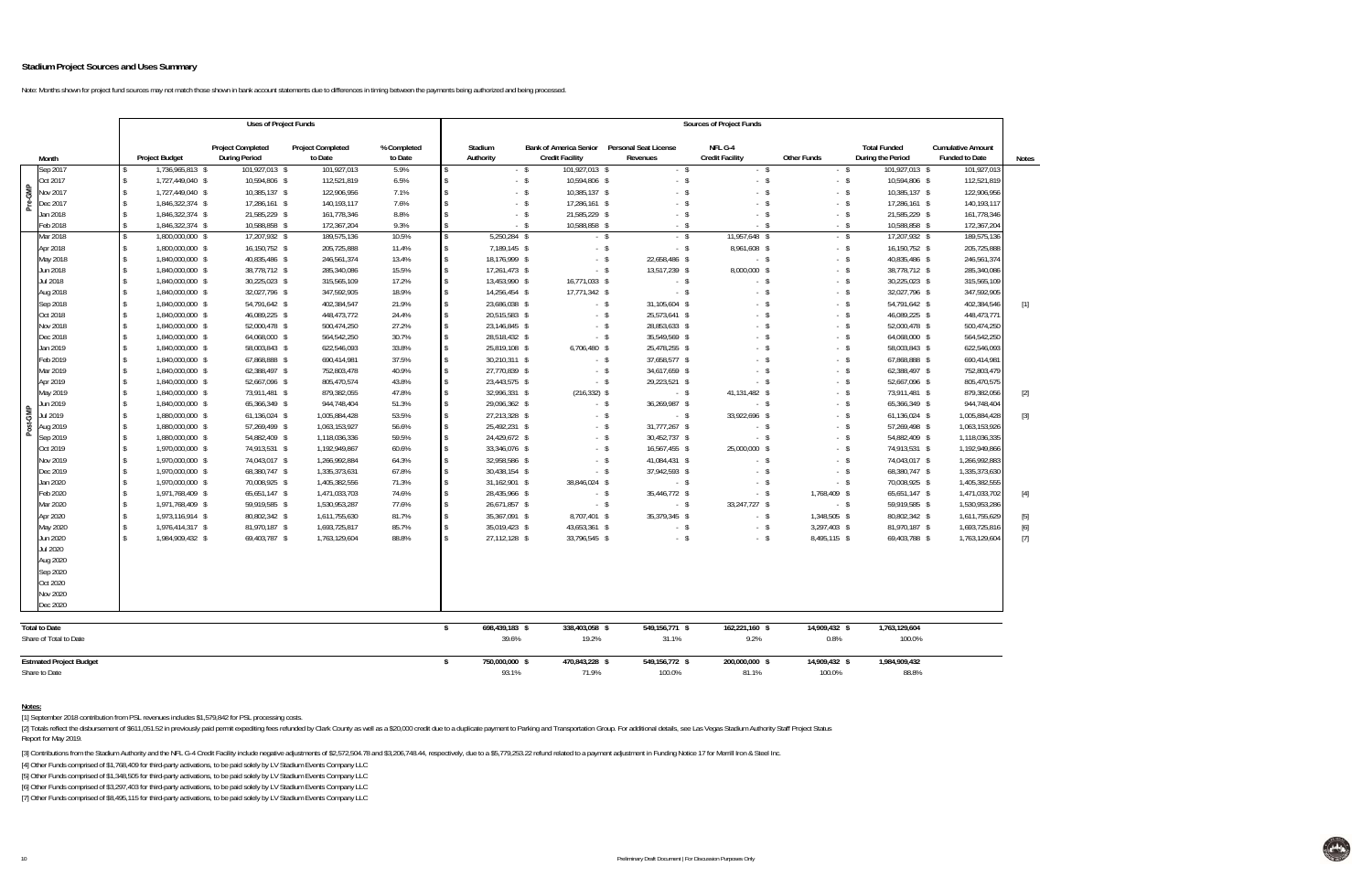## **Stadium Authority Sources and Uses Summary Schedule**

Stadium Construction Account Funding and Stadium Bond Costs Only

#### **SOURCES**

| Pre-Issuance Stadium Authority Tax Account Funds                            |                   |                                               |
|-----------------------------------------------------------------------------|-------------------|-----------------------------------------------|
| Initial 03/30/18 Stadium Authority Wire to the Stadium Construction Account | \$<br>25,000,000  |                                               |
| Stadium Authority Wire to One-Year Stadium Bond Debt Service Reserve Fund   | \$<br>22,912,982  |                                               |
| Subtotal                                                                    | \$<br>47,912,982  |                                               |
| <b>Bond Proceeds</b>                                                        |                   |                                               |
| RBC Wire on 05/01/18 - Project Fund                                         | \$<br>716,665,423 |                                               |
| RBC Wire on 05/01/18 - Debt Service Reserve Fund                            | \$<br>22,227,545  |                                               |
| RBC Wire on 05/01/18 - Capitalized Interest                                 | \$<br>3,010,553   |                                               |
| RBC Wire on 05/01/18 - Cost of Issuance                                     | \$<br>750,475     |                                               |
| Subtotal                                                                    | \$<br>742,653,996 |                                               |
| Accrued by Uncollected Room Taxes                                           |                   |                                               |
| Accrued but Uncollected Room Taxes (March 2018)                             | \$                | 4,456,081 Actual Amount of 5.28.2018 Transfer |
| Accrued but Uncollected Room Taxes (April 2018)                             | \$                | 3,859,439 Actual Amount of 6.30.2018 Transfer |
| Subtotal                                                                    | \$<br>8,315,520   |                                               |
| Construction Fund Trust Account Interest Earning (March & April)            | \$                | 19,057 Interest Amount Indicated              |
| <b>Total Sources</b>                                                        | \$<br>798,901,554 |                                               |
| <b>USES (BONDS)</b>                                                         |                   |                                               |
| Stadium Authority Contribution to the Stadium Construction Account          | \$<br>750,000,000 |                                               |
| Stadium Bond Reserve Account (First Year)                                   | \$<br>45,140,527  |                                               |
| Stadium Bond Reserve Account (Second Year)                                  | \$                |                                               |
| Stadium Bond Capitalized Interest Account                                   | \$<br>3,010,553   |                                               |
| Stadium Bonds Cost of Issuance                                              | \$<br>750,475     |                                               |
| <b>Total Uses</b>                                                           | \$<br>798,901,554 |                                               |

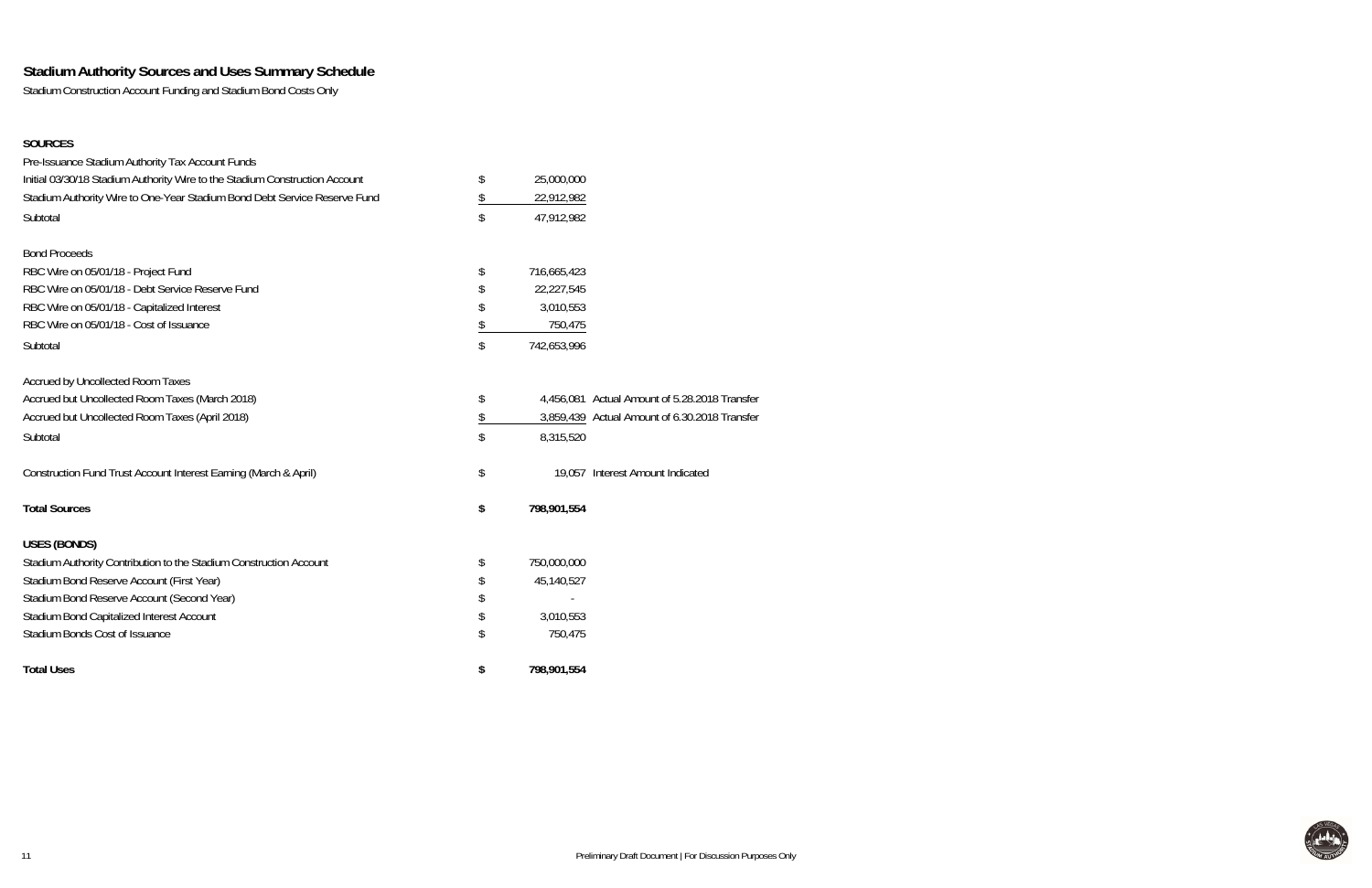#### **Room Tax Collection and Allocation**

Data sourced to room tax revenue collection data provided by the Clark County Finance Department and Stadium Authority records

|                         |                     | Beginning<br>Balance | Room Tax<br>Revenue<br>(Month Earned) | Interest Earned on<br>Room Tax Revenue | <b>Stadium Authority</b><br><b>Operating Budget</b> | Stadium Room Tax PayGo<br>Contributions  | <b>Stadium Authority</b><br><b>Debt Service</b>    | <b>Stadium Authority</b><br>Debt Reserve                 | <b>Stadium Authority</b><br>Waterfall                             | Ending<br>Balance                           |              |
|-------------------------|---------------------|----------------------|---------------------------------------|----------------------------------------|-----------------------------------------------------|------------------------------------------|----------------------------------------------------|----------------------------------------------------------|-------------------------------------------------------------------|---------------------------------------------|--------------|
| <b>Collection Month</b> |                     | $-5$                 | 5,015,860.69 \$                       | $-5$                                   | $71,428.57$ \$                                      |                                          |                                                    |                                                          |                                                                   |                                             | <b>Notes</b> |
| Mar 2017                | \$                  | 4,944,432.12 \$      | 4,107,310.51 \$                       | $-5$                                   | 71,428.57 \$                                        | $-5$<br>÷.                               | $\mathcal{L}^{\pm}$<br>$\sqrt{2}$<br>$\mathcal{L}$ | $\mathsf{\$}$<br>$\sim$<br>$\sqrt[6]{\frac{1}{2}}$<br>х. | $\mathsf{\$}$<br>$-5$<br>$\sqrt{3}$<br>ä,                         | 4,944,432.12<br>$\mathbb{S}$                |              |
| Apr 2017                | \$<br>$\sqrt[6]{2}$ | 8,980,314.06 \$      | 4,134,222.71 \$                       | $5,306.41$ \$                          | 71,428.57 \$                                        |                                          | $\sqrt{2}$<br>÷                                    | $\sqrt[6]{\frac{1}{2}}$                                  | $\sqrt{3}$<br>÷.                                                  | 8,980,314.06<br>$\sqrt{2}$<br>13,048,414.61 |              |
| May 2017                | $\mathbf{\hat{S}}$  | 13.048.414.61 \$     | 3,916,664.92 \$                       | 10,176.23 \$                           | 71,428.57 \$                                        |                                          | $\mathbf{\hat{S}}$                                 | $\mathsf{\$}$                                            | $\mathsf{\$}$                                                     | $\mathbb{S}$                                |              |
| Jun 2017<br>Jul 2017    | $\mathbf{\hat{S}}$  | 16,903,827.18 \$     | 4,269,693.70 \$                       | 15,741.19 \$                           | 71,428.57 \$                                        |                                          | $\mathbf{\hat{S}}$                                 | $\mathsf{\$}$                                            | $\mathcal{L}_{\mathcal{A}}$<br>-\$<br>$\mathcal{L}_{\mathcal{A}}$ | 16,903,827.18<br>21,117,833.50<br>\$        |              |
| Aug 2017                | \$                  | 21,117,833.50 \$     | 3,739,737.04 \$                       | 19,552.77 \$                           | 71,428.57 \$                                        |                                          | $\mathbf{\hat{S}}$                                 | $\mathsf{\$}$                                            | -\$<br>$\mathcal{L}_{\mathcal{A}}$                                | \$<br>24,805,694.74                         |              |
| Sep 2017                | \$                  | 24,805,694.74 \$     | 4,364,846.93 \$                       | 23,146.92 \$                           | 71,428.57 \$                                        |                                          | $\mathbf{\hat{S}}$                                 | $\mathsf{\$}$                                            | <sub>\$</sub><br>÷.                                               | $\sqrt{2}$<br>29,122,260.02                 |              |
| Oct 2017                | $\mathbf{\hat{S}}$  | 29,122,260.02 \$     | 4,564,370.23 \$                       | 27,673.04 \$                           | 71,428.57 \$                                        |                                          | $\mathbf{\hat{S}}$                                 | $\mathsf{\$}$                                            | - S<br>$\mathcal{L}_{\mathcal{A}}$                                | $\mathbb{S}$<br>33,642,874.72               |              |
| Nov 2017                | $\mathbf{\hat{S}}$  | 33,642,874.72 \$     | 3,552,379.02 \$                       | 34,959.19 \$                           | 71,428.57 \$                                        |                                          | $\mathbf{\hat{S}}$                                 | $\mathsf{\$}$                                            | $\mathbf{\hat{S}}$<br>$\mathcal{L}_{\mathcal{A}}$                 | 37,158,784.36<br>\$                         |              |
| Dec 2017                | $\mathbf{\hat{S}}$  | 37, 158, 784. 36 \$  | 2,893,060.54 \$                       | 41,369.45 \$                           | 71,428.57 \$                                        |                                          | $\mathbf{\hat{S}}$                                 | $\mathsf{\$}$                                            | - S<br>$\mathcal{L}_{\mathcal{A}}$                                | \$<br>40,021,785.78                         |              |
| Jan 2018                | \$                  | 40,021,785.78 \$     | 4,769,489.72 \$                       | 44,054.88 \$                           | 71,428.57 \$                                        |                                          | $\mathbf{\hat{S}}$                                 | $\mathsf{\$}$                                            | <sub>\$</sub><br>÷.                                               | $\sqrt{2}$<br>44,763,901.80                 |              |
| Feb 2018                | $\mathbf{\hat{S}}$  | 44,763,901.80 \$     | 3,321,635.66 \$                       | 43,217.40 \$                           | 71,428.57 \$                                        |                                          | $\mathcal{S}$                                      | $\mathsf{\$}$                                            | - S<br>$\mathcal{L}_{\mathcal{A}}$                                | $\mathbb{S}$<br>48,057,326.29               |              |
| Mar 2018                | $\mathbf{\hat{S}}$  | 48,057,326.29 \$     | 4,665,544.17 \$                       | 53,136.72 \$                           | 71,428.57 \$                                        | 25.000.000.00<br>\$                      |                                                    | $\mathsf{\$}$                                            | - S<br>$\mathcal{L}_{\mathcal{A}}$                                | $\sqrt{2}$<br>27,704,578.61                 |              |
| Apr 2018                | $\mathbf{\hat{S}}$  | 27,704,578.61 \$     | 4,266,862.98 \$                       | 23,529.87 \$                           | 71,428.57 \$                                        | $\mathsf{\$}$<br>$\sim 10^{-1}$          |                                                    | $\mathbb{S}$                                             | - \$<br>÷.                                                        | $\sqrt{2}$<br>31,923,542.89                 |              |
| May 2018                | $\hat{\mathbf{S}}$  | 31,923,542.89 \$     | 4,421,296.75 \$                       | 3,928.41 \$                            | 169,883.17 \$                                       | 4,456,080.62 \$                          | 4,251,413.58 \$                                    | 22,912,981.75 \$                                         |                                                                   | $\sqrt{2}$<br>4,558,408.93                  | $[1]$        |
| Jun 2018                | $\mathbf{\hat{S}}$  | 4,558,408.93 \$      | 3,745,100.57 \$                       | $8,110.51$ \$                          | 169,883.17 \$                                       | 3,859,439.03 \$                          | 3,575,217.40 \$                                    |                                                          | $\mathsf{\$}$                                                     | $\sqrt{2}$<br>707,080.41                    | $[2]$        |
| Jul 2018                | $\mathbf{\hat{S}}$  | 707,080.41 \$        | 3,961,217.18 \$                       | $1,007.15$ \$                          | 174,708.33 \$                                       | $\sqrt{5}$<br>$\mathcal{L}^{\text{max}}$ | 3,786,508.85 \$                                    |                                                          | - S<br>÷.                                                         | 708,087.56<br>\$                            |              |
| Aug 2018                | $\mathbf{\hat{S}}$  | 708,087.56 \$        | 3,720,143.54 \$                       | 8,276.62 \$                            | 174,708.33 \$                                       |                                          | $\mathcal{S}$<br>3,545,435.21 \$                   |                                                          | - S<br>÷.                                                         | \$<br>716,364.18                            |              |
| Sep 2018                | $\hat{\mathbf{S}}$  | 716,364.18 \$        | 3,956,372.07 \$                       | $3,442.35$ \$                          | 174,708.33 \$                                       |                                          | $\sqrt{2}$<br>3,781,663.74 \$                      |                                                          | $\mathbf{\hat{S}}$                                                | $\sqrt{2}$<br>719,806.53                    |              |
| Oct 2018                | $\mathbf{\hat{S}}$  | 719,806.53 \$        | 4,751,759.10 \$                       | 5,667.27 \$                            | 174,708.33 \$                                       |                                          | $\mathcal{S}$<br>4,577,050.77 \$                   |                                                          | $\mathbf{s}$<br>÷.                                                | $\mathbb{S}$<br>725,473.80                  |              |
| Nov 2018                | $\hat{\mathbf{S}}$  | 725,473.80 \$        | 3,916,601.89 \$                       | $6,873.15$ \$                          | 174,708.33 \$                                       |                                          | $\mathcal{S}$<br>3,741,893.56 \$                   |                                                          | $\mathbf{\hat{s}}$                                                | $\sqrt{2}$<br>732,346.95                    |              |
| Dec 2018                | $\mathbf{\hat{S}}$  | 732,346.95 \$        | 3,071,584.01 \$                       | 4,992.37 \$                            | 174,708.33 \$                                       |                                          | $\mathcal{S}$<br>2,896,875.68 \$                   |                                                          | $\mathsf{\$}$<br>÷.                                               | $\sqrt{2}$<br>737,339.32                    |              |
| Jan 2019                | $\mathbf{\hat{S}}$  | 737,339.32 \$        | 4,859,646.91 \$                       | 5,862.23 \$                            | 174,708.33 \$                                       |                                          | $\sqrt[6]{\frac{1}{2}}$<br>4,684,938.58 \$         |                                                          | \$<br>÷.                                                          | \$<br>743,201.55                            |              |
| Feb 2019                | $\mathbf{\hat{S}}$  | 743,201.55 \$        | 3,750,103.59 \$                       | 4,878.74 \$                            | 174,708.33 \$                                       |                                          | $\mathcal{S}$<br>3,575,395.26 \$                   | $\sim$                                                   | $\mathsf{\$}$<br>÷.                                               | $\mathbb{S}$<br>748,080.29                  |              |
| Mar 2019                | $\hat{\mathbf{S}}$  | 748,080.29 \$        | 4,473,013.48 \$                       | 4,349.08 \$                            | 174,708.33 \$                                       | $\mathcal{S}$                            | 3,393,988.38 \$                                    | 904,316.77 \$                                            | ÷                                                                 | $\sqrt{2}$<br>752,429.37                    |              |
| Apr 2019                | $\mathbf{\hat{S}}$  | 752,429.37 \$        | 4,381,864.97 \$                       | 17,769.23 \$                           | 174,708.33 \$                                       |                                          | $\mathbf{\hat{S}}$<br>$-5$                         | 4,207,156.64 \$                                          | $\mathcal{L}^{\pm}$                                               | $\sqrt{2}$<br>770,198.60                    |              |
| May 2019                | $\mathbb{S}$        | 770,198.60 \$        | 4,662,814.95 \$                       | 15,755.56 \$                           | 174,708.33 \$                                       |                                          | $\mathsf{\$}$<br>$\sim$                            | $\sqrt{5}$<br>3,888,526.59 \$                            | 599,580.02 \$                                                     | 785,954.16                                  |              |
| Jun 2019                | $\mathbf{\hat{S}}$  | 785,954.16 \$        | 3,972,708.14 \$                       | 40,904.60 \$                           | 174,708.33 \$                                       |                                          | $\mathbf{\hat{S}}$<br>$\mathcal{L}^{\text{max}}$   | $\sqrt{3}$<br>$-5$                                       | 3,797,999.81 \$                                                   | 826,858.76                                  |              |
| Jul 2019                | $\mathbf{\hat{S}}$  | 826,858.76 \$        | 4,231,421.33 \$                       | 32,777.18 \$                           | 180,553.33 \$                                       |                                          | 4,050,868.00 \$<br>$\mathbf{\hat{S}}$              | $\sim$                                                   | $\mathsf{\$}$<br>a.                                               | $\sqrt{2}$<br>859,635.94                    |              |
| Aug 2019                | $\mathbf{\hat{S}}$  | 859,635.94 \$        | 3,903,540.04 \$                       | 37,406.01 \$                           | 180,553.33 \$                                       |                                          | $\mathbf{\hat{S}}$<br>3,722,986.71 \$              |                                                          | $\mathsf{\$}$<br>÷                                                | $\sqrt{2}$<br>897,041.95                    |              |
| Sep 2019                | $\hat{\mathbf{S}}$  | 897,041.95 \$        | 4,218,216.80 \$                       | 30,914.58 \$                           | 180,553.33 \$                                       |                                          | $\sqrt{2}$<br>4,037,663.47 \$                      |                                                          | $\sqrt{3}$<br>÷.                                                  | $\sqrt{2}$<br>927,956.53                    |              |
| Oct 2019                | $\mathbf{\hat{S}}$  | 927,956.53 \$        | 4,470,314.36 \$                       | $-5$                                   | 180,553.33 \$                                       |                                          | $\sqrt{2}$<br>4,289,761.03 \$                      |                                                          | $\mathbf{s}$<br>÷.                                                | \$<br>927,956.53                            |              |
| Nov 2019                | $\mathbb{S}$        | 927,956.53 \$        | 4,219,853.07 \$                       | $\sqrt{2}$<br>$\sim$                   | 180,553.33 \$                                       |                                          | $\mathcal{S}$<br>4,039,299.74 \$                   |                                                          | $\mathsf{\$}$<br>÷                                                | $\sqrt{2}$<br>927,956.53                    |              |
| Dec 2019                | \$                  | 927,956.53 \$        | 3,817,123.85 \$                       | $\sqrt{2}$                             | 180,553.33 \$                                       |                                          | $\mathcal{S}$<br>3,636,570.52 \$                   |                                                          | -\$<br>÷.                                                         | $\sqrt{2}$<br>927,956.53                    |              |
| Jan 2020                | \$                  | 927,956.53 \$        | 5,026,730.93 \$                       | $\sqrt{2}$                             | 180,553.33 \$                                       |                                          | $\sqrt[6]{\frac{1}{2}}$<br>4,846,177.60 \$         |                                                          | \$<br>÷                                                           | \$<br>927,956.53                            |              |
| Feb 2020                | \$                  | 927,956.53 \$        | 3,901,362.19 \$                       | $\mathbb{S}$                           | 180,553.33 \$                                       |                                          | $\mathcal{S}$<br>3,720,808.86 \$                   | $\sim$                                                   | $\mathsf{\$}$<br>÷.                                               | $\mathbb{S}$<br>927,956.53                  |              |
| Mar 2020                | $\mathbb{S}$        | 927,956.53 \$        | 2,038,407.95 \$                       | $\mathsf{\$}$                          | 180,553.33 \$                                       |                                          | $\sqrt[6]{\frac{1}{2}}$<br>1,639,614.10 \$         | 218,240.52 \$                                            | ÷                                                                 | $\sqrt{2}$<br>927,956.53                    |              |
| Apr 2020                | \$                  | 927,956.53 \$        | 143,418.93 \$                         | $\mathsf{\$}$                          | 143,418.93 \$                                       |                                          | $\mathbf{\hat{S}}$<br>$\mathcal{L}^{\text{max}}$   | $\sqrt{5}$                                               | - \$<br>÷.                                                        | $\sqrt{2}$<br>927,956.53                    |              |
| May 2020                | \$                  | 927,956.53 \$        | 118,749.79<br>\$                      | $\sqrt{2}$                             | 118,749.79 \$                                       | $\sim$                                   | \$<br>÷                                            | \$                                                       | \$<br>÷.                                                          | \$<br>927,956.53                            |              |
| Jun 2020                | $\mathbf{\hat{S}}$  | 927,956.53 \$        | $-5$                                  | $\sqrt{2}$                             | $-5$                                                | $\mathcal{S}$<br>$\sim$                  | $\mathcal{L}_{\mathcal{A}}$                        | $\sqrt{2}$                                               | $\sqrt{2}$<br>÷.                                                  | $\sqrt{2}$<br>927,956.53                    |              |
| <b>Total to Date</b>    |                     | $\sqrt{2}$           | 151,315,045 \$                        | 574,779 \$                             | 5,323,415 \$                                        | 33,315,520 \$                            | 75,794,131 \$                                      | 32,131,222 \$                                            | 4,397,580                                                         |                                             |              |
| FY20 Total              |                     | $\mathbf{\hat{S}}$   | 36,089,139 \$                         | 101,098 \$                             | 1,887,149 \$                                        | $\sim$                                   | $\sqrt{2}$<br>33,983,750 \$                        | 218,241 \$                                               | ÷.                                                                |                                             |              |
| FY20 Budget             |                     | $\mathsf{\$}$        | 49,550,000 \$                         | 50,000 \$                              | 2,166,640 \$                                        |                                          | $\mathbf{\hat{S}}$<br>33,983,750 \$                | 9,000,000 \$                                             | 4,404,610 \$                                                      | 49,555,000                                  | $[3][4]$     |
| FY20 Budget Balance     |                     | \$                   | $(13,460,861)$ \$                     | 51,098 \$                              | $(279, 491)$ \$                                     | $\sim$                                   | $\sqrt[6]{\frac{1}{2}}$<br>$-5$                    | $(8,781,759)$ \$                                         | (4,404,610)                                                       |                                             |              |

Notes:

[1] Monthly debt service contributions are estimates based on room tax collections in the month they are accrued. Totals will vary slightly from actual debt service contributions due to a roughly two month variance between variance, debt service contributions are shown starting with May 2018 revenues as they were collected after the new fiscal year in July 2018 and were subject to the revenue allocation requirements of the county bond ordina

[2] End of fiscal year balance reflects estimated waterfall distributions based on month of accrued room tax revenue and prior to final end-of-year accounting. Total may not match actual waterfall balance due to timing var

[3] FY2020 budgeted debt service amount includes \$5,000 in annual bond-related costs and fees.

[4] FY2020 budgeted waterfall revenue shown excludes \$25,000 in estimated interest income that is included in the final approved budget.

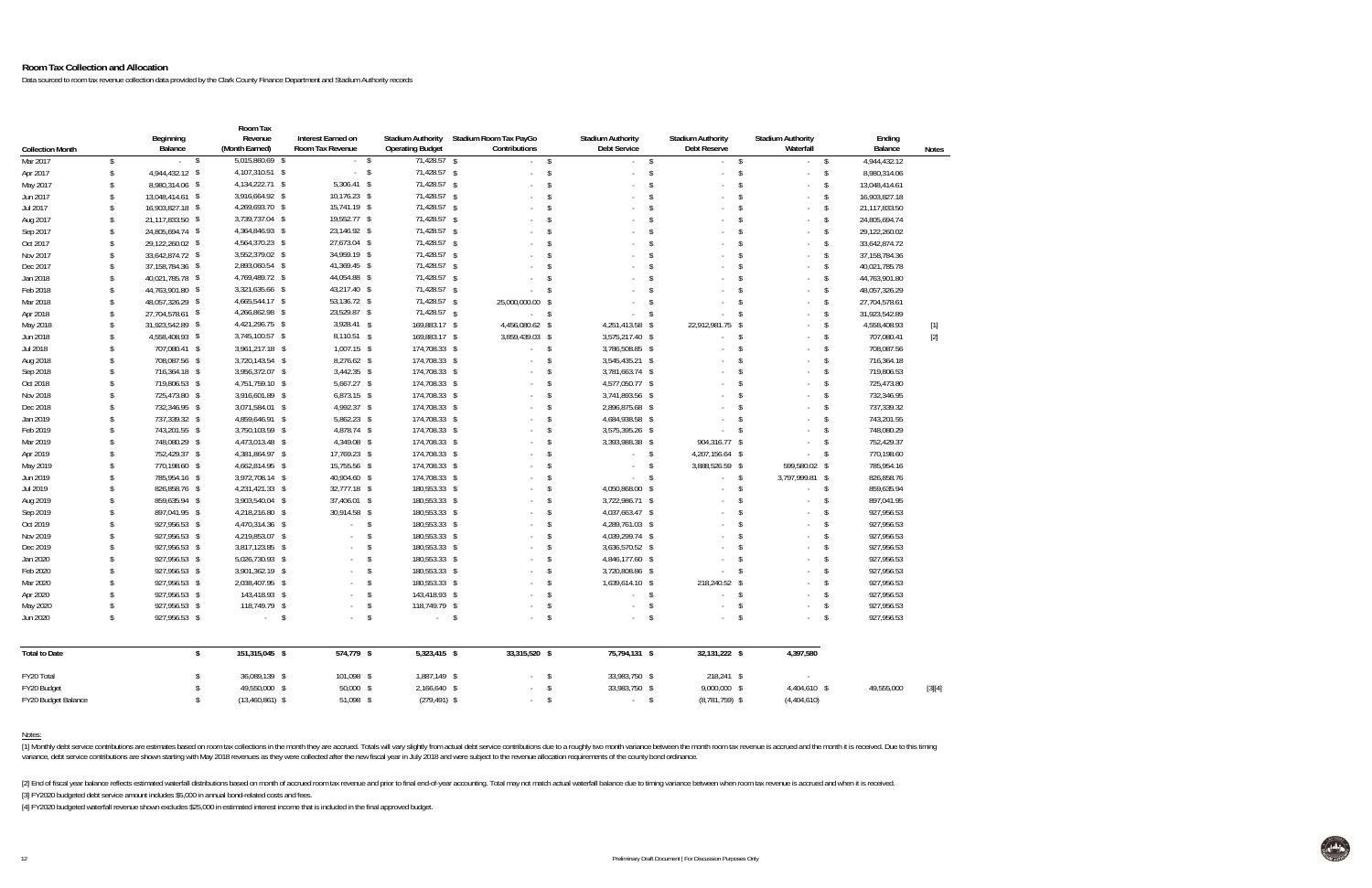### **Stadium Project Trust Summary**

US Bank - Las Vegas Stadium Project Trust Account

Summary of monthly transaction activity

| <b>Account Name</b>                         | <b>Cumulative Totals</b>       | March 2018               | April 2018        | May 2018              | <b>June 2018</b>      | <b>July 2018</b>              | August 2018                | September 2018             | October 2018             | November 2018       | December 2018   |
|---------------------------------------------|--------------------------------|--------------------------|-------------------|-----------------------|-----------------------|-------------------------------|----------------------------|----------------------------|--------------------------|---------------------|-----------------|
| <b>Authority Contribution Trust Account</b> |                                |                          |                   |                       |                       |                               |                            |                            |                          |                     |                 |
| <b>Contributions From</b>                   | 592,362,147 \$                 | $-5$                     | $-5$              | 4,456,081 \$          | $-$ \$                | $\mathsf{\$}$                 | $-$ \$                     | - \$<br>$\Delta \sim 10^4$ | 23,686,038 \$            | 20,515,583 \$       | 51,665,277      |
| <b>Distributions Total</b>                  | $(592, 362, 291)$ \$           | $-$ \$                   | $-5$              | $(4,456,081)$ \$      | $\sim 10^{-11}$       | $\mathsf{\$}$                 | $(144)$ \$                 | - \$<br>$\sim 100$         | $(23,686,038)$ \$        | $(20, 515, 583)$ \$ | (51,665,277)    |
| Distributions to Chicago Title              | $(587,906,066)$ \$             | $-5$                     | $-5$              | $-$ \$                | $-5$                  | $-$ \$                        | $-$ \$                     | - \$<br>$\sim 100$         | $(23,686,038)$ \$        | $(20,515,583)$ \$   | (51,665,277)    |
| Interest and Other Income                   | 4,748 \$                       | $\mathsf{S}$<br>$\sim$   | $-5$              | \$<br>$\sim 100$      | $144$ \$              | 0 <sup>5</sup>                | 0 <sup>5</sup>             | 0 <sup>5</sup>             | $-5$                     | $-$ \$              |                 |
| Balance                                     | $4,604$ \$                     | $-$ \$                   | $-$ \$            | $-$ \$                | $144$ \$              | 0 <sup>5</sup>                | $(144)$ \$                 | $0 \quad$                  | $-5$                     | $-$ \$              | $\sim 10^{-11}$ |
| <b>Authority Tax Proceeds Subaccount</b>    |                                |                          |                   |                       |                       |                               |                            |                            |                          |                     |                 |
| <b>Contributions From</b>                   | 33,492,112 \$                  | $-5$                     | 25,000,000 \$     | 4,456,081 \$          | $-$ \$                | 3,859,439 \$                  | $144$ \$                   | \$<br>$\sim 100$           | $-5$                     | $-5$                |                 |
| <b>Distributions Total</b>                  | $(33,558,895)$ \$              | $-5$                     | $(5,250,284)$ \$  | $(7, 189, 145)$ \$    | $-5$                  | $(17,049,613)$ \$             | $-5$                       |                            | $(3,500,000)$ \$         | $^{\circ}$          |                 |
| Distributions to Chicago Title              | $(29,489,042)$ \$              | $-5$                     | $(5,250,284)$ \$  | $(7, 189, 145)$ \$    | $-$ \$                | $(17,049,613)$ \$             | $-5$                       | $\sim 100$                 | $-5$                     | $-5$                |                 |
| Interest and Other Income                   | 68,430 \$                      | $-$ \$                   | $-$ \$            | 19,057 \$             | 13,905 \$             | $17,613$ \$                   | $3,746$ \$                 | $4,517$ \$                 | $4,606$ \$               | $1,150$ \$          | 540             |
| Balance                                     | $1,647$ \$                     | $-$ \$                   | 19,749,716 \$     | $(2,714,007)$ \$      | 13,905 \$             | $(13, 172, 561)$ \$           | $3,890$ \$                 | $4,517$ \$                 | $(3,495,394)$ \$         | $1,150$ \$          | 540             |
| <b>Authority Bond Proceeds Subaccount</b>   |                                |                          |                   |                       |                       |                               |                            |                            |                          |                     |                 |
| <b>Contributions From</b>                   | 719,246,832 \$                 | $-5$                     | $-5$              | 716,665,423 \$        | $-5$                  | $-$ \$                        | $-5$                       | - \$<br>$\sim 100$         | $-5$                     | $-$ \$              |                 |
| <b>Distributions Total</b>                  | $(616, 157, 026)$ \$           |                          | $-5$              | $(18, 176, 999)$ \$   | $-5$                  | $(211, 859)$ \$               | $(27, 710, 444)$ \$        | $\sim$                     | $(20, 186, 038)$ \$      | $(20,515,583)$ \$   | (51,665,277)    |
| Distributions to Chicago Title              | $(46,099,303)$ \$              |                          | $-5$              | $(18, 176, 999)$ \$   | $-5$                  | $(211, 859)$ \$               | $(27, 710, 444)$ \$        | $\sim 10^{-1}$             | $-5$                     | $-$ \$              |                 |
| Interest and Other Income                   | 20,998,141 \$                  | $-5$                     | $-5$              | 193,864 \$            | 1,095,575 \$          | 685,042 \$                    | 1,161,640 \$               | 598,118 \$                 | 1,476,121 \$             | 1,151,231 \$        | 1,625,340       |
| Balance                                     | 124,087,946 \$                 | $-$ \$                   | $-5$              | 698,682,288 \$        | 1,095,575 \$          | 473,183 \$                    | $(26, 548, 804)$ \$        | 598,118 \$                 | $(18, 709, 917)$ \$      | $(19,364,352)$ \$   | (50,039,936)    |
| <b>StadCo Contribution Trust Account</b>    |                                |                          |                   |                       |                       |                               |                            |                            |                          |                     |                 |
| <b>Contributions From</b>                   | 254,460,305 \$                 | $-5$                     | 11,957,648 \$     | 8,961,608 \$          | $-5$                  | 8,000,000 \$                  | 34,542,375 \$              | $\sim 100$                 | $\mathsf{s}$             | $-5$                |                 |
| <b>Distributions Total</b>                  | $(254, 460, 305)$ \$           | $-$ \$                   | $(11,957,648)$ \$ | $(8,961,608)$ \$      | $-$ \$                | $(8,000,000)$ \$              | $(34,542,375)$ \$          | - \$<br>$\sim 100$         | $-5$                     | $-5$                | $\sim$          |
| Distributions to Chicago Title              | $(254, 460, 305)$ \$           | $-5$                     | $(11,957,648)$ \$ | $(8,961,608)$ \$      | $-$ \$                | $(8,000,000)$ \$              | $(34, 542, 375)$ \$        | $\sim$                     | \$<br>$\sim$             | - \$<br>$\sim 100$  | $\sim$          |
| Interest and Other Income                   | $-$ \$                         | $-$ \$                   | $-$ \$            | $-$ \$                | $-$ \$                | $-$ \$                        | $-5$                       | \$<br>$\sim 100$           | $-5$                     | $-5$                | $\sim$ $-$      |
| Balance                                     | $0 \quad$ \$                   | $-$ \$                   | $-$ \$            | $\mathbf{s}$          | $-$ \$                | $-$ \$                        | 0 <sup>5</sup>             | $-$ \$                     | $^{\circ}$               | $-$ \$              |                 |
| <b>StadCo Credit Facility Subaccount</b>    |                                |                          |                   |                       |                       |                               |                            |                            |                          |                     |                 |
| <b>Contributions From</b>                   | 141,878,699 \$                 | $-5$                     | $-5$              | 498,130 \$            | $-5$                  | $-$ \$                        | 34,542,649 \$              | - S<br>$\sim$              | $-5$                     | $-5$                |                 |
| <b>Distributions Total</b>                  | $(97,509,681)$ \$              | $-5$                     | $-$ \$            | - \$<br>$\sim$        | $-5$                  | $-$ \$                        | $(34,542,375)$ \$          | - \$<br>$\sim$             | $-$ \$                   | $-5$                |                 |
| Distributions to Chicago Title              | $\frac{1}{2}$                  | $\sim$                   | $-5$              | \$<br>$\sim 100$      | $-5$                  | $-$ \$                        | $-$ \$                     | $\sim 100$                 | $-5$                     | - \$                |                 |
| Interest and Other Income                   | 29,280 \$                      | $-$ \$                   | $-$ \$            | \$<br>$\sim 100$      | 49 \$                 | 515 \$                        | 564 \$                     | 581 \$                     | 593 \$                   | 690 \$              | 692             |
| Balance                                     | 44,398,298 \$                  | $-$ \$                   | $-5$              | 498,130 \$            | 49 \$                 | 515 \$                        | 838 \$                     | 581 \$                     | 593 \$                   | $690$ \$            | 692             |
| NFL G-4 Credit Facility Subaccount          |                                |                          |                   |                       |                       |                               |                            |                            |                          |                     |                 |
| <b>Contributions From</b>                   | 185,599,930 \$                 | $-5$                     | 20,919,255 \$     | 1,080,745 \$          | 7,000,000 \$          | 16,771,033 \$                 | $-5$                       | - S<br>$\sim$ $-$          | $^{\circ}$               | $-5$                |                 |
| <b>Distributions Total</b>                  | $(182, 822, 760)$ \$           | $-5$                     | $(11,957,648)$ \$ | $(8,961,608)$ \$      | $-5$                  | $(8,000,000)$ \$              | $(16, 771, 033)$ \$        | $\sim$ 10 $\pm$            | $^{\circ}$<br>$\sim 100$ | $-5$                | $\sim$          |
| Distributions to Chicago Title              | $\mathsf{s}$                   | $-5$                     | $-5$              | $-$ \$                | $-$ \$                | $-$ \$                        | $-5$                       | $\sim 100$                 | $^{\circ}$<br>$\sim 100$ | - \$                |                 |
| Interest and Other Income                   | 49,371 \$                      | $-5$                     | $-$ S             | $5,293$ \$            | $1,973$ \$            | $1,650$ \$                    | $1,026$ \$                 | 106 \$                     | 108 \$                   | $125$ \$            | 126             |
| Balance                                     | 2,826,542 \$                   | $\sqrt{3}$               | 8,961,608 \$      | $(7,875,570)$ \$      | 7,001,973 \$          | 8,772,683 \$                  | $(16,770,006)$ \$          | $106$ \$                   | $108$ \$                 | $125$ \$            | 126             |
| StadCo Cost Overrun Subaccount              |                                |                          |                   |                       |                       |                               |                            |                            |                          |                     |                 |
| <b>Contributions From</b>                   | $\mathbb{S}$                   | $-5$                     | $-$ \$            | $-5$                  | $-$ \$                | <sup>S</sup>                  | $-5$                       | - \$<br>$\sim 100$         | $-5$                     | $-5$                |                 |
| <b>Distributions Total</b>                  | - \$                           | $-$ \$                   | $-5$              | - \$                  | $-5$                  | $\sqrt{5}$                    | \$<br>$\sim$               | $\sim 100$                 | $-$ \$                   | - \$<br>$\sim$      |                 |
| Distributions to Chicago Title              | - \$                           | $-$ \$                   | $-5$              | $-5$                  | $-5$                  | $^{\circ}$<br>$\sim 10^{-11}$ | $^{\circ}$<br>$\sim$       | $\sim$                     | $-5$                     | $-5$                |                 |
| Interest and Other Income                   | $\sqrt{3}$<br>$\sim$           | $-5$                     | $-$ \$            | $-$ \$                | $-$ \$                | $-$ \$                        | $\mathsf{S}$<br>$\sim 100$ | - \$<br>$\sim 100$         | $-5$                     | $-5$                | $\sim$          |
| Balance                                     | $\mathsf{s}$<br>$\sim 10^{-1}$ | $-$ \$                   | $-$ \$            | \$<br>$\sim 10^{-11}$ | \$<br>$\sim 10^{-11}$ | $-$ \$                        | $-$ \$                     | $\sqrt{3}$<br>$\sim 100$   | $^{\circ}$<br>$\sim 100$ | $-5$                | $\sim 10^{-1}$  |
| <b>PSL Contribution Trust Account</b>       |                                |                          |                   |                       |                       |                               |                            |                            |                          |                     |                 |
| <b>Contributions From</b>                   | 616,776,962 \$                 | $-$ \$                   | $-$ \$            | 40,000,000 \$         | $-$ \$                | $-$ \$                        | $-5$                       | 29,525,762 \$              | 25,573,641 \$            | 28,853,633 \$       | 35,549,569      |
| <b>Distributions Total</b>                  | $(613, 409, 012)$ \$           | $-$ \$                   | $-$ \$            | $(22,658,486)$ \$     | $-$ \$                | $(13,517,239)$ \$             | $-5$                       | $-$ \$                     | $(29,525,762)$ \$        | $(25,573,641)$ \$   | (64, 403, 202)  |
| Distributions to Chicago Title              | $(578,029,667)$ \$             | $^{\circ}$<br>$\sim 100$ | $-5$              | $(22,658,486)$ \$     | $-$ \$                | $(13,517,239)$ \$             | \$<br>$\sigma_{\rm{max}}$  | \$<br>$\sim 100$           | $(29,525,762)$ \$        | $(25,573,641)$ \$   | (64, 403, 202)  |
| Interest and Other Income                   | 170,763 \$                     | $-5$                     | $-$ \$            | $-5$                  | $5,223$ \$            | 17,921 \$                     | 4,858 \$                   | 4,484 \$                   | 8,473 \$                 | 11,658 \$           | 6,712           |
| Balance                                     | 3,538,713 \$                   | $-$ \$                   | $-5$              | 17,341,514 \$         | $5,223$ \$            | $(13, 499, 318)$ \$           | 4,858 \$                   | 29,530,246 \$              | $(3,943,648)$ \$         | 3,291,650 \$        | (28, 846, 921)  |

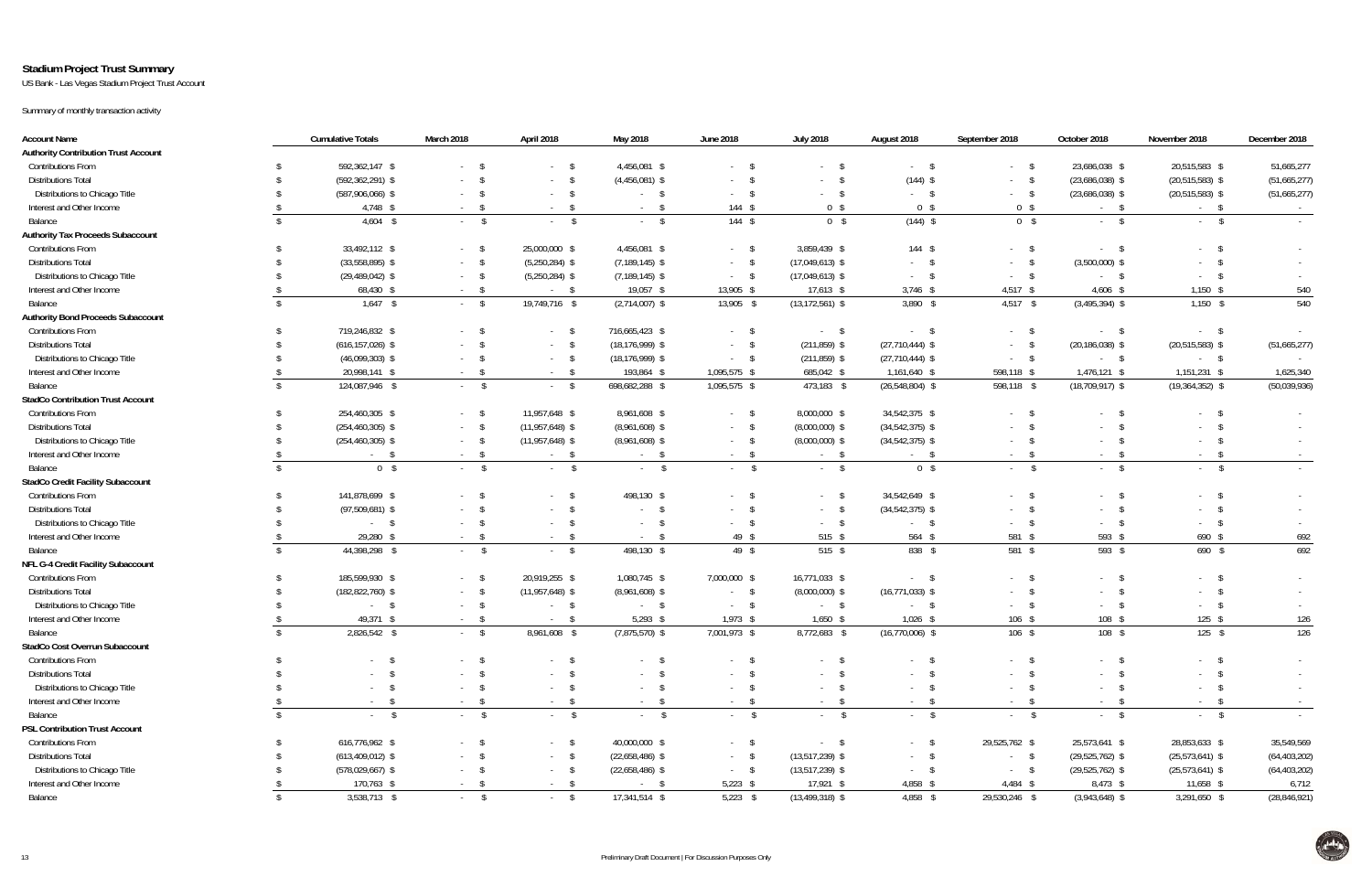### **Stadium Project Trust Summary**

US Bank - Las Vegas Stadium Project Trust Account

Summary of monthly transaction activity

| <b>Account Name</b>                         | January 2019                                | February 2019              | March 2019          | April 2019                  | May 2019                | June 2019       | <b>July 2019</b>        | August 2019                                    | September 2019              | October 2019         | November 2019  |
|---------------------------------------------|---------------------------------------------|----------------------------|---------------------|-----------------------------|-------------------------|-----------------|-------------------------|------------------------------------------------|-----------------------------|----------------------|----------------|
| <b>Authority Contribution Trust Account</b> |                                             |                            |                     |                             |                         |                 |                         |                                                |                             |                      |                |
| <b>Contributions From</b>                   | $-$ \$                                      | 25,819,108 \$              | 30,210,311 \$       | 51,214,414 \$               | 33,180,934 \$           | $-5$            | 58,882,195 \$           | 25,492,231 \$                                  | $-5$                        | 48,859,344 \$        | 33,346,076     |
| <b>Distributions Total</b>                  | $\sqrt{3}$<br>$\sim 100$                    | $(25,819,108)$ \$          | $(30, 210, 311)$ \$ | $(51, 214, 414)$ \$         | $(33, 180, 934)$ \$     | $-5$            | $(58,882,195)$ \$       | $(25,492,231)$ \$                              | $-5$                        | $(48,859,344)$ \$    | (33, 346, 076) |
| Distributions to Chicago Title              | $-$ \$                                      | $(25,819,108)$ \$          | $(30, 210, 311)$ \$ | $(51, 214, 414)$ \$         | $(33, 180, 934)$ \$     | $-5$            | $(58,882,195)$ \$       | $(25,492,231)$ \$                              | $-5$                        | $(48,859,344)$ \$    | (33, 346, 076) |
| Interest and Other Income                   | - \$<br>$\sim$ 10 $\pm$                     | $-5$                       | $-$ \$              | $-$ \$                      | $-5$                    | $-5$            | $-5$                    | $-5$                                           | <b>S</b><br>$\sim$ 10 $\pm$ | $-5$                 | 4,586          |
| Balance                                     | $\mathbb{S}$<br>$\mathcal{S}$<br>$\sim 100$ | $\mathsf{s}$<br>$\sim 100$ | $-5$                | $\mathsf{S}$<br>$\sim 100$  | $\sqrt{3}$<br>$\sim 10$ | $-5$            | $-5$                    | $-5$                                           | $\sqrt{3}$<br>$\sim 100$    | $-5$                 | 4,586          |
| <b>Authority Tax Proceeds Subaccount</b>    |                                             |                            |                     |                             |                         |                 |                         |                                                |                             |                      |                |
| <b>Contributions From</b>                   | $-5$                                        | $\sim 100$                 | $-5$                | <b>S</b><br>$\sim 100$      | - S<br>$\sim$ .         | $-5$            | 176,448 \$              | $-5$                                           | - \$<br>$\sim 10^{-11}$     | $-$ \$               |                |
| <b>Distributions Total</b>                  | -\$                                         |                            | $-5$                | $(394, 152)$ \$             |                         | $-5$            | $-$ \$                  | $(175, 700)$ \$                                |                             | $\mathsf{s}$         |                |
| Distributions to Chicago Title              | $-$ \$                                      | $\sim 100$                 | $-5$                | $-5$                        | $\sim$                  | $-5$            | <b>S</b><br>$\sim 100$  | $-5$                                           | $\sim 100$                  | $\mathbb{S}$         |                |
| Interest and Other Income                   | 590 \$                                      | $624$ \$                   | 558 \$              | $625$ \$                    | 589 \$                  | $1 \quad$       | $1 \sqrt$               | 77S                                            | $222$ \$                    | $2 \sqrt{s}$         |                |
| Balance                                     | 590 \$<br>$\mathcal{S}$                     | $624$ \$                   | 558 \$              | $(393,527)$ \$              | 589 \$                  | $1 \sqrt{3}$    | 176,449 \$              | $(175, 624)$ \$                                | $222$ \$                    | $2 \sqrt{3}$         | 2              |
| <b>Authority Bond Proceeds Subaccount</b>   |                                             |                            |                     |                             |                         |                 |                         |                                                |                             |                      |                |
| <b>Contributions From</b>                   | $-$ \$                                      | - \$<br>$\sim 100$         | $-$ \$              | $-$ \$                      | $-5$                    | 8,903 \$        | $-5$                    | 2,572,505 \$                                   | $-5$                        | $1 \sqrt{3}$         |                |
| <b>Distributions Total</b>                  | $\mathsf{\$}$                               | $(25,819,108)$ \$          | $(30, 210, 311)$ \$ | $(55, 941, 577)$ \$         | $(33,799,619)$ \$       | $(449, 149)$ \$ | $(59, 555, 541)$ \$     | $(25,578,481)$ \$                              | $(451, 947)$ \$             | $(24, 747, 891)$ \$  | (33, 784, 324) |
| Distributions to Chicago Title              | $-$ \$                                      | $-5$                       | $-$ \$              | $-5$                        | $-$ \$                  | $-5$            | $-5$                    | $-5$                                           | $-$ \$                      | $-$ \$               |                |
| Interest and Other Income                   | 1,441,275 \$                                | 1,029,582 \$               | 1,277,590 \$        | 1,221,074 \$                | 1,143,992 \$            | 1,205,919 \$    | 539,777 \$              | 934,098 \$                                     | 522,877 \$                  | 780,964 \$           | 612,256        |
| Balance                                     | 1,441,275 \$<br>\$                          | $(24, 789, 526)$ \$        | $(28,932,721)$ \$   | $(54, 720, 504)$ \$         | $(32,655,627)$ \$       | 765,672 \$      | $(59,015,764)$ \$       | $(22,071,878)$ \$                              | 70,930 \$                   | $(23,966,927)$ \$    | (33, 172, 068) |
| <b>StadCo Contribution Trust Account</b>    |                                             |                            |                     |                             |                         |                 |                         |                                                |                             |                      |                |
| <b>Contributions From</b>                   | $-$ \$                                      | 6,706,480 \$               | $-5$                | $-5$                        | 41,361,598 \$           | $-5$            | 37,129,444 \$           | $-5$                                           | - S                         | $^{\circ}$<br>$\sim$ | 25,000,000     |
| <b>Distributions Total</b>                  | $-$ \$                                      | $(6,706,480)$ \$           | $-$ \$              | $-$ \$                      | $(41,361,598)$ \$       | $-$ \$          | $(37, 129, 444)$ \$     | $-5$                                           | - \$<br>$\sim$              | $-5$                 | (25,000,000)   |
| Distributions to Chicago Title              | $\sqrt{3}$<br>$\sim 100$                    | $(6,706,480)$ \$           | $-5$                | $-$ \$                      | $(41,361,598)$ \$       | $-$ \$          | $(37, 129, 444)$ \$     | $^{\circ}$<br>$\sim$ 10 $\pm$                  | -S<br>$\sim$                | \$<br>$\sim 100$     | (25,000,000)   |
| Interest and Other Income                   | \$<br>$\sim 100$                            | - \$<br>$\sim 100$         | $-$ \$              | $\sqrt{3}$<br>$\sim 100$    | \$<br>$\sim$            | $-$ \$          | $-5$                    | $-$ \$                                         | $\sqrt{3}$                  | $-$ \$               | $\sim$ $-$     |
| Balance                                     | $\sqrt{2}$<br>$\mathcal{S}$                 | $\sqrt{2}$                 | $-5$                | $\mathsf{\$}$               | $\mathsf{\$}$           | $\mathsf{\$}$   | $\mathsf{\$}$<br>$\sim$ | $\mathsf{\$}$<br>$\mathbf{a}$ and $\mathbf{a}$ | $\mathsf{\$}$               | $\sqrt{2}$<br>$\sim$ |                |
| <b>StadCo Credit Facility Subaccount</b>    |                                             |                            |                     |                             |                         |                 |                         |                                                |                             |                      |                |
| <b>Contributions From</b>                   | 6,706,480 \$                                | - S<br>$\sim$              | $-5$                | $\mathsf{\$}$               | \$                      | $-5$            | 217,253 \$              | $-5$                                           | $-5$                        | $-5$                 |                |
| <b>Distributions Total</b>                  | $-$ \$                                      | $(6,706,480)$ \$           | $-5$                | $-$ \$                      | $\sqrt{5}$<br>$\sim$    | $-5$            | \$<br>$\sim$ $-$        | $-5$                                           | $-$ \$                      | $-5$                 |                |
| Distributions to Chicago Title              | $-$ \$                                      | - \$<br>$\sim 100$         | $-5$                | $-5$                        | <b>S</b><br>$\sim$      | $-5$            | \$<br>$\sim 100$        | $-5$                                           | $-5$                        | $-5$                 |                |
| Interest and Other Income                   | 756 \$                                      | $1,152$ \$                 | 716 \$              | 802 \$                      | 783 \$                  | 797 \$          | 754 \$                  | 866 \$                                         | 970 \$                      | 921 \$               | 815            |
| Balance                                     | 6,707,236 \$<br>\$                          | $(6,705,328)$ \$           | 716 \$              | 802 \$                      | 783 \$                  | 797 \$          | 218,007 \$              | 866 \$                                         | 970 \$                      | $921$ \$             | 815            |
| NFL G-4 Credit Facility Subaccount          |                                             |                            |                     |                             |                         |                 |                         |                                                |                             |                      |                |
| <b>Contributions From</b>                   | $-5$                                        | $\sim$                     | $-5$                | 611,052 \$                  | 42,000,000 \$           | $11,097$ \$     | 38,000,000 \$           | 3,206,748 \$                                   | $-5$                        | 22,000,000 \$        |                |
| <b>Distributions Total</b>                  | - \$                                        | $\sim 100$                 | $-5$                | $\mathsf{\$}$<br>$\sim 100$ | $(41,361,598)$ \$       | $-5$            | $(37,523,146)$ \$       | $-5$                                           | $\sqrt{3}$<br>$\sim$ $-$    | $-5$                 | (25,000,000)   |
| Distributions to Chicago Title              |                                             | $\sim 100$                 | $-5$                | \$<br>$\sim 100$            | $\mathsf{S}$            | $-5$            | $-5$                    | $-5$                                           |                             | $-5$                 |                |
| Interest and Other Income                   | $137$ \$                                    | $145$ \$                   | $130*$              | 146 \$                      | $\sim 100$<br>$207$ \$  | $3,291$ \$      | $2,012$ \$              | $5,564$ \$                                     | $\sim 100$<br>$3,953$ \$    | $6,399$ \$           | 6,417          |
| <b>Balance</b>                              | $137$ \$                                    | $145$ \$                   | $130*$              | $611,197$ \$                | 638,609 \$              | 14,388 \$       | 478,866 \$              | 3,212,312 \$                                   | $3,953$ \$                  | 22,006,399 \$        | (24,993,583)   |
| StadCo Cost Overrun Subaccount              |                                             |                            |                     |                             |                         |                 |                         |                                                |                             |                      |                |
| <b>Contributions From</b>                   | $-5$                                        | - \$<br>$\sim 100$         | $-5$                | $-5$                        | $\mathsf{S}$            | $-5$            | S.                      | $-$ \$                                         | $-5$                        | $-5$                 |                |
| <b>Distributions Total</b>                  | - \$                                        | $\sim$                     | $-5$                | $\mathsf{\$}$               | - \$<br>$\sim$          | $-$ \$          | - \$                    |                                                | - \$<br>$\sim 100$          | $-5$                 |                |
| Distributions to Chicago Title              | - \$                                        | $\sim 100$                 | $-5$                | $-5$                        | \$<br>$\sim$            | $-5$            | - \$<br>$\sim 100$      | $-5$                                           | - \$<br>$\sim 100$          | $-5$                 |                |
| Interest and Other Income                   | - \$<br>$\sim$ 10 $\pm$                     |                            | $-5$                | $-$ \$                      | \$                      | $-5$            | $-5$                    |                                                | $\sim 10^{-11}$             | $-$ \$               |                |
| Balance                                     | $\mathsf{\$}$<br>$\mathcal{S}$              | \$<br>$\sim 100$           | $-5$                | \$                          | $\sim$<br>$\sqrt{3}$    | $-$ \$          | $-5$                    | $-5$<br>$-5$                                   | $\sqrt{3}$<br>\$            | $-$ \$               |                |
| <b>PSL Contribution Trust Account</b>       | $\sim 100$                                  | $\sqrt{2}$<br>$\sim 100$   |                     | $\sim 100$                  | $\sim 100$              |                 |                         |                                                | $\sim$                      |                      | $\sim$         |
|                                             |                                             |                            |                     |                             |                         |                 |                         |                                                |                             |                      |                |
| <b>Contributions From</b>                   | 25,478,255 \$                               | 37,658,577 \$              | 34,617,659 \$       | 27,785,955 \$               | $-$ \$                  | 36,269,987 \$   | $-5$                    | 31,777,267 \$                                  | 30,452,737 \$               | 47,020,192 \$        | 41,084,431     |
| <b>Distributions Total</b>                  | $-$ \$                                      | $(25, 478, 255)$ \$        | $(37,658,577)$ \$   | $(63,841,180)$ \$           | $-$ \$                  | $-$ \$          | $(36, 269, 987)$ \$     | $(31,777,267)$ \$                              | $-$ \$                      | $(60,905,474)$ \$    | (16, 567, 455) |
| Distributions to Chicago Title              | $-$ \$                                      | $(25, 478, 255)$ \$        | $(37,658,577)$ \$   | $(63,841,180)$ \$           | $\sqrt{3}$<br>$\sim$    | $-$ \$          | $(36, 269, 987)$ \$     | $(31,777,267)$ \$                              | $-$ \$                      | $(60,905,474)$ \$    | (16, 567, 455) |
| Interest and Other Income                   | $8,571$ \$                                  | 7,527 \$                   | $7,523$ \$          | 11,770 \$                   | 5,989 \$                | $3,916$ \$      | $9,150$ \$              | $5,573$ \$                                     | $3,349$ \$                  | $3,179$ \$           | 10,259         |
| Balance                                     | 25,486,827 \$                               | 12,187,849 \$              | $(3,033,395)$ \$    | $(36,043,454)$ \$           | 5,989 \$                | 36,273,902 \$   | $(36, 260, 836)$ \$     | $5,573$ \$                                     | 30,456,086 \$               | $(13,882,103)$ \$    | 24,527,235     |

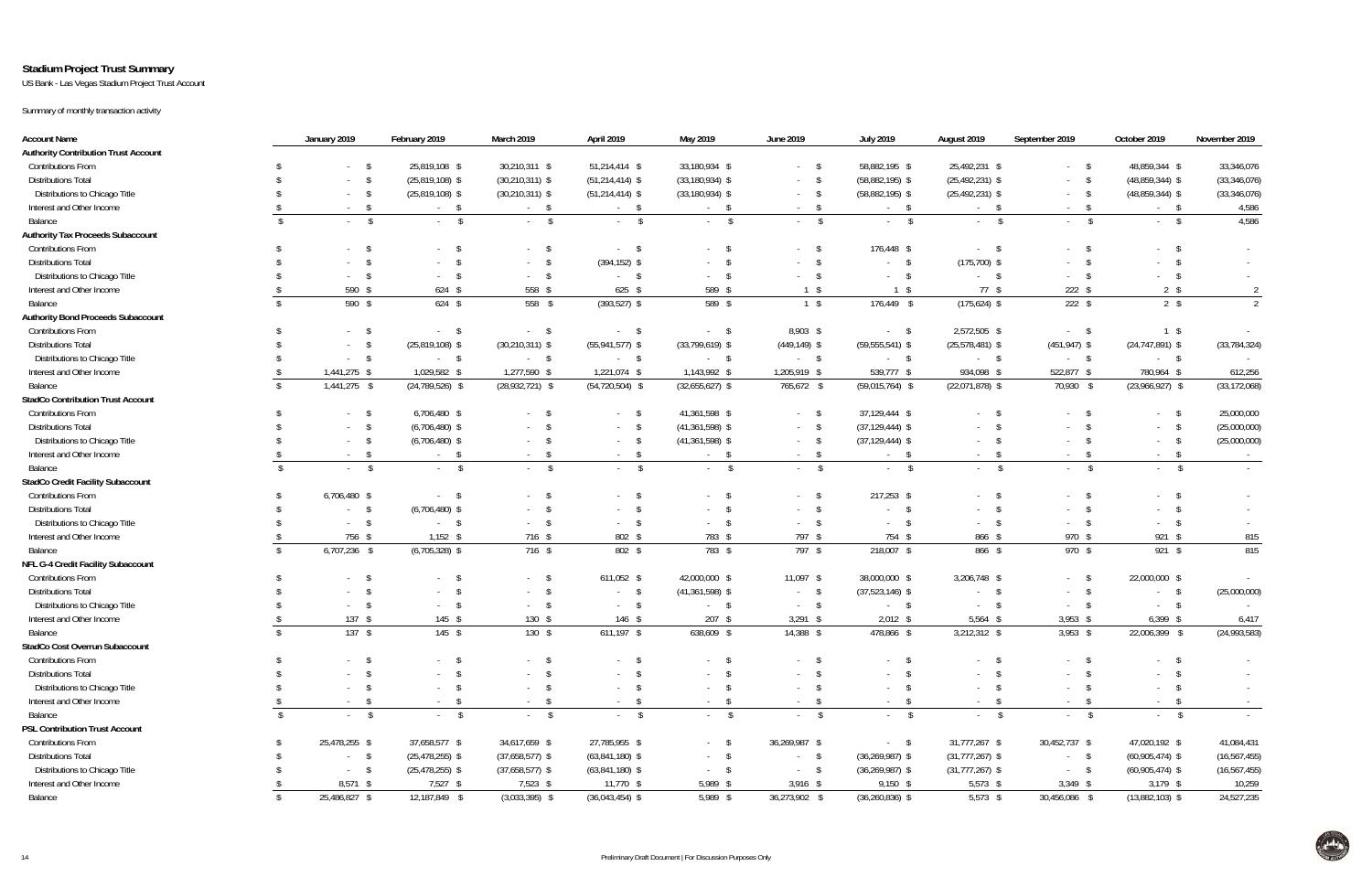### **Stadium Project Trust Summary**

US Bank - Las Vegas Stadium Project Trust Account

Summary of monthly transaction activity

| <b>Account Name</b>                         |                    | December 2019<br>January 2020    |                                | February 2020<br>March 2020 |                                | April 2020          | May 2020               |
|---------------------------------------------|--------------------|----------------------------------|--------------------------------|-----------------------------|--------------------------------|---------------------|------------------------|
| <b>Authority Contribution Trust Account</b> |                    |                                  |                                |                             |                                |                     |                        |
| <b>Contributions From</b>                   |                    | 32,958,586 \$                    | 30,438,154 \$                  | 31,162,901 \$               | 28,435,966 \$                  | 26,671,857 \$       | 35,367,091             |
| <b>Distributions Total</b>                  |                    | $(32,958,586)$ \$                | $(30, 438, 154)$ \$            | $(31, 162, 901)$ \$         | $(28, 435, 966)$ \$            | $(26,671,857)$ \$   | (35, 367, 091)         |
| Distributions to Chicago Title              |                    | $(32,958,586)$ \$                | $(30, 438, 154)$ \$            | $(31, 162, 901)$ \$         | $(28, 435, 966)$ \$            | $(26,671,857)$ \$   | (35, 367, 091)         |
| Interest and Other Income                   |                    | $4 \quad$                        | $4 \quad$                      | $4 \quad$                   | $4 \text{ }$                   | $1 \quad$           | $\mathbf 0$            |
| Balance                                     | \$                 | $4 \quad$                        | $\overline{4}$<br>$\sqrt[6]{}$ | $4 \quad$                   | $\overline{4}$<br>$\sqrt[6]{}$ | $1 \quad$           | $\Omega$               |
| <b>Authority Tax Proceeds Subaccount</b>    |                    |                                  |                                |                             |                                |                     |                        |
| Contributions From                          |                    | \$                               | \$                             | $\mathcal{S}$               | \$                             | \$                  |                        |
| <b>Distributions Total</b>                  |                    | $\mathfrak{L}$                   | $\mathbf{\hat{S}}$             | $\mathcal{S}$               | $\mathsf{\$}$                  | $\mathbf{\hat{S}}$  |                        |
| Distributions to Chicago Title              |                    | \$                               | \$                             | $\mathsf{\$}$               | $\mathsf{\$}$                  | \$                  |                        |
| Interest and Other Income                   |                    | $2 \sqrt{s}$                     | $2 \sqrt$                      | \$                          | $\sqrt[6]{}$                   | \$                  | 0                      |
| Balance                                     | \$                 | $2 \sqrt{3}$                     | $2 \sqrt{3}$                   | $\sqrt{2}$<br>$\mathbf{1}$  | $\mathcal{S}$<br>$\mathbf{1}$  |                     | $\sqrt{2}$<br>$\Omega$ |
| <b>Authority Bond Proceeds Subaccount</b>   |                    |                                  |                                |                             |                                |                     |                        |
| Contributions From                          |                    | $\sqrt{5}$                       | -\$                            | -\$                         | \$                             | -\$                 |                        |
| <b>Distributions Total</b>                  | S                  | $(33, 496, 942)$ \$              | $(30,819,169)$ \$              | $(31,502,860)$ \$           | $(28, 799, 375)$ \$            | $(27,044,921)$ \$   | (35,689,609)           |
| Distributions to Chicago Title              |                    | \$                               | \$                             | \$                          | \$                             | - \$                |                        |
| Interest and Other Income                   | S                  | 488,090 \$                       | 425,089 \$                     | 517,467 \$                  | 505,533 \$                     | 110,958 \$          | 254,667                |
| Balance                                     | $\sqrt{2}$         | $(33,008,852)$ \$                | $(30, 394, 080)$ \$            | $(30,985,392)$ \$           | $(28, 293, 842)$ \$            | $(26,933,962)$ \$   | (35, 434, 942)         |
| <b>StadCo Contribution Trust Account</b>    |                    |                                  |                                |                             |                                |                     |                        |
| <b>Contributions From</b>                   |                    | \$                               | \$                             | 38,846,024 \$               | \$                             | 33,247,727 \$       | 8,707,401              |
| <b>Distributions Total</b>                  |                    | $\mathfrak{L}$                   | $\mathsf{\$}$                  | $(38,846,024)$ \$           | \$                             | $(33, 247, 727)$ \$ | (8,707,401)            |
| Distributions to Chicago Title              |                    | \$                               | \$                             | $(38,846,024)$ \$           | \$                             | $(33, 247, 727)$ \$ | (8,707,401)            |
| Interest and Other Income                   |                    | \$                               | \$                             | \$                          | \$                             | \$                  |                        |
| Balance                                     | $\mathbf{\hat{S}}$ | \$                               | $\sqrt{2}$                     | $\sqrt{2}$                  | $\mathcal{S}$                  |                     | $\sqrt{2}$             |
| <b>StadCo Credit Facility Subaccount</b>    |                    |                                  |                                |                             |                                |                     |                        |
| <b>Contributions From</b>                   |                    | \$                               | 38,846,024 \$                  | \$                          | \$                             | 17,414,802 \$       | 43,653,361             |
| <b>Distributions Total</b>                  |                    | \$                               | \$                             | $(38,846,024)$ \$           | \$                             | $(8,707,401)$ \$    | (8,707,401)            |
| Distributions to Chicago Title              |                    | \$                               | \$                             | \$                          | \$                             | \$                  |                        |
| Interest and Other Income                   |                    | 686 \$                           | 670 \$                         | $1,765$ \$                  | 12,904 \$                      | 235 \$              | 5                      |
| Balance                                     | $\mathcal{S}$      | 686 \$                           | 38,846,694 \$                  | $(38,844,259)$ \$           | 12,904 \$                      | 8,707,636 \$        | 34,945,965             |
| NFL G-4 Credit Facility Subaccount          |                    |                                  |                                |                             |                                |                     |                        |
| <b>Contributions From</b>                   |                    | S,                               | \$                             | \$                          | 34,000,000 \$                  | -\$                 |                        |
| <b>Distributions Total</b>                  |                    | \$                               | \$                             | \$                          | \$                             | $(33, 247, 727)$ \$ |                        |
| Distributions to Chicago Title              |                    | $\mathcal{S}$                    | $\mathsf{\$}$                  | $\mathsf{\$}$               | \$                             | $\mathsf{\$}$       |                        |
| Interest and Other Income                   |                    | 4,428<br>\$                      | 1,899<br>\$                    | 1,839<br>- \$               | $1,716$ \$                     | 656 \$              | 25                     |
| Balance                                     | \$                 | $\sqrt[6]{\frac{1}{2}}$<br>4,428 | $1,899$ \$                     | 1,839 \$                    | 34,001,716 \$                  | $(33,247,071)$ \$   | 25                     |
| StadCo Cost Overrun Subaccount              |                    |                                  |                                |                             |                                |                     |                        |
| <b>Contributions From</b>                   | \$                 | \$                               |                                |                             | \$.                            |                     |                        |
| <b>Distributions Total</b>                  |                    |                                  |                                |                             |                                |                     |                        |
| Distributions to Chicago Title              | S.                 | \$                               | $\mathcal{S}$                  | \$                          | \$                             | $\mathbf{\hat{S}}$  |                        |
| Interest and Other Income                   | \$                 | \$                               | \$                             | \$                          | \$                             |                     | \$                     |
| Balance                                     | $\sqrt{2}$         | $\sqrt{2}$                       | $\mathfrak{S}$                 | $\sqrt{2}$                  | $\mathcal{L}$                  |                     | $\sqrt{2}$             |
| <b>PSL Contribution Trust Account</b>       |                    |                                  |                                |                             |                                |                     |                        |
| <b>Contributions From</b>                   | S.                 | 37,942,593 \$                    | $\mathsf{S}$<br>$\sim$         | \$                          | 36,428,013 \$                  | 70,758,690 \$       |                        |
| <b>Distributions Total</b>                  |                    | $(41,084,431)$ \$                | $(37,942,593)$ \$              | \$                          | $(35, 446, 772)$ \$            | $(35,379,345)$ \$   | (35, 379, 345)         |
| Distributions to Chicago Title              |                    | $(41,084,431)$ \$                | $(37,942,593)$ \$              | \$                          | $(35, 446, 772)$ \$            | $-5$                | (35, 379, 345)         |
| Interest and Other Income                   |                    | $6,570$ \$                       | 8,437 \$                       | 8,844 \$                    | $2,109$ \$                     | 8,642 \$            | 23                     |
| Balance                                     | $\,$               | $(3, 135, 267)$ \$               | $(37,934,156)$ \$              | 8,844 \$                    | 983,350 \$                     | 35,387,987 \$       | (35, 379, 322)         |

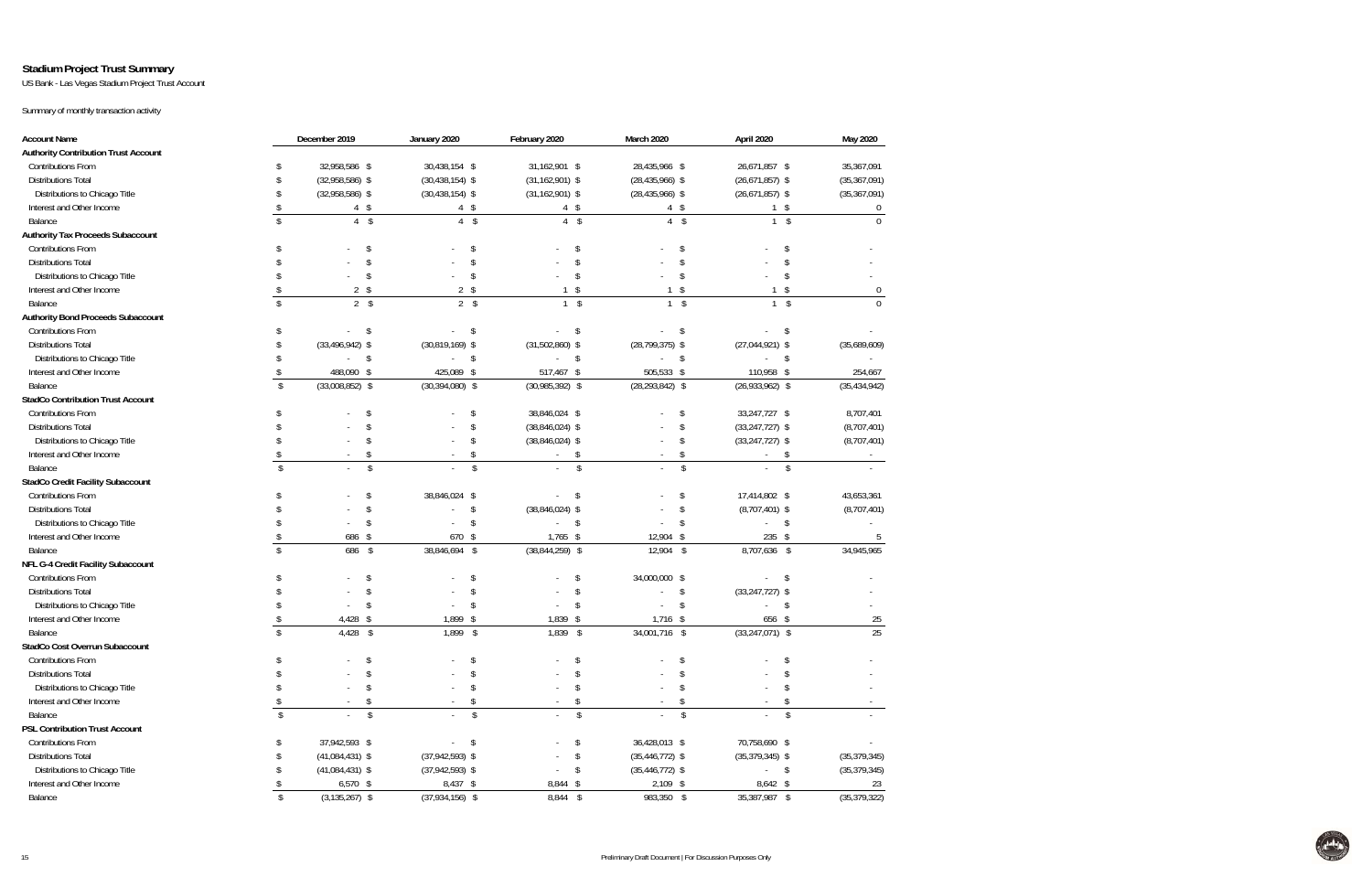#### **Authority Contribution Trust Account**

US Bank Account No. XXXXXX000

Data sourced to US Bank monthly statements

|          |               |                             | <b>Contributions From</b>             |                       |                           |                                    |                         |                             | <b>Distributions To</b> |                          |                                 |                                           |                   |                         |                     |                              |                  |                   |
|----------|---------------|-----------------------------|---------------------------------------|-----------------------|---------------------------|------------------------------------|-------------------------|-----------------------------|-------------------------|--------------------------|---------------------------------|-------------------------------------------|-------------------|-------------------------|---------------------|------------------------------|------------------|-------------------|
|          |               |                             | <b>Authority Tax</b>                  | <b>Authority Bond</b> | StadCo                    |                                    |                         | StadCo Cost                 |                         |                          | <b>Authority Tax</b>            |                                           |                   |                         |                     |                              |                  |                   |
|          |               | Beginning                   | Proceeds                              | Proceeds              | <b>Contribution Trust</b> | <b>StadCo Credit</b>               | <b>NFL G-4 Facility</b> | Overrun                     | Proceeds from           | <b>PSL Contribution</b>  | Proceeds                        | Chicago                                   | Interest and      | Net Change in           | Ending              | Statement                    | Balance          |                   |
| Month    |               | <b>Market Value</b>         | Subaccount                            | Subaccount            |                           | <b>Account</b> Facility Subaccount | Subaccount              | Subaccount                  | Chicago Title           | <b>Trust Subaccount</b>  | Subaccount                      | Title                                     | Dividends         | <b>Investment Value</b> | <b>Market Value</b> | Balance                      | Check            | Notes             |
| Mar 2018 | -S            | $\sim 10^{-1}$              | $\sim$ S                              | $-5$                  | $\sim$ S                  | $-5$                               | $-5$                    | $-8$                        | $-5$                    | $\sim 10^{-1}$           | $-5$                            | <b>Contract</b>                           | $\sim$ S          | $-$ \$                  | $-5$                | $-5$                         | $\sim$ 100 $\pm$ |                   |
| Apr 2018 |               | $\sim 10^{-1}$              | . . S                                 | $\sim$ $\sim$ \$      | $\sim$ 8                  | $\sim$                             | $\sim$ \$               | $\sim 10^{-10}$             | <b>Service</b>          | $\sim$ $ -$              | $-5$                            | <b>Contractor</b>                         | . <b>.</b> \$     | $\sim 10^{-10}$         | $\sim 100$          | $\sqrt{5}$<br>$\sim 10^{-1}$ |                  |                   |
| May 2018 |               | $\sim$ $\sim$ $\sim$ $\sim$ | 4.456.080.62 \$                       | $-8$                  | $\sim$ \$                 | $\sim 10^{-1}$                     | $-5$                    | $\sim$ S                    | $\sim$ $\sim$ $\sim$    | $-1$ S                   | $(4,456,080.62)$ \$             | $-1$ $\sqrt{S}$                           | $-5$              | $-$ \$                  | $-5$                | $-5$                         |                  | $[1]$             |
| Jun 2018 |               | $ \sim$ $\sim$              | - 5                                   | $\sim$ \$             | $\sim$ S                  | $\sim 100$                         | $-5$                    | $\sim$ S                    | $-5$                    | - 19                     | $-5$                            | $-1$ S                                    | 143.86 \$         | $-$ \$                  | $143.86$ \$         | 143.86 \$                    |                  |                   |
| Jul 2018 |               | $143.86$ \$                 | $\sim$ $\sim$ $\sim$                  | $\sim$ $\sqrt{2}$     | $\sim$ S                  | $\sim 10$                          | $-$ \$                  | $\sim$ S                    | $\sim$ \$               | <b>Section</b>           | - \$<br>$\sim 10^{-1}$          | <b>College</b>                            | $0.13$ \$         | $-5$                    | 143.99 \$           | 143.99 \$                    | $\sim$           |                   |
| Aug 2018 |               | $143.99$ \$                 | $ \sim$ $\sim$                        | $-$ \$                | $\sim$ $\sim$ $\sim$      | $\sim 10^{-1}$                     | $-$ \$                  | - 5                         | $\sim$ S                | $\sim$ 1                 | $(144.15)$ \$                   | $\sim$ $-$                                | $0.16$ \$         | $-5$                    | $0.00$ \$           | $-5$                         | 0.00             |                   |
| Sep 2018 |               | $0.00$ \$                   | $\sim$ 8                              | $-$ \$                | $\sim$ $\sim$ $\sim$      | <b>Section</b>                     | $-$ \$                  | $\sim$ S                    | $\sim$ $\sim$ $\sim$    | . <b>.</b> .             | $\sim$ \$                       | $\sim$ $-$                                | 0.03 <sup>5</sup> | $-5$                    | $0.03$ \$           | $0.03$ \$                    | 0.00             |                   |
| Oct 2018 |               | $0.03$ \$                   | 3,500,000.00                          | 20,186,037.83 \$      | . S                       | $\sim 100$                         | $-5$                    | $\sim$ S                    | $\sim$ $\sim$ \$        | $\sim$ $\sim$            | $-5$                            | (23,686,037.83)                           | $\sim$ S          | $-5$                    | $0.03$ \$           | $0.03$ \$                    | 0.00             | $\lceil 2 \rceil$ |
| Nov 2018 |               | $0.03$ \$                   | $ \sim$ $\sim$                        | 20,515,583.27 \$      | - \$                      | $\sim 10^{-1}$                     | $-5$                    | $\sim$ S                    | $\sim$ $\sim$ $\sim$    | $\sim$ 1                 | $-5$                            | (20, 515, 583.27)                         | $\sim$ \$         | $-5$                    | $0.03$ \$           | $0.03$ \$                    | 0.00             | $[3]$             |
| Dec 2018 |               | $0.03 \,$ \$                | $-5$                                  | 51,665,276.74 \$      | $\sim$ \$                 | $\sim 10^{-1}$                     | $-5$                    | - 8                         | $-5$                    | <b>Contract Contract</b> | <b>Contract</b>                 | (51,665,276.74)                           | $\sim$ S          | $-5$                    | $0.03$ \$           | $0.03$ \$                    | 0.00             | $[4]$             |
| Jan 2019 | Ŝ.            | $0.03$ \$                   | $\sim$ $\sim$ $\sim$ $\sim$           | $-5$                  | $\sim$ S                  | $\sim$ S                           | $-5$                    | $\sim$ S                    | $-5$                    | <b>Service</b>           | $\sim 10^{-10}$                 | $\sim$                                    | $\sim$ S          | $-5$                    | 0.03 <sup>5</sup>   | $0.03$ \$                    | 0.00             |                   |
| Feb 2019 |               | $0.03$ \$                   | $\sim$ $\sim$ $\sim$ $\sim$           | 25,819,108.26 \$      | $\sim$ S                  | <b>Section</b>                     | $-$ \$                  | $\sim$ S                    | $\sim$ \$               | <b>Service</b>           | $\sim 100$                      | (25,819,108.26)                           | $\sim$ S          | $\sim$ \$               | $0.03$ \$           | $0.03$ \$                    | 0.00             | $[5]$             |
| Mar 2019 |               | $0.03 \, \text{S}$          | - 5                                   | 30,210,311.26 \$      | . S                       | <b>Section</b>                     | $-$ \$                  | $\sim$ $\sim$ 8             | $\sim$ $\sim$ $\sim$    | <b>Service</b>           | $\sim 100$                      | (30, 210, 311.26)                         | . 9               | $-5$                    | 0.03 <sup>5</sup>   | $0.03$ \$                    | 0.00             | $[6]$             |
| Apr 2019 |               | $0.03$ \$                   | 394,152.17 \$                         | 50,820,261.36 \$      | $\sim$ S                  | <b>Section</b>                     |                         | . <b>. .</b>                | $\sim$ $\sim$ $\sim$    | <b>Contract Contract</b> | $\sim 100$                      | (51, 214, 413.53)                         | $\sim$ \$         | $-5$                    | $0.03$ \$           | $0.03$ \$                    | 0.00             | $[7]$             |
| May 2019 |               | $0.03 \,$ \$                | $ \sim$ $\sim$                        | 33,180,934.30 \$      | $\sim$ S                  | $\sim 10^{-1}$                     | $\sim$ S                | - 5                         | $\sim$ $\sim$ $\sim$    | <b>Section</b>           | $\sim 10^{-1}$                  | (33, 180, 934.30)                         | $\sim$ S          | $\sim$ \$               | $0.03$ \$           | $0.03$ \$                    | 0.00             | [8]               |
| Jun 2019 |               | $0.03$ \$                   | $ \sim$ $\sim$                        | $-$ \$                | $\sim$ S                  | $\sim 10^{-1}$                     | $-$ \$                  | $\sim$ S                    | $\sim$ $\sim$ $\sim$    | $\sim$ 1                 | $\mathbf{s}$<br><b>Contract</b> | <b>College</b>                            | $\sim$ S          | $\sim$ \$               | $0.03$ \$           | $0.03$ \$                    | 0.00             |                   |
| Jul 2019 |               | $0.03$ \$                   | $ \sim$ $\sim$                        | 58,882,194.91 \$      | $\sim$ \$                 | $\sim 10^{-1}$                     | $-5$                    | - 8                         | <b>Contract</b>         |                          | <b>Contract</b>                 | $(58,882,194.91)$ \$                      | $\sim$ $\sim$     | $-5$                    | $0.03$ \$           | $0.03$ \$                    | 0.00             | $[9]$             |
| Aug 2019 |               | $0.03$ \$                   | 175,700.46 \$                         | 25,316,530.72 \$      | $\sim$ \$                 | $\sim 10^{-10}$                    | $-5$<br><b>S</b>        | $\sim$ $\sim$ \$            | $\sim$ S                | 14 O.N.                  | $\sim 10^{-1}$                  | $(25, 492, 231.18)$ \$                    | $\sim$ $\sim$     | $\sim$ \$               | 0.03 <sup>5</sup>   | $0.03$ \$                    | 0.00             | $[10]$            |
| Sep 2019 |               | $0.03$ \$                   | $\sim$ S                              | $-$ \$                | $\sim$ S                  | $\sim 100$                         | $-$ \$                  | $\sim$ S                    | $\sim$ \$               |                          | $\sim 100$                      |                                           | . S               | $-5$                    | $0.03$ \$           | $0.03$ \$                    | 0.00             |                   |
| Oct 2019 |               | $0.03$ \$                   | $ \sim$ $\sim$                        | 24,429,671.77 \$      | $\sim$ S                  | $\sim 10^{-1}$                     | $-5$                    | $\sim$ $\sim$ $\sim$ $\sim$ | 24,429,671.77 \$        | <b>Contract Contract</b> | $\sim 100$                      | $(48,859,343.54)$ \$                      | . 9               | $-5$                    | 0.03 <sup>5</sup>   | $0.03$ \$                    | 0.00             | $[11]$            |
| Nov 2019 |               | $0.03$ \$                   | $-5$                                  | 33,346,075.98 \$      | $\sim$ S                  | <b>Section</b>                     | $-$ \$                  | $\sim$ S                    | <b>Service</b>          | - \$<br>- 1              | $\sim 100$                      | (33, 346, 075.98)                         | 4,586.43 \$       | $-5$                    | 4,586.46 \$         | 4,586.46 \$                  | 0.00             | $[12]$            |
| Dec 2019 | -S            | 4,586.46 \$                 | $\sim$ $\sim$ $\sim$                  | 32,958,586.01 \$      | $\sim$ S                  | $\sim 100$                         | $-5$                    | $\sim$ S                    | <b>Contract</b>         | $\sim$ $\sim$            | $\sim 10^{-10}$                 | (32,958,586.01)                           | $3.86$ \$         | $-5$                    | 4,590.32 \$         | 4,590.32 \$                  | 0.00             | $[13]$            |
| Jan 2020 | <sup>\$</sup> | $4,590.32$ \$               | $\sim$ $\sim$ $\sim$                  | 30,438,153.93 \$      | - \$                      | $\sim 10^{-1}$                     | $-5$                    | $\sim$ S                    | $\sim$ $\sim$ $\sim$    | $\sim$ 1                 | <b>S</b><br>$\sim 10^{-1}$      | $(30, 438, 153.93)$ \$                    | $4.21$ \$         | $-5$                    | 4,594.53 \$         | 4,594.53 \$                  | 0.00             | $[14]$            |
| Feb 2020 |               | 4,594.53 \$                 | $-$ \$                                | 31,162,900.57 \$      | $\sim$ \$                 | $\sim 10^{-1}$                     | $-5$                    | $\sim$ S                    | $\sim$ $\sim$ $\sim$    | . <b>.</b>               | $\sim 10^{-1}$                  | $(31, 162, 900.57)$ \$                    | 4.08 <sup>°</sup> | $-5$                    | 4,598.61 \$         | 4,598.61 \$                  | 0.00             | $[15]$            |
| Mar 2020 |               | $4,598.61$ \$               | $\sim$ S                              | 28,435,966.26 \$      | - \$                      | $\sim$ S                           | $-$ \$                  | $\sim$ $\sim$ \$            | $\sim$ $\sim$ $\sim$    | . .                      | $-5$                            | $(28, 435, 966.26)$ \$                    | 3.81 S            | $-5$                    | $4,602.42$ \$       | $4,602.42$ \$                | (0.00)           | $[16]$            |
| Apr 2020 |               | $4,602.42$ \$               | $\sim$ $\sim$ $\sim$                  | 26.671.857.47 \$      | $\sim$ S                  | $\sim 100$                         | $\sim$ S                | $\sim$ S                    | $\sim$ \$               | <b>Service</b>           | $\sim 10^{-10}$                 | (26,671,857.47)                           | $1.46$ \$         | $-$ \$                  | 4,603.88 \$         | 4,603.88 \$                  | (0.00)           | [17]              |
| May 2020 |               | $4,603.88$ \$               | $\sim$ $\sim$ $\sim$                  | 35,367,091.36 \$      | - \$                      | <b>Section</b>                     | $-5$<br>- \$            | $\sim$ $\sim$ $\sim$        | $-5$                    | <b>Contract Contract</b> | <b>S</b><br><b>College</b>      | $(35,367,091.36)$ \$                      | $0.02$ \$         | $\sim$ \$               | 4,603.90 \$         | 4.603.90 \$                  | (0.00)           | $[18]$            |
| Jun 2020 |               |                             |                                       |                       |                           |                                    |                         |                             |                         |                          |                                 |                                           |                   |                         | $\sim$              |                              |                  |                   |
| Jul 2020 |               | $\sim 10^{-1}$              |                                       |                       |                           |                                    |                         |                             |                         |                          |                                 |                                           |                   |                         |                     |                              |                  |                   |
| Aug 2020 |               | $\sim 10^{-1}$              |                                       |                       |                           |                                    |                         |                             |                         |                          |                                 |                                           |                   |                         |                     |                              |                  |                   |
| Sep 2020 |               | $\sim 10^{-1}$              |                                       |                       |                           |                                    |                         |                             |                         |                          |                                 |                                           |                   |                         |                     |                              |                  |                   |
| Oct 2020 |               | $\sim$                      |                                       |                       |                           |                                    |                         |                             |                         |                          |                                 |                                           |                   |                         |                     |                              |                  |                   |
| Nov 2020 |               | $\sim$                      |                                       |                       |                           |                                    |                         |                             |                         |                          |                                 |                                           |                   |                         |                     |                              |                  |                   |
| Dec 2020 |               |                             |                                       |                       |                           |                                    |                         |                             |                         |                          |                                 |                                           |                   |                         |                     |                              |                  |                   |
|          |               |                             |                                       |                       |                           |                                    |                         |                             |                         |                          |                                 |                                           |                   |                         |                     |                              |                  |                   |
| Total    |               |                             | 8,525,933.25 \$<br>$\mathbf{\hat{s}}$ | 559,406,542.00 \$     | $-$ \$                    | $-$ \$                             | $-5$                    | $\sim$ \$                   | 24,429,671.77 \$        | $-$ \$                   |                                 | $(4,456,224.77)$ \$ $(587,906,066.40)$ \$ | 4,748.05 \$       | $\sim$ \$               | 4.603.90            |                              |                  |                   |

Notes:

[1] Stadium Authority tax proceeds transferred to Authority Tax Proceeds Subaccount.

[2] October 2018 transfer to Chicago Title to fund September 2018 Stadium Authority contribution.

[3] November 2018 transfer to Chicago Title to fund October 2018 Stadium Authority contribution.

[4] December 2018 transfer to Chicago Title to fund November 2018 and December 2018 Stadium Authority contributions.

[5] February 2019 transfer to Chicago Title to fund January 2019 Stadium Authority contribution.

[6] March 2019 transfer to Chicago Title to fund February 2019 Stadium Authority contribution.

[7] April 2019 transfers to Chicago Title to fund March 2019 and April 2019 Stadium Authority contributions.

[8] May 2019 transfers to Chicago Title to fund May 2019 Stadium Authority contributions.

[9] July 2019 transfers to Chicago Title to fund July 2019 Stadium Authority contributions.

[10] August 2019 transfers to Chicago Title to fund August 2019 Stadium Authority contributions.

[11] October 2019 transfers to Chicago Title to fund October 2019 Stadium Authority contributions. The transfer appears to have been made twice, with the first occurring on Oct. 2 and immediately being returned by Chicago

[12] November 2019 transfers to Chicago Title to fund November 2019 Stadium Authority contributions.

[13] December 2019 transfers to Chicago Title to fund December 2019 Staidum Authority contributions.

[14] January 2020 transfers to Chicago Title to fund January 2020 Staidum Authority contributions.

[15] February 2020 transfers to Chicago Title to fund February 2020 Staidum Authority contributions.

[16] March 2020 transfers to Chicago Title to fund March 2020 Staidum Authority contributions.

[17] April 2020 transfers to Chicago Title to fund April 2020 Staidum Authority contributions.

[18] May 2020 transfers to Chicago Title to fund May 2020 Staidum Authority contributions.

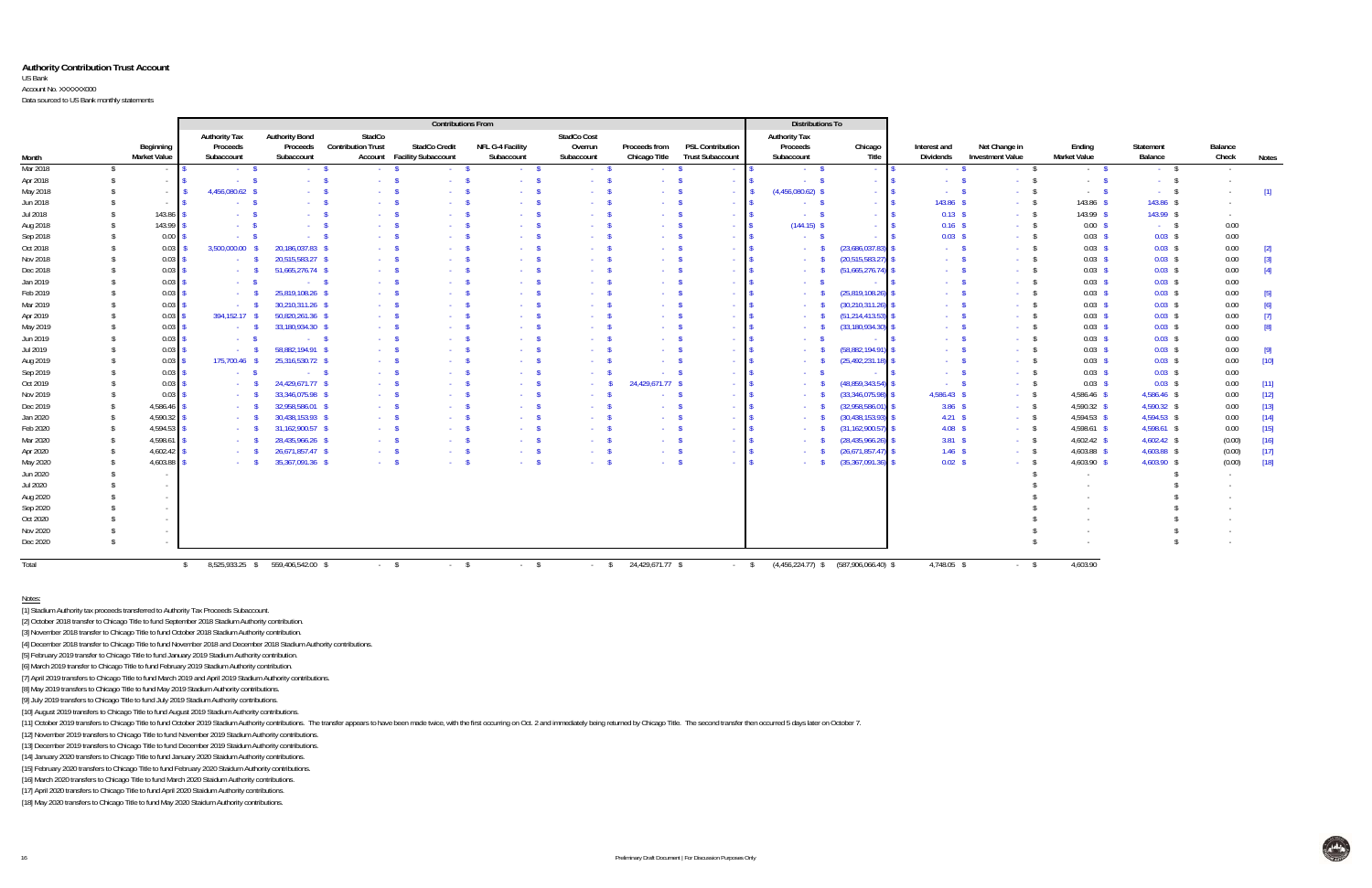#### **Authority Tax Proceeds Subaccount**

#### US Bank

Account No. XXXXXX001

Data sourced to US Bank monthly statements

| Balance        |                                                                                                                                                            |
|----------------|------------------------------------------------------------------------------------------------------------------------------------------------------------|
| Check          | <b>Notes</b>                                                                                                                                               |
|                |                                                                                                                                                            |
|                |                                                                                                                                                            |
|                | $[2]$                                                                                                                                                      |
| $\overline{a}$ |                                                                                                                                                            |
| 0.00           | $[3] % \includegraphics[width=0.9\columnwidth]{figures/fig_1a} \caption{Schematic diagram of the top of the top of the top of the right.} \label{fig:1} %$ |
| 0.00           |                                                                                                                                                            |
| 0.00           |                                                                                                                                                            |
| 0.00           | $[4]$                                                                                                                                                      |
| 0.00           |                                                                                                                                                            |
| 0.00           |                                                                                                                                                            |
| 0.00           |                                                                                                                                                            |
| 0.00           |                                                                                                                                                            |
| 0.00           |                                                                                                                                                            |
| 0.00           | $[5]$                                                                                                                                                      |
| 0.00           |                                                                                                                                                            |
| 0.00           |                                                                                                                                                            |
| 0.00           |                                                                                                                                                            |
| 0.00           | [6]                                                                                                                                                        |
| 0.00           |                                                                                                                                                            |
| 0.00           |                                                                                                                                                            |
| 0.00           |                                                                                                                                                            |
| 0.00           |                                                                                                                                                            |
| 0.00           |                                                                                                                                                            |
| 0.00           |                                                                                                                                                            |
| 0.00           |                                                                                                                                                            |
| 0.00           |                                                                                                                                                            |
| 0.00           |                                                                                                                                                            |
|                |                                                                                                                                                            |
|                |                                                                                                                                                            |
|                |                                                                                                                                                            |
| $\overline{a}$ |                                                                                                                                                            |
| $\frac{1}{2}$  |                                                                                                                                                            |
|                |                                                                                                                                                            |
| -              |                                                                                                                                                            |



|          |               |                                  |                         |         | <b>Contributions From</b>                         |                                |                    | <b>Distributions To</b>                           |                                           |                                  |                                          |            |                    |                               |                             |                         |             |
|----------|---------------|----------------------------------|-------------------------|---------|---------------------------------------------------|--------------------------------|--------------------|---------------------------------------------------|-------------------------------------------|----------------------------------|------------------------------------------|------------|--------------------|-------------------------------|-----------------------------|-------------------------|-------------|
| Month    |               | Beginning<br><b>Market Value</b> | Authority<br>Room Tax   | Stadium | Authority<br><b>Contribution Trust</b><br>Account | NFL G-4 Facility<br>Subaccount |                    | Authority<br><b>Contribution Trust</b><br>Account | Chicago<br>Title                          | Interest and<br><b>Dividends</b> | Net Change in<br><b>Investment Value</b> |            |                    | Ending<br><b>Market Value</b> | <b>Statement</b><br>Balance | <b>Balance</b><br>Check | <b>Note</b> |
| Mar 2018 | \$            |                                  | $\mathsf{\$}$           | $-5$    | $\sim 10^{-1}$                                    | $\mathbf{s}$<br>$\sim$         | \$.                | $-5$                                              |                                           | $\sim$                           | $\mathbf{\hat{S}}$                       | $\sim$     | $\mathbf{\hat{S}}$ | $-5$                          | $-5$                        | $\sim$                  |             |
| Apr 2018 | $\mathsf{\$}$ |                                  | 25,000,000.00 \$<br>-\$ |         |                                                   | -\$                            |                    |                                                   | $(5,250,284.26)$ \$<br>$\mathbf{\hat{S}}$ |                                  | - \$                                     |            | $\mathbf{\hat{S}}$ | 19,749,715.74 \$              | 19,749,715.74 \$            |                         | $[1]$       |
| May 2018 | S.            | 19,749,715.74                    | 4,456,080.62 \$<br>- \$ |         |                                                   | - \$                           | <b>S</b>           |                                                   | $(7, 189, 144.72)$ \$<br>$\sqrt{2}$       | 19,056.92 \$                     |                                          | $\sim$     | -\$                | 17,035,708.56 \$              | 17,035,708.56 \$            |                         | $[2]$       |
| Jun 2018 | \$            | 17,035,708.56                    | $\sqrt{2}$              | $-5$    | $\Delta \phi$                                     | $\mathbf{\hat{s}}$             |                    |                                                   | $\mathbf{\hat{s}}$                        | 13,904.76 \$                     |                                          | $\sim$     | -\$                | 17,049,613.32 \$              | 17,049,613.32 \$            | $\sim$                  |             |
| Jul 2018 | -S            | 17,049,613.32                    | 3,859,439.03 \$<br>- \$ |         | <b>College</b>                                    | - \$                           |                    |                                                   | (17,049,613.32)<br>$\mathbf{\hat{S}}$     | 17,613.00 \$                     |                                          |            | -\$                | 3,877,052.03 \$               | 3,877,052.03 \$             | 0.00                    | $[3]$       |
| Aug 2018 | -\$           | 3,877,052.03                     | $\mathbf{\hat{S}}$      |         | $144.15$ \$<br>$\mathbf{s}$                       |                                |                    |                                                   | $\mathbf{\hat{S}}$                        | $3,746.10$ \$                    |                                          |            | -\$                | 3,880,942.28 \$               | 3,880,942.28 \$             | 0.00                    |             |
| Sep 2018 | \$            | 3,880,942.28                     | $\mathbf{\hat{S}}$      | a.      | $\mathbf{\hat{S}}$<br>$\sim$                      | - \$<br>$\sim$                 |                    |                                                   | -\$                                       | 4,516.96 \$                      |                                          | $\sim$     | -\$                | 3,885,459.24 \$               | 3,885,459.24 \$             | 0.00                    |             |
| Oct 2018 | \$            | 3,885,459.24                     | $\mathbf{\hat{S}}$      |         | $\mathbf{\hat{S}}$                                |                                |                    | $(3,500,000.00)$ \$                               |                                           | $4,606.35$ \$                    |                                          |            | -\$                | 390,065.59 \$                 | 390,065.59 \$               | 0.00                    | $[4]$       |
| Nov 2018 | \$            | 390,065.59                       | - \$                    |         | $\mathcal{S}$                                     | $\sim$                         | -S                 |                                                   | $\mathbf{\hat{s}}$<br>$\sim$              | 1,149.59 \$                      |                                          |            | -\$                | 391,215.18 \$                 | 391,215.18 \$               | 0.00                    |             |
| Dec 2018 | \$            | 391,215.18                       | - \$                    |         |                                                   |                                |                    |                                                   | $\mathbf{\hat{S}}$                        | 539.89 \$                        |                                          | $\sim$     | \$                 | 391,755.07 \$                 | 391,755.07 \$               | 0.00                    |             |
| Jan 2019 | $\sqrt{2}$    | 391,755.07                       | $\mathbf{\hat{S}}$      |         | $\mathbf{\hat{S}}$                                | - \$<br>a.                     | -S                 |                                                   | $\mathbf{\hat{S}}$<br>$\sim$              | 589.86 \$                        |                                          | $\sim$     | $\sqrt[6]{}$       | 392,344.93 \$                 | 392,344.93 \$               | 0.00                    |             |
| Feb 2019 | \$            | 392,344.93                       | $\mathbf{\hat{S}}$      |         | $\mathbf{\hat{S}}$                                | $\mathbf{\hat{S}}$             |                    |                                                   | $\mathbf{\hat{S}}$                        | $623.67$ \$                      |                                          |            | $\sqrt{2}$         | 392,968.60 \$                 | 392,968.60 \$               | 0.00                    |             |
| Mar 2019 | \$            | 392,968.60                       | - \$                    |         | -S                                                | ୍ମ                             |                    |                                                   | $\mathbf{\hat{S}}$                        | 558.24 \$                        |                                          |            | $\sqrt{2}$         | 393,526.84 \$                 | 393,526.84 \$               | 0.00                    |             |
| Apr 2019 | Ŝ.            | 393,526.84                       | -\$                     |         |                                                   |                                |                    | $(394, 152.17)$ \$                                |                                           | $625.33$ \$                      |                                          |            | -\$                | $0.00$ \$                     | $-5$                        | 0.00                    | $[5]$       |
| May 2019 | \$            | 0.00                             |                         |         |                                                   |                                | $\mathbf{\hat{s}}$ |                                                   | $\mathbf{\hat{S}}$                        | 588.58 \$                        |                                          |            | -\$                | 588.58 \$                     | 588.58 \$                   | 0.00                    |             |
| Jun 2019 | -S            | 588.58                           |                         |         |                                                   |                                |                    |                                                   | $\mathbf{\hat{S}}$                        | $0.90$ \$                        |                                          |            | $\mathbf{\hat{S}}$ | 589.48 \$                     | 589.48 \$                   | 0.00                    |             |
| Jul 2019 | S.            | 589.48                           |                         |         |                                                   | 176,448.49<br>- \$             |                    |                                                   | $\mathbf{\hat{S}}$                        | $0.88$ \$                        |                                          |            | \$                 | 177,038.85 \$                 | 177,038.85 \$               | 0.00                    |             |
| Aug 2019 | \$            | 177,038.85                       | -S                      |         | <sup>\$</sup><br>$\sim$                           | - \$                           | - \$               | $(175,700.46)$ \$                                 |                                           | $76.69$ \$                       |                                          |            | -\$                | $1,415.08$ \$                 | $1,415.08$ \$               | 0.00                    | [6]         |
| Sep 2019 | \$            | 1,415.08                         | -S                      |         | $\mathbf{\hat{S}}$                                | $\mathbf{\hat{s}}$<br>$\sim$   | $\mathbf{\hat{S}}$ |                                                   | $\mathbf{\hat{S}}$<br>÷                   | $221.65$ \$                      |                                          |            | $\sqrt{2}$         | $1,636.73$ \$                 | $1,636.73$ \$               | 0.00                    |             |
| Oct 2019 | $\mathcal{S}$ | 1,636.73                         | -\$                     |         | - \$                                              | $\mathbf{\hat{S}}$<br>$\sim$   |                    |                                                   | $\mathbf{\hat{s}}$                        | $2.05$ \$                        |                                          |            | \$                 | $1,638.78$ \$                 | 1,638.78 \$                 | 0.00                    |             |
| Nov 2019 | $\mathcal{S}$ | 1,638.78                         | -S                      |         |                                                   |                                |                    |                                                   | -\$                                       | $1.84$ \$                        |                                          |            | -\$                | $1,640.62$ \$                 | $1,640.62$ \$               | 0.00                    |             |
| Dec 2019 | Ŝ.            | 1,640.62                         | - \$                    |         | -S                                                | $\sim$                         |                    |                                                   | -S                                        | $1.55$ \$                        |                                          |            | -\$                | $1,642.17$ \$                 | $1,642.17$ \$               | 0.00                    |             |
| Jan 2020 | \$            | 1,642.17                         | $\mathbf{\hat{S}}$      |         |                                                   |                                |                    |                                                   |                                           | $1.51$ \$                        |                                          |            | -\$                | $1,643.68$ \$                 | 1,643.68 \$                 | 0.00                    |             |
| Feb 2020 | \$            | 1,643.68                         | - \$                    |         |                                                   |                                |                    |                                                   | -\$<br>$\sim$                             | $1.46$ \$                        |                                          |            | $\mathbf{\hat{S}}$ | $1,645.14$ \$                 | $1,645.14$ \$               | 0.00                    |             |
| Mar 2020 | \$            | $1,645.14$ \$                    |                         |         |                                                   |                                |                    |                                                   | $\mathbf{\hat{S}}$                        | $1.36$ \$                        |                                          |            | \$                 | $1,646.50$ \$                 | $1,646.50$ \$               | 0.00                    |             |
| Apr 2020 | \$            | 1,646.50                         | $\mathbf{\hat{S}}$      |         | $\mathbf{\hat{s}}$                                | - \$                           | - \$               |                                                   | $\mathbf{\hat{S}}$<br>$\sim$              | $0.52$ \$                        |                                          |            | \$                 | $1,647.02$ \$                 | $1,647.02$ \$               | 0.00                    |             |
| May 2020 |               | 1,647.02                         | - \$                    |         | $\mathbf{s}$                                      | $\mathbf{\hat{S}}$<br>$\sim$   | -\$                |                                                   | $\mathbf{\hat{S}}$<br>$\sim$              | $0.01 \quad$ \$                  |                                          |            | -\$                | $1,647.03$ \$                 | $1,647.03$ \$               | 0.00                    |             |
| Jun 2020 |               |                                  |                         |         |                                                   |                                |                    |                                                   |                                           |                                  |                                          |            |                    |                               | -\$                         |                         |             |
| Jul 2020 |               |                                  |                         |         |                                                   |                                |                    |                                                   |                                           |                                  |                                          |            |                    |                               |                             |                         |             |
| Aug 2020 |               |                                  |                         |         |                                                   |                                |                    |                                                   |                                           |                                  |                                          |            |                    |                               |                             |                         |             |
| Sep 2020 |               |                                  |                         |         |                                                   |                                |                    |                                                   |                                           |                                  |                                          |            |                    |                               |                             |                         |             |
| Oct 2020 |               |                                  |                         |         |                                                   |                                |                    |                                                   |                                           |                                  |                                          |            |                    |                               |                             |                         |             |
| Nov 2020 |               |                                  |                         |         |                                                   |                                |                    |                                                   |                                           |                                  |                                          |            |                    |                               |                             |                         |             |
| Dec 2020 | \$            |                                  |                         |         |                                                   |                                |                    |                                                   |                                           |                                  |                                          |            | $\mathbf{\hat{S}}$ |                               | $\mathsf{\$}$               |                         |             |
| Total    |               |                                  | 33,315,519.65 \$<br>\$  |         | 144.15 \$                                         | 176,448.49 \$                  |                    | $(4,069,852.63)$ \$                               | $(29,489,042.30)$ \$                      | 68,429.67 \$                     |                                          | $\sim 100$ | $\sqrt{2}$         | 1,647.03                      |                             |                         |             |

Notes:

[1] April 2018 transfer to Chicago Title to fund May 2018 Stadium Authority contribution.

[2] May 2018 transfer to Chicago Title to fund April 2018 Stadium Authority contribution.

[3] July 2018 transfer to Chicago Title to fund June 2018 Stadium Authority contribution.

[4] October 2018 transfer to Authority Contribution Trust Account to fund September 2018 Stadium Authority contribution.

[5] April 2019 transfer to Authority Contribution Trust Account to fund April 2019 Stadium Authority contribution.

[6] August 2019 transfer to Authority Contribution Trust Account to fund August 2019 Stadium Authority contribution.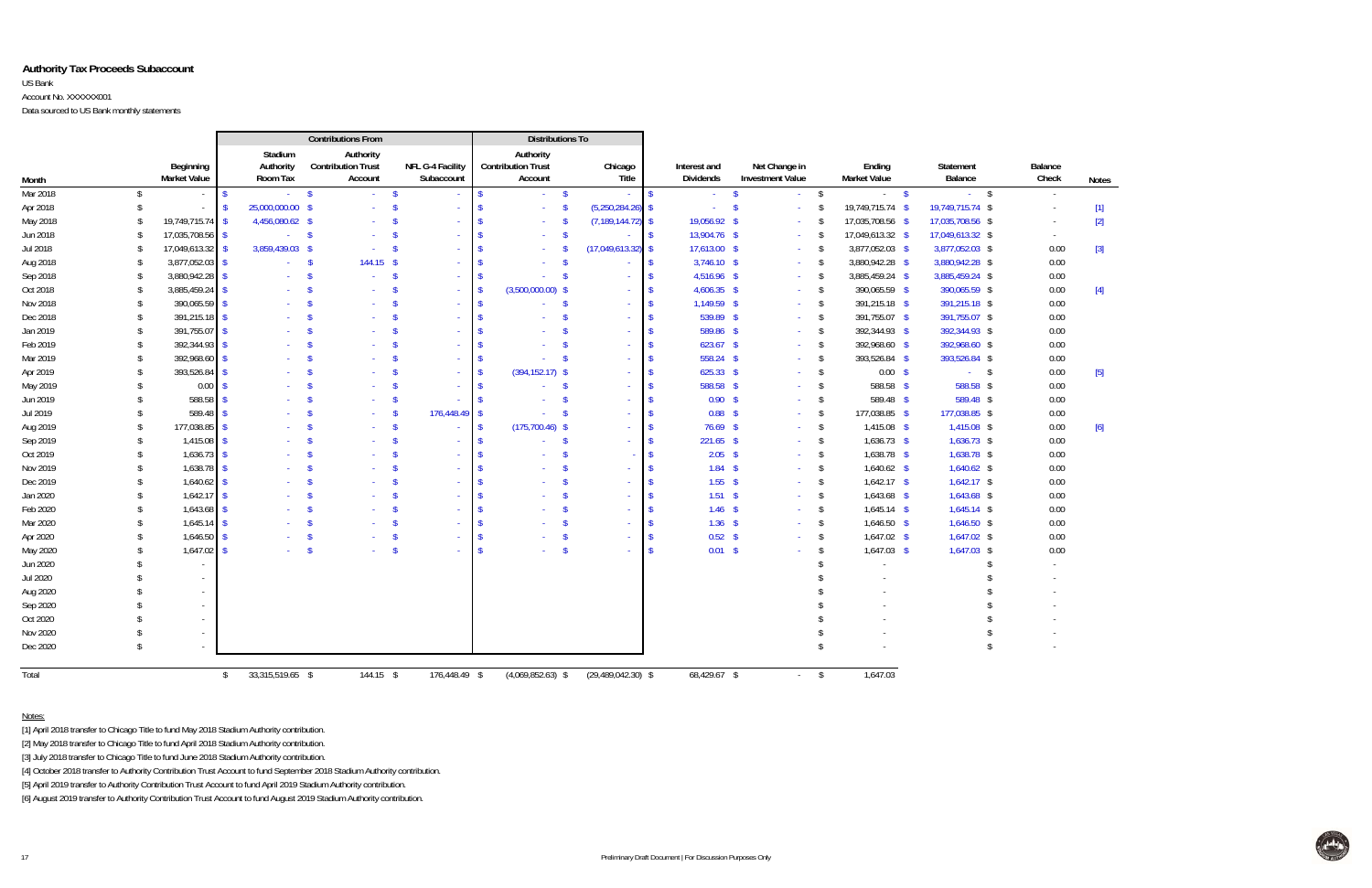#### **Authority Bond Proceeds Subaccount**

US Bank

Account No. XXXXXX002

Data sourced to US Bank monthly statements

Notes:

|          |                    |                     |                      | <b>Contributions From</b>              |                              |                                               | Distributions To                   |                               |                  |                         |                                     |                      |                     |          |                 |
|----------|--------------------|---------------------|----------------------|----------------------------------------|------------------------------|-----------------------------------------------|------------------------------------|-------------------------------|------------------|-------------------------|-------------------------------------|----------------------|---------------------|----------|-----------------|
|          |                    | Beginning           | <b>Clark County</b>  | Authority<br><b>Contribution Trust</b> |                              | <b>BNY Mellon Bond</b><br><b>Debt Reserve</b> | Chicago                            | <b>Authority Contribution</b> | Interest and     |                         | Net Change in                       | Ending               | Statement           | Balance  |                 |
| Month    |                    | <b>Market Value</b> | <b>Stadium Bonds</b> | Account                                | <b>Miscellaneous</b>         | Account                                       | Title                              | <b>Trust Account</b>          | Dividends        |                         | <b>Investment Value</b>             | <b>Market Value</b>  | Balance             | Check    | <b>Notes</b>    |
| Mar 2018 | - \$               |                     |                      | - \$                                   | $-5$<br>$\sim$               | $-5$                                          | $-5$                               |                               |                  | - \$<br>$\sim$          |                                     |                      | - \$                |          |                 |
| Apr 2018 | $\mathsf{\$}$      | $\sim$              |                      | $\mathbf{s}$<br><b>Service</b>         | $\mathbf{\hat{S}}$<br>$\sim$ |                                               | -\$<br>- \$<br>$\omega_{\rm{eff}}$ | $\sim$                        |                  | <sup>\$</sup><br>$\sim$ |                                     |                      | $\mathbf{s}$        |          |                 |
| May 2018 | -\$                |                     | 716,665,423.43 \$    |                                        | $\sim$                       |                                               | $(18, 176, 999.40)$ \$             |                               |                  | $(428,966.78)$ \$       | 622,830.31 \$                       | 698,682,287.56 \$    | 698,682,287.56 \$   |          | $[1]$           |
| Jun 2018 | $\mathbf{\hat{S}}$ | 698,682,287.56 \$   |                      |                                        | $\sim$                       |                                               | $-5$<br>- \$                       | $\sim$                        |                  | 492,227.91 \$           | 603,347.06 \$                       | 699,777,862.53 \$    | 699,777,862.53 \$   | $\sim$   |                 |
| Jul 2018 | <sup>\$</sup>      | 699,777,862.53 \$   |                      |                                        | $\sim$                       |                                               | $(211, 859.25)$ \$                 |                               |                  | 556,848.32 \$           | 128,193.69 \$                       | 700,251,045.29 \$    | 700,251,045.29 \$   | $\sim$   | $[2]$           |
| Aug 2018 | -\$                | 700,251,045.29 \$   |                      |                                        | $\sim$                       |                                               | $(27,710,444.17)$ \$               |                               |                  | 504,690.65 \$           | 656,949.63 \$                       | 673,702,241.40 \$    | 673,702,241.40 \$   | $\sim$   | $[3]$           |
| Sep 2018 | $\mathbf{\hat{S}}$ | 673,702,241.40      |                      |                                        | $\sim$                       |                                               | - \$                               |                               |                  | 722,347.02 \$           | $(124, 229.32)$ \$                  | 674,300,359.10 \$    | 674,300,359.10 \$   | $\sim$   |                 |
| Oct 2018 | $\mathbf{\hat{s}}$ | 674,300,359.10      |                      |                                        | $\sim$                       |                                               | <b>Service</b>                     | (20, 186, 037.83)             |                  | 787,202.53 \$           | 688,918.75 \$                       | 655,590,442.55 \$    | 655,590,442.55 \$   |          | $[4]$           |
| Nov 2018 | $\mathbf{\hat{S}}$ | 655,590,442.55 \$   |                      |                                        | $\sim$                       |                                               | - \$<br>$\sim 10$                  | (20, 515, 583.27)             |                  | 382,230.06 \$           | 769,001.25 \$                       | 636,226,090.59 \$    | 636,226,090.59 \$   |          | $[5]$           |
| Dec 2018 | $\mathbf{\hat{S}}$ | 636,226,090.59 \$   |                      |                                        | $\sim$                       |                                               | -\$<br>$\sim$                      | $(51,665,276.74)$ \$          |                  | 703,089.19 \$           | 922,251.25 \$                       | 586, 186, 154. 29 \$ | 586, 186, 154.29 \$ |          | [6]             |
| Jan 2019 | $\mathbf{\hat{S}}$ | 586,186,154.29 \$   |                      |                                        | $\omega_{\rm c}$             |                                               | -S<br>$\sim$                       |                               |                  | 471,463.26 \$           | 969,811.56 \$                       | 587,627,429.11 \$    | 587,627,429.11 \$   | $\sim$   |                 |
| Feb 2019 | $\mathbf{\hat{S}}$ | 587,627,429.11 \$   |                      |                                        | $\sim$                       |                                               | - \$<br>$\sim$                     | $(25,819,108.26)$ \$          |                  | 420,822.08 \$           | 608,760.00 \$                       | 562,837,902.93 \$    | 562,837,902.93 \$   | $\sim$   | $[7]$           |
| Mar 2019 | $\mathbf{\hat{S}}$ | 562,837,902.93 \$   |                      |                                        | $\sim$                       |                                               | - \$<br>$\sim$                     | $(30, 210, 311.26)$ \$        |                  | 513,141.84 \$           | 764,448.47 \$                       | 533,905,181.98 \$    | 533,905,181.98 \$   | in 1919. | [8]             |
| Apr 2019 | $\mathbf{\hat{S}}$ | 533,905,181.98 \$   |                      |                                        | $\sim$                       | $(5, 121, 316.10)$ \$                         | $\sim 10$                          | $(50, 820, 261, 36)$ \$       |                  | 618,684.58 \$           | 602,389.37 \$                       | 479,184,678.47 \$    | 479,184,678.47 \$   |          | $[9]$           |
| May 2019 | $\mathbf{\hat{s}}$ | 479,184,678.47      |                      |                                        |                              | $(618, 684.58)$ \$                            | $\Delta \sim 10^4$                 | $(33, 180, 934, 30)$ \$       |                  | 449,149.41 \$           | 694,842.19 \$                       | 446,529,051.19 \$    | 446,529,051.19 \$   | in 1919. | $[10]$          |
| Jun 2019 | $\mathbf{\hat{S}}$ | 446,529,051.19      |                      |                                        | 8,902.55                     | $(449, 149.41)$ \$                            | $\sim$                             |                               |                  | 673,346.33 \$           | 532,572.78 \$                       | 447,294,723.44 \$    | 447,294,723.44 \$   |          | $[11]$ , $[12]$ |
| Jul 2019 | $\mathbf{\hat{S}}$ | 447,294,723.44      |                      |                                        | $\sim$                       | $(673, 346.33)$ \$                            | $\sim$                             | (58,882,194.91)               |                  | 261,950.42 \$           | 277.826.87 \$                       | 388,278,959.49 \$    | 388,278,959.49 \$   |          | $[13]$          |
| Aug 2019 | $\mathbf{\hat{s}}$ | 388,278,959.49      |                      | 2,572,504.78 \$                        | $\sim$                       | $(261,950.42)$ \$                             | $\mathbf{\hat{S}}$<br>$\sim 10$    | (25, 316, 530.72)             |                  | 451,947.05 \$           | 482,151.25 \$                       | 366,207,081.43 \$    | 366,207,081.43 \$   |          | [14] [15]       |
| Sep 2019 | \$                 | 366,207,081.43      |                      | - \$                                   | $\sim$                       | $(451, 947.05)$ \$                            | -\$<br>$\sim$                      |                               |                  | 318,219.48 \$           | 204,657.50 \$                       | 366,278,011.36 \$    | 366,278,011.36 \$   |          | $[16]$          |
| Oct 2019 | $\mathbf{\hat{S}}$ | 366,278,011.36      |                      | $\mathbf{s}$<br><b>Service</b>         |                              | 1.00 S<br>$(318, 219.48)$ \$                  | -\$<br>$\sim 10^{-1}$              | $(24, 429, 671.77)$ \$        |                  | 438,247.96 \$           | 342,715.72 \$                       | 342,311,084.79 \$    | 342,311,084.79 \$   | $\sim$   | [17]            |
| Nov 2019 | $\mathbf{\hat{S}}$ | 342,311,084.79 \$   |                      |                                        | $\sim$ \$<br>$\sim$          | $(438, 247.96)$ \$                            | - \$<br>$\Delta \sim 10^4$         | $(33,346,075.98)$ \$          |                  | 538,356.40 \$           | 73,900.00 \$                        | 309,139,017.25 \$    | 309,139,017.25 \$   | $\sim$   | $[18]$          |
| Dec 2019 | $\mathbf{\hat{S}}$ | 309,139,017.25 \$   |                      |                                        | $\sim$                       | $(538, 356.40)$ \$                            | - \$<br><b>Service</b>             | (32,958,586.01)               |                  | 381,015.41 \$           | 107,075.00 \$                       | 276,130,165.25 \$    | 276,130,165.25 \$   | $\sim$   | $[19]$          |
| Jan 2020 | <sup>\$</sup>      | 276,130,165.25      |                      |                                        | $\sim$                       | $(381, 015.41)$ \$                            | -S<br>$\sim 10$                    | $(30, 438, 153.93)$ \$        |                  | 339,959.11 \$           | 85.130.00 \$                        | 245,736,085.02 \$    | 245,736,085.02 \$   | $\sim$   | $[20]$          |
| Feb 2020 | $\mathbf{\hat{S}}$ | 245,736,085.02      |                      |                                        | $\sim$                       | $(339,959.11)$ \$                             | -\$<br><b>Service</b>              | (31, 162, 900.57)             |                  | 363,408.35 \$           | 154,058.89 \$                       | 214,750,692.58 \$    | 214,750,692.58 \$   | (0.00)   | $[21]$          |
| Mar 2020 | $\mathbf{\hat{S}}$ | 214,750,692.58      |                      |                                        | $\sim$                       | $(363, 408.35)$ \$                            | $\sim 10^{-1}$                     | (28, 435, 966.26)             |                  | 373,063.08 \$           | 132.470.00 \$                       | 186,456,851.05 \$    | 186,456,851.05 \$   | $\sim$   | $[22]$          |
| Apr 2020 | $\mathbf{\hat{s}}$ | 186,456,851.05      |                      |                                        | $\sim$                       | $(373,063.08)$ \$                             | -\$<br>$\sim 10$                   | (26,671,857.47)               |                  | 322,517.76 \$           | $(211, 559.33)$ \$                  | 159,522,888.93 \$    | 159,522,888.93 \$   | (0.00)   | $[23]$          |
| May 2020 | -\$                | 159,522,888.93 \$   |                      | - \$                                   | $\sim$                       | $(322,517.76)$ \$                             | -S<br>$\sim 10$                    | (35, 367, 091.36)             |                  | 300,146.65 \$           | $(45,480.00)$ \$                    | 124,087,946.46 \$    | 124,087,946.46 \$   | (0.00)   | $[24]$          |
| Jun 2020 |                    |                     |                      |                                        |                              |                                               |                                    |                               |                  |                         |                                     |                      |                     |          |                 |
| Jul 2020 |                    | $\sim$              |                      |                                        |                              |                                               |                                    |                               |                  |                         |                                     |                      |                     |          |                 |
| Aug 2020 | $\mathbf{\hat{S}}$ |                     |                      |                                        |                              |                                               |                                    |                               |                  |                         |                                     |                      |                     |          |                 |
| Sep 2020 |                    |                     |                      |                                        |                              |                                               |                                    |                               |                  |                         |                                     |                      |                     |          |                 |
| Oct 2020 |                    |                     |                      |                                        |                              |                                               |                                    |                               |                  |                         |                                     |                      |                     |          |                 |
| Nov 2020 |                    |                     |                      |                                        |                              |                                               |                                    |                               |                  |                         |                                     |                      |                     |          |                 |
| Dec 2020 | $\mathcal{L}$      |                     |                      |                                        |                              |                                               |                                    |                               |                  |                         |                                     |                      |                     |          |                 |
| Total    |                    |                     | 716.665.423.43 \$    | 2.572.504.78 \$                        | 8.903.55 \$                  | $(10,651,181.44)$ \$                          | $(46,099,302.82)$ \$               | (559.406.542.00) \$           | 10.955.108.07 \$ |                         | 10.043.032.89<br>$\mathbf{\hat{S}}$ | 124.087.946.46       |                     |          |                 |

[1] May 2018 transfer to Chicago Title to fund May 2018 Stadium Authority contribution. Negative interest total reflects net accrued interest paid to bond seller.

[2] July 2018 transfer to Chicago Title to fund June 2018 Stadium Authority contribution.

[3] August 2018 transfer to Chicago Title to fund July 2018 and August 2018 Stadium Authority contributions.

[4] October 2018 transfer to Authority Contribution Trust Account to fund September 2018 Stadium Authority contribution.

[5] November 2018 transfer to Authority Contribution Trust Account to fund October 2018 Stadium Authority contribution.

[6] December 2018 transfer to Authority Contribution Trust Account to fund November 2018 and December 2018 Stadium Authority contributions.

[7] February 2019 transfer to Authority Contribution Trust Account to fund January 2019 Stadium Authority contribution.

[8] March 2019 transfer to Authority Contribution Trust Account to fund February 2019 Stadium Authority contribution.

.<br>[9] April 2019 transfers to Authority Contribution Trust Account to fund March 2019 and April 2019 Stadium Authority contributions. Transfer to Debt Reserve Account reflects earned interest income on bond proceeds balanc

[10] May 2019 transfers to Authority Contribution Trust Account to fund May 2019 Stadium Authrority contribution. Transfer to Debt Reserve Account reflects earned interest income on bond proceeds.

[11] June 2019 transfers to Clark County Stadium Reserve Bond Proceeds.

[12] \$8,902.55 receipt is related to a duplicate payment. The duplicate payment was returned to US Bank on June ,6, 2019 and desposited as follows: (1) \$20,000 x 55.48724% = \$11,097.45 to the G-4 Facility Subaccount and (2

[13] July 2019 transfers to Authority Contribution Trust Account to fund July 2019 Stadium Authority contribution. Transfer to Debt Reserve Account reflects earned interest income on bond proceeds.

[14] August 2019 transfers to Authority Contribution Trust Account to fund August 2019 Stadium Authority contribution. Transfer to Debt Reserve Account reflects earned interest income on bond proceeds.

[15] Contribution from the Authority Contribution Trust Account of \$2,572,504.78 is part of a \$5,779,253.22 refund related to a payment adjustment in Funding Notice 17 for Merrill Iron & Steel Inc.

[16] September 2019 transfer to Debt Reserve Account

[17] October 2019 transfers to Authority Contribution Trust Account to fund October 2019 Stadium Authority contribution. Transfer to Debt Reserve Account reflects earned interest income on bond proceeds.

[18] November 2019 transfers to Authority Contribution Trust Account to fund November 2019 Stadium Authority contribution. Transfer to Debt Reserve Account reflects earned interest income on bond proceeds.

[19] December 2019 transfers to Authority Contribution Trust Account to fund December 2019 Stadium Authority contribution. Transfer to Debt Reserve Account reflects earned interest income on bond proceeds. [20] January 2020 transfers to Authority Contribution Trust Account to fund January 2020 Stadium Authority contribution. Transfer to Debt Reserve Account reflects earned interest income on bond proceeds.

[21] February 2020 transfers to Authority Contribution Trust Account to fund February 2020 Stadium Authority contribution. Transfer to Debt Reserve Account reflects earned interest income on bond proceeds.

[22] March 2020 transfers to Authority Contribution Trust Account to fund March 2020 Stadium Authority contribution. Transfer to Debt Reserve Account reflects earned interest income on bond proceeds.

[23] April 2020 transfers to Authority Contribution Trust Account to fund April 2020 Stadium Authority contribution. Transfer to Debt Reserve Account reflects earned interest income on bond proceeds.

[23] May 2020 transfers to Authority Contribution Trust Account to fund May 2020 Stadium Authority contribution. Transfer to Debt Reserve Account reflects earned interest income on bond proceeds.

[23] June 2020 transfers to Authority Contribution Trust Account to fund June 2020 Stadium Authority contribution. Transfer to Debt Reserve Account reflects earned interest income on bond proceeds.

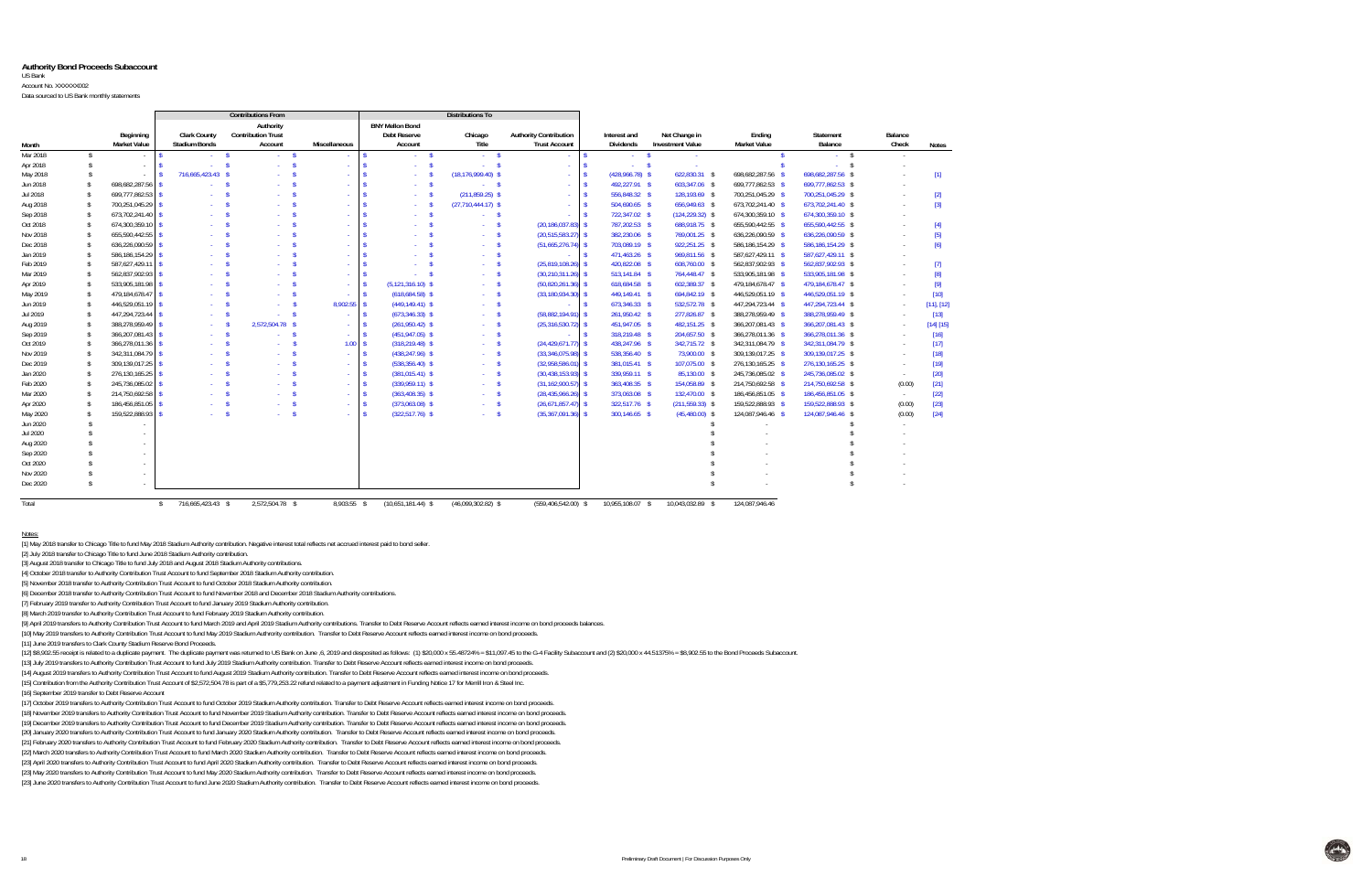#### **StadCo Contribution Trust Account**

#### US Bank

Account No. XXXXXX003

Data sourced to US Bank monthly statements

|          |                    |                           |                    |                  | <b>Contributions From</b>                                       |                    | Distributions To        |                    |                                  |                    |                                          |                         |                               |                    |                      |                         |                          |                                                                                                                                                                                                                                                                                                                                                                                                                                                                                                                                                                                                                                                                                                                                                                                                                                                                     |
|----------|--------------------|---------------------------|--------------------|------------------|-----------------------------------------------------------------|--------------------|-------------------------|--------------------|----------------------------------|--------------------|------------------------------------------|-------------------------|-------------------------------|--------------------|----------------------|-------------------------|--------------------------|---------------------------------------------------------------------------------------------------------------------------------------------------------------------------------------------------------------------------------------------------------------------------------------------------------------------------------------------------------------------------------------------------------------------------------------------------------------------------------------------------------------------------------------------------------------------------------------------------------------------------------------------------------------------------------------------------------------------------------------------------------------------------------------------------------------------------------------------------------------------|
| Month    |                    | Beginning<br>Market Value |                    | NFL G-4 Credit   | <b>StadCo Credit</b><br>Facility Subaccount Facility Subaccount |                    | Chicago<br>Title        |                    | Interest and<br><b>Dividends</b> |                    | Net Change in<br><b>Investment Value</b> |                         | Ending<br><b>Market Value</b> |                    | Statement<br>Balance |                         | Balance<br>Check         | <b>Notes</b>                                                                                                                                                                                                                                                                                                                                                                                                                                                                                                                                                                                                                                                                                                                                                                                                                                                        |
| Mar 2018 | \$                 |                           | $\sqrt{2}$         |                  | $\sqrt{2}$                                                      | $\mathbf{\hat{S}}$ |                         | $\mathsf{\$}$      |                                  | $\mathbf{\hat{S}}$ | $\mathbf{r}$                             | $\sqrt[6]{\frac{1}{2}}$ | ×.                            | $\sqrt{2}$         | ä,                   | $\sqrt[6]{\frac{1}{2}}$ | ä,                       |                                                                                                                                                                                                                                                                                                                                                                                                                                                                                                                                                                                                                                                                                                                                                                                                                                                                     |
| Apr 2018 | \$                 | $\sim$                    | $\sqrt[6]{3}$      | 11,957,647.76 \$ |                                                                 | $\sqrt{2}$         | $(11,957,647.76)$ \$    |                    |                                  | <sup>\$</sup>      | ÷.                                       | \$                      | ÷,                            | $\mathsf{\$}$      | ä,                   | $\boldsymbol{\$}$       | ä,                       | $[1]$                                                                                                                                                                                                                                                                                                                                                                                                                                                                                                                                                                                                                                                                                                                                                                                                                                                               |
| May 2018 |                    | $\sim$                    | - \$               | 8,961,607.67 \$  | $\sim$                                                          |                    | (8,961,607.67)          | -\$                |                                  | <b>S</b>           |                                          | \$                      | $\sim$                        | <sup>\$</sup>      | ÷                    | \$                      | $\sim$                   | $[2]$                                                                                                                                                                                                                                                                                                                                                                                                                                                                                                                                                                                                                                                                                                                                                                                                                                                               |
| Jun 2018 |                    |                           | -S                 | $\omega$         | $\mathsf{\$}$                                                   | -8                 |                         |                    |                                  | Ŝ                  |                                          | \$                      |                               | $\mathbf{\hat{S}}$ |                      | \$                      | $\overline{\phantom{a}}$ |                                                                                                                                                                                                                                                                                                                                                                                                                                                                                                                                                                                                                                                                                                                                                                                                                                                                     |
| Jul 2018 |                    |                           | -S                 | 8,000,000.00 \$  |                                                                 |                    | (8,000,000.00)          | -\$                |                                  |                    |                                          | \$                      |                               | S                  | ä,                   | $\sqrt{2}$              | $\sim$                   | $[3]$                                                                                                                                                                                                                                                                                                                                                                                                                                                                                                                                                                                                                                                                                                                                                                                                                                                               |
| Aug 2018 |                    |                           |                    | $\sim$           | 34,542,374.54                                                   |                    | (34, 542, 374.51)       |                    |                                  |                    |                                          | $\mathsf{\$}$           | $0.03$ \$                     |                    | $0.03$ \$            |                         | (0.00)                   | $[4] % \includegraphics[width=0.9\columnwidth]{figures/fig_4} \caption{A graph shows a function of the number of times, and the number of times, in the right, the number of times, in the right, the number of times, in the right, the number of times, in the right, the number of times, in the right, the number of times, in the right, the number of times, in the right, the number of times, in the right, the number of times, in the right, the number of times, in the right, the number of times, in the right, the number of times, in the right, the number of times, in the right, the number of times, in the right, the number of times, in the right, the number of times, in the right, the number of times, in the right, the number of times, in the right, the number of times, in the right, the number of times, in the right, the number$ |
| Sep 2018 | $\mathbf{\hat{S}}$ | 0.03                      |                    |                  | <sup>\$</sup>                                                   |                    |                         |                    |                                  |                    |                                          | \$                      | $0.03$ \$                     |                    | $0.03$ \$            |                         | (0.00)                   |                                                                                                                                                                                                                                                                                                                                                                                                                                                                                                                                                                                                                                                                                                                                                                                                                                                                     |
| Oct 2018 | \$                 | 0.03                      |                    | $\sim$           |                                                                 |                    |                         |                    |                                  |                    |                                          | \$                      | $0.03$ \$                     |                    | $0.03$ \$            |                         | (0.00)                   |                                                                                                                                                                                                                                                                                                                                                                                                                                                                                                                                                                                                                                                                                                                                                                                                                                                                     |
| Nov 2018 | \$                 | 0.03                      |                    |                  |                                                                 |                    |                         |                    |                                  | Ŝ                  |                                          | \$                      | $0.03$ \$                     |                    | $0.03$ \$            |                         | (0.00)                   |                                                                                                                                                                                                                                                                                                                                                                                                                                                                                                                                                                                                                                                                                                                                                                                                                                                                     |
| Dec 2018 | \$                 | 0.03                      |                    |                  |                                                                 |                    |                         |                    |                                  | Ŝ                  |                                          | \$                      | $0.03$ \$                     |                    | $0.03$ \$            |                         | (0.00)                   |                                                                                                                                                                                                                                                                                                                                                                                                                                                                                                                                                                                                                                                                                                                                                                                                                                                                     |
| Jan 2019 | \$                 | 0.03                      |                    |                  | <sup>\$</sup>                                                   |                    |                         |                    |                                  | $\mathbf S$        |                                          | \$                      | $0.03$ \$                     |                    | $0.03$ \$            |                         | (0.00)                   |                                                                                                                                                                                                                                                                                                                                                                                                                                                                                                                                                                                                                                                                                                                                                                                                                                                                     |
| Feb 2019 | \$                 | 0.03                      |                    | $\sim$           | 6,706,480.11<br><sup>\$</sup>                                   | -\$                | (6,706,480.11)          |                    |                                  | Ŝ                  | ×.                                       | \$                      | $0.03$ \$                     |                    | $0.03$ \$            |                         | (0.00)                   |                                                                                                                                                                                                                                                                                                                                                                                                                                                                                                                                                                                                                                                                                                                                                                                                                                                                     |
| Mar 2019 | \$                 | 0.03                      |                    |                  | <sup>\$</sup>                                                   |                    |                         |                    |                                  | <b>S</b>           |                                          | \$                      | $0.03$ \$                     |                    | $0.03$ \$            |                         | (0.00)                   |                                                                                                                                                                                                                                                                                                                                                                                                                                                                                                                                                                                                                                                                                                                                                                                                                                                                     |
| Apr 2019 | $\mathsf{\$}$      | 0.03                      |                    |                  | $\mathsf{\$}$                                                   |                    |                         |                    |                                  |                    |                                          | \$                      | $0.03$ \$                     |                    | $0.03$ \$            |                         | (0.00)                   |                                                                                                                                                                                                                                                                                                                                                                                                                                                                                                                                                                                                                                                                                                                                                                                                                                                                     |
| May 2019 | \$                 | 0.03                      |                    | 41,361,598.23 \$ | $\sim$                                                          |                    | (41, 361, 598.23)       |                    |                                  |                    |                                          | \$                      | $0.03$ \$                     |                    | $0.03$ \$            |                         | (0.00)                   | [6]                                                                                                                                                                                                                                                                                                                                                                                                                                                                                                                                                                                                                                                                                                                                                                                                                                                                 |
| Jun 2019 | \$                 | 0.03                      |                    | $\omega$         | $\mathsf{\$}$<br>$\sim$                                         |                    |                         |                    |                                  |                    |                                          | \$                      | $0.03$ \$                     |                    | $0.03$ \$            |                         | (0.00)                   |                                                                                                                                                                                                                                                                                                                                                                                                                                                                                                                                                                                                                                                                                                                                                                                                                                                                     |
| Jul 2019 | \$                 | 0.03                      |                    | 37,129,444.21    | $\mathbf{\hat{s}}$<br>$\sim$                                    |                    | (37, 129, 444.21)       |                    |                                  |                    |                                          | $\mathsf{\$}$           | $0.03$ \$                     |                    | $0.03$ \$            |                         | (0.00)                   | $[7]$                                                                                                                                                                                                                                                                                                                                                                                                                                                                                                                                                                                                                                                                                                                                                                                                                                                               |
| Aug 2019 | \$                 | 0.03                      | - \$               |                  | <b>S</b>                                                        |                    |                         |                    |                                  | <b>S</b>           |                                          | \$                      | $0.03$ \$                     |                    | $0.03$ \$            |                         | (0.00)                   |                                                                                                                                                                                                                                                                                                                                                                                                                                                                                                                                                                                                                                                                                                                                                                                                                                                                     |
| Sep 2019 | \$                 | 0.03                      |                    | $\sim$           | Ŝ<br>$\sim$                                                     |                    |                         |                    |                                  | Ŝ                  | a.                                       | $\mathsf{\$}$           | $0.03$ \$                     |                    | $0.03$ \$            |                         | (0.00)                   |                                                                                                                                                                                                                                                                                                                                                                                                                                                                                                                                                                                                                                                                                                                                                                                                                                                                     |
| Oct 2019 | \$                 | 0.03                      |                    |                  | $\sqrt{2}$<br>$\omega$                                          |                    |                         |                    |                                  | Ŝ                  |                                          | \$                      | $0.03$ \$                     |                    | $0.03$ \$            |                         | (0.00)                   |                                                                                                                                                                                                                                                                                                                                                                                                                                                                                                                                                                                                                                                                                                                                                                                                                                                                     |
| Nov 2019 | \$                 | 0.03                      |                    | 25,000,000.00 \$ | $\sim$                                                          |                    | (25,000,000.00)         |                    |                                  | S                  | ×.                                       | \$                      | $0.03$ \$                     |                    | $0.03$ \$            |                         | (0.00)                   |                                                                                                                                                                                                                                                                                                                                                                                                                                                                                                                                                                                                                                                                                                                                                                                                                                                                     |
| Dec 2019 | \$                 | 0.03                      |                    | $\sim$           | $\mathsf{\$}$                                                   |                    |                         |                    |                                  | Ŝ                  |                                          | \$                      | $0.03$ \$                     |                    | $0.03$ \$            |                         | (0.00)                   |                                                                                                                                                                                                                                                                                                                                                                                                                                                                                                                                                                                                                                                                                                                                                                                                                                                                     |
| Jan 2020 | Ŝ                  | 0.03                      |                    | ÷.               | <b>S</b>                                                        |                    |                         |                    |                                  |                    |                                          | \$                      | $0.03$ \$                     |                    | $0.03$ \$            |                         | (0.00)                   |                                                                                                                                                                                                                                                                                                                                                                                                                                                                                                                                                                                                                                                                                                                                                                                                                                                                     |
| Feb 2020 | \$                 | 0.03                      |                    | $\sim$           | 38,846,024.08                                                   |                    | (38,846,024.08)         | $\mathbf{\hat{S}}$ |                                  |                    |                                          | \$                      | $0.03$ \$                     |                    | $0.03$ \$            |                         | (0.00)                   | $[9]$                                                                                                                                                                                                                                                                                                                                                                                                                                                                                                                                                                                                                                                                                                                                                                                                                                                               |
| Mar 2020 | Ŝ                  | 0.03                      |                    |                  | $\mathsf{\$}$                                                   | <sup>\$</sup>      |                         | \$.                |                                  |                    |                                          | \$                      | $0.03$ \$                     |                    | $0.03$ \$            |                         | (0.00)                   |                                                                                                                                                                                                                                                                                                                                                                                                                                                                                                                                                                                                                                                                                                                                                                                                                                                                     |
| Apr 2020 | \$                 | 0.03                      |                    | 33,247,727.23 \$ |                                                                 | -\$                | (33, 247, 727.23)       | $\mathbf{\hat{S}}$ |                                  | S                  | ×                                        | \$                      | $0.03$ \$                     |                    | $0.03$ \$            |                         | (0.00)                   | $[10]$                                                                                                                                                                                                                                                                                                                                                                                                                                                                                                                                                                                                                                                                                                                                                                                                                                                              |
| May 2020 | \$                 | 0.03                      | $\mathbf{\hat{s}}$ | ÷.               | 8,707,400.90 \$<br>$\mathbf{\hat{S}}$                           |                    | $(8,707,400.90)$ \$     |                    |                                  | $\mathbf{\hat{s}}$ |                                          | \$                      | $0.03$ \$                     |                    | $0.03$ \$            |                         | (0.00)                   | $[11]$                                                                                                                                                                                                                                                                                                                                                                                                                                                                                                                                                                                                                                                                                                                                                                                                                                                              |
| Jun 2020 |                    |                           |                    |                  |                                                                 |                    |                         |                    |                                  |                    |                                          |                         |                               |                    |                      |                         |                          |                                                                                                                                                                                                                                                                                                                                                                                                                                                                                                                                                                                                                                                                                                                                                                                                                                                                     |
| Jul 2020 |                    | $\sim$                    |                    |                  |                                                                 |                    |                         |                    |                                  |                    |                                          |                         |                               |                    |                      |                         |                          |                                                                                                                                                                                                                                                                                                                                                                                                                                                                                                                                                                                                                                                                                                                                                                                                                                                                     |
| Aug 2020 |                    |                           |                    |                  |                                                                 |                    |                         |                    |                                  |                    |                                          |                         |                               |                    |                      |                         |                          |                                                                                                                                                                                                                                                                                                                                                                                                                                                                                                                                                                                                                                                                                                                                                                                                                                                                     |
| Sep 2020 |                    | $\sim$                    |                    |                  |                                                                 |                    |                         |                    |                                  |                    |                                          |                         |                               |                    |                      |                         |                          |                                                                                                                                                                                                                                                                                                                                                                                                                                                                                                                                                                                                                                                                                                                                                                                                                                                                     |
| Oct 2020 |                    |                           |                    |                  |                                                                 |                    |                         |                    |                                  |                    |                                          |                         |                               |                    |                      |                         |                          |                                                                                                                                                                                                                                                                                                                                                                                                                                                                                                                                                                                                                                                                                                                                                                                                                                                                     |
| Nov 2020 |                    |                           |                    |                  |                                                                 |                    |                         |                    |                                  |                    |                                          |                         |                               |                    |                      |                         |                          |                                                                                                                                                                                                                                                                                                                                                                                                                                                                                                                                                                                                                                                                                                                                                                                                                                                                     |
| Dec 2020 | ፍ                  |                           |                    |                  |                                                                 |                    |                         |                    |                                  |                    |                                          | \$.                     |                               |                    |                      |                         |                          |                                                                                                                                                                                                                                                                                                                                                                                                                                                                                                                                                                                                                                                                                                                                                                                                                                                                     |
| Total    |                    |                           | $\mathfrak{L}$     | 165,658,025.10   | 88,802,279.63<br>- \$                                           | \$                 | $(254, 460, 304.70)$ \$ |                    |                                  | \$                 |                                          | \$                      | 0.03                          |                    |                      |                         |                          |                                                                                                                                                                                                                                                                                                                                                                                                                                                                                                                                                                                                                                                                                                                                                                                                                                                                     |

Notes:

[1] April 2018 transfer to Chicago Title to fund March 2018 StadCo contribution.

[2] May 2018 transfer to Chicago Title to fund April 2018 StadCo contribution.

[3] July 2018 transfer to Chicago Title to fund June 2018 StadCo contribution.

[4] August 2018 transfer to Chicago Title to fund July 2018 and August 2018 StadCo contributions.

[5] February 2019 transfer to Chicago Title to fund January 2019 StadCo contribution.

[6] May 2019 transfer to Chicago Title to fund May 2019 StadCo contribution.

[7] July 2019 transfer to Chicago Title to fund July 2019 StadCo contribution.

[8] November 2019 transfer to Chicago Title to fund October 2019 StadCo contribution.

[9] February 2020 transfer to Chicago Title to fund February 2020 StadCo contribution.

[10] April 2020 transfer to Chicago Title to fund April 2020 StadCo contribution.

[11] May 2020 transfer to Chicago Title to fund May 2020 StadCo contribution.

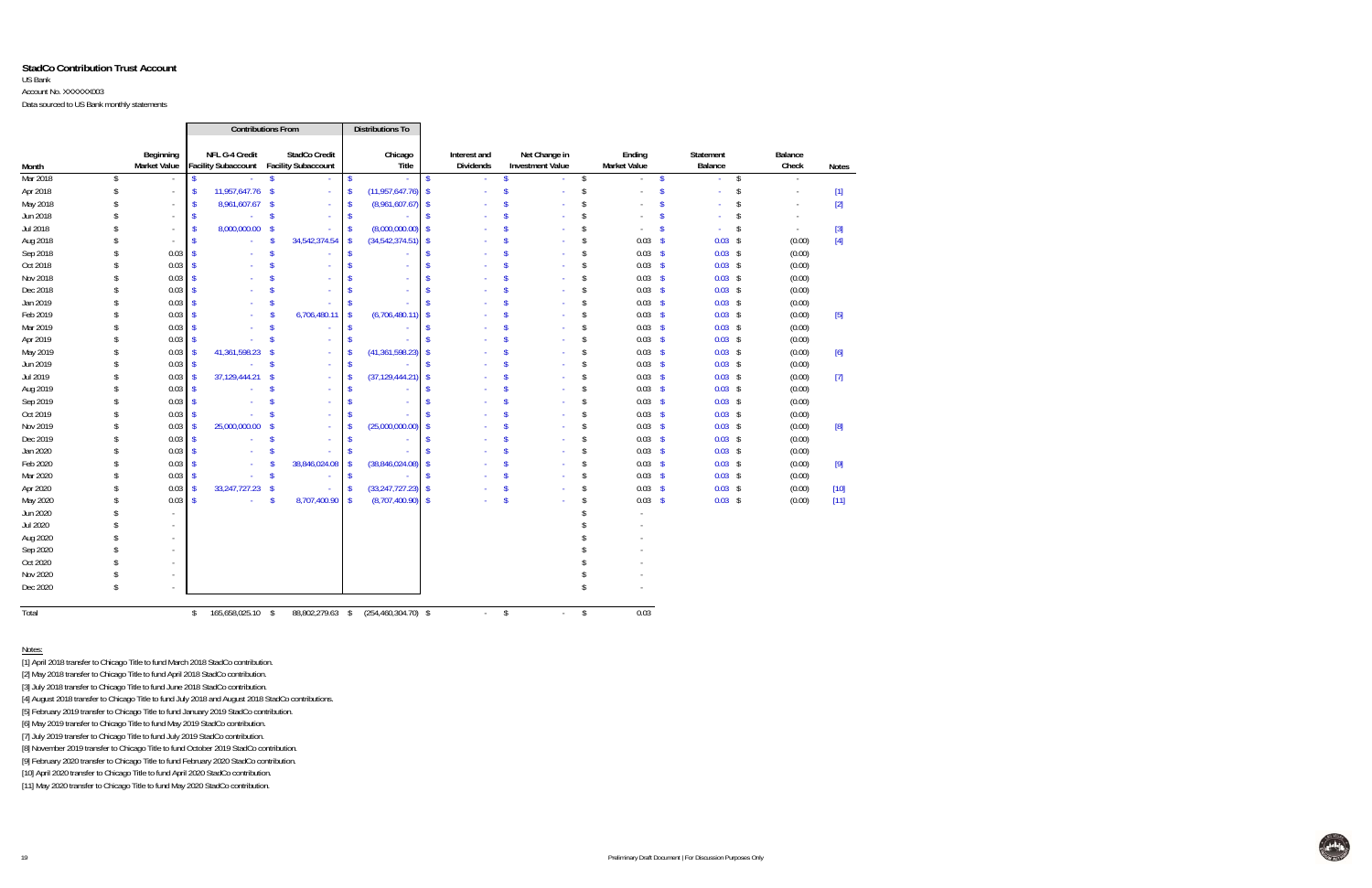#### **StadCo Credit Facility Subaccount** US Bank Account No. XXXXXX004Data sourced to US Bank monthly statements

|          |                    |                                  |                                    | <b>Contributions From</b>      |                    | <b>Distributions To</b>                            |                    |                           |                     |                           |    |                                          |               |                               |                             |                  |              |
|----------|--------------------|----------------------------------|------------------------------------|--------------------------------|--------------------|----------------------------------------------------|--------------------|---------------------------|---------------------|---------------------------|----|------------------------------------------|---------------|-------------------------------|-----------------------------|------------------|--------------|
| Month    |                    | Beginning<br><b>Market Value</b> | <b>StadCo Credit</b><br>Facility   | NFL G-4 Facility<br>Subaccount |                    | <b>StadCo Contribution</b><br><b>Trust Account</b> |                    | Chicago<br>Title          | Misc                | Interest and<br>Dividends |    | Net Change in<br><b>Investment Value</b> |               | Ending<br><b>Market Value</b> | <b>Statement</b><br>Balance | Balance<br>Check | <b>Notes</b> |
| Mar 2018 | \$                 | $\sim$                           |                                    | <b>S</b>                       | $\mathbf{\hat{S}}$ |                                                    | $\mathbf{\hat{s}}$ | <b>S</b><br>$\sim$        |                     | $\sim$                    | -S |                                          | \$            | $\mathbf{s}$<br>$\sim$        | - \$<br>$\Delta \sim 10^4$  | $\sim$           |              |
| Apr 2018 | £.                 | $\sim$                           |                                    |                                |                    |                                                    |                    |                           |                     |                           |    |                                          | - \$          | - \$<br>$\sim$                |                             |                  |              |
| May 2018 | S                  |                                  | 498,129.58                         | - \$                           |                    |                                                    |                    |                           |                     |                           |    |                                          | - \$          | 498,129.58 \$                 | 498,129.58<br>- S           |                  |              |
| Jun 2018 | \$                 | 498,129.58                       |                                    | $\mathbf{\hat{s}}$             |                    |                                                    |                    |                           |                     | 48.71 \$                  |    |                                          | \$            | 498,178.29 \$                 | 498,178.29 \$               |                  |              |
| Jul 2018 | \$                 | 498,178.29                       |                                    | -\$                            |                    |                                                    |                    |                           |                     | 514.68 \$                 |    |                                          | \$            | 498,692.97 \$                 | 498,692.97 \$               |                  |              |
| Aug 2018 | \$                 | 498,692.97                       | 17,771,615.79                      | 16,771,032.84                  |                    | $(34,542,374.54)$ \$                               |                    |                           |                     | 563.94 \$                 |    |                                          | $\sqrt{2}$    | 499,531.00 \$                 | 499,531.00 \$               | 0.00             | $[1]$        |
| Sep 2018 | \$                 | 499,531.00                       |                                    |                                |                    |                                                    |                    |                           |                     | $581.17$ \$               |    |                                          | \$            | 500,112.17 \$                 | $500,112.17$ \$             | 0.00             |              |
| Oct 2018 | \$                 | 500,112.17                       |                                    |                                |                    |                                                    |                    |                           |                     | 592.90 \$                 |    |                                          | \$            | 500,705.07 \$                 | 500,705.07 \$               | 0.00             |              |
| Nov 2018 | -\$                | 500,705.07                       |                                    |                                |                    |                                                    |                    |                           |                     | $690.36$ \$               |    |                                          | \$            | 501,395.43 \$                 | 501,395.43 \$               | 0.00             |              |
| Dec 2018 | -\$                | 501,395.43                       |                                    |                                |                    |                                                    |                    |                           |                     | $691.98$ \$               |    |                                          | \$            | 502,087.41 \$                 | 502,087.41 \$               | 0.00             |              |
| Jan 2019 | -\$                | 502,087.4                        | 6,706,480.11 \$                    |                                |                    |                                                    |                    |                           |                     | 755.99 \$                 |    |                                          | \$            | 7,209,323.51 \$               | 7,209,323.51 \$             | $\sim$           | $[2]$        |
| Feb 2019 | -\$                | 7,209,323.51                     |                                    |                                |                    | $(6,706,480.11)$ \$                                |                    |                           |                     | $1,152.23$ \$             |    |                                          | - \$          | 503,995.63 \$                 | 503,995.63 \$               | 0.00             | $[3]$        |
| Mar 2019 | -\$                | 503,995.63                       |                                    |                                |                    |                                                    |                    |                           |                     | $715.91$ \$               |    |                                          | \$            | 504,711.54 \$                 | 504,711.54 \$               | 0.00             |              |
| Apr 2019 | -\$                | 504,711.54                       |                                    |                                |                    |                                                    |                    |                           |                     | 802.01 \$                 |    |                                          | \$            | 505,513.55 \$                 | 505,513.55 \$               | 0.00             |              |
| May 2019 | -\$                | 505,513.55                       |                                    |                                |                    |                                                    |                    |                           |                     | 782.75 \$                 |    |                                          | \$            | 506,296.30 \$                 | 506,296.30 \$               | 0.00             |              |
| Jun 2019 | -\$                | 506,296.30                       |                                    |                                |                    |                                                    |                    |                           |                     | 797.07 \$                 |    |                                          | $\mathsf{\$}$ | 507,093.37 \$                 | 507,093.37 \$               | 0.00             |              |
| Jul 2019 | -\$                | 507,093.37                       |                                    | 217,253.18                     |                    |                                                    |                    |                           |                     | 753.51 \$                 |    |                                          | \$            | 725,100.06 \$                 | 725,100.06 \$               | 0.00             |              |
| Aug 2019 | -\$                | 725,100.06                       |                                    | -\$                            |                    |                                                    |                    |                           |                     | 865.60 \$                 |    |                                          | $\mathsf{\$}$ | 725,965.66 \$                 | 725,965.66 \$               | 0.00             |              |
| Sep 2019 | \$                 | 725,965.66                       |                                    |                                |                    |                                                    |                    |                           |                     | 970.16 \$                 |    |                                          | $\sqrt{3}$    | 726,935.82 \$                 | 726,935.82 \$               | 0.00             |              |
| Oct 2019 | -\$                | 726,935.82                       |                                    |                                |                    |                                                    |                    |                           |                     | 920.97 \$                 |    |                                          | \$            | 727,856.79 \$                 | 727,856.79 \$               | 0.00             |              |
| Nov 2019 | -\$                | 727,856.79                       |                                    |                                |                    |                                                    |                    |                           |                     | $815.16$ \$               |    |                                          | \$            | 728,671.95 \$                 | 728,671.95 \$               | 0.00             |              |
| Dec 2019 | -\$                | 728,671.95                       |                                    |                                |                    |                                                    |                    |                           |                     | 686.38 \$                 |    |                                          | \$            | 729,358.33 \$                 | 729,358.33 \$               | 0.00             |              |
| Jan 2020 | -\$                | 729,358.33                       | 38,846,024.08                      |                                |                    |                                                    |                    |                           |                     | 669.70 \$                 |    |                                          | - \$          | 39,576,052.11 \$              | 39,576,052.11 \$            | $\sim$           | $[4]$        |
| Feb 2020 | -\$                | 39,576,052.11                    |                                    |                                |                    | $(38,846,024.08)$ \$                               |                    |                           |                     | $1,764.93$ \$             |    |                                          | - \$          | 731,792.96 \$                 | 731,792.96 \$               | 0.00             |              |
| Mar 2020 | $\mathbf{\hat{S}}$ | 731,792.96                       |                                    |                                |                    |                                                    |                    |                           |                     | 12,903.90 \$              |    |                                          | - \$          | 744,696.86 \$                 | 744,696.86 \$               | 0.00             |              |
| Apr 2020 | -\$                | 744,696.86                       | 17,414,801.80 \$                   |                                |                    |                                                    |                    |                           | $(8,707,400.90)$ \$ | 234.96 \$                 |    |                                          | - \$          | 9,452,332.72 \$               | 9,452,332.72 \$             |                  | $[5]$        |
| May 2020 | -S                 | 9,452,332.72                     | 43,653,361.13 \$                   |                                |                    | $(8,707,400.90)$ \$                                |                    | -\$                       |                     | $5.09$ \$                 |    |                                          |               | 44,398,298.04 \$              | 44,398,298.04 \$            |                  | $[6]$        |
| Jun 2020 |                    |                                  |                                    |                                |                    |                                                    |                    |                           |                     |                           |    |                                          |               |                               |                             |                  |              |
| Jul 2020 |                    |                                  |                                    |                                |                    |                                                    |                    |                           |                     |                           |    |                                          |               |                               |                             |                  |              |
| Aug 2020 |                    | $\sim$                           |                                    |                                |                    |                                                    |                    |                           |                     |                           |    |                                          |               |                               |                             |                  |              |
| Sep 2020 |                    | $\sim$                           |                                    |                                |                    |                                                    |                    |                           |                     |                           |    |                                          |               |                               |                             |                  |              |
| Oct 2020 |                    | $\sim$                           |                                    |                                |                    |                                                    |                    |                           |                     |                           |    |                                          |               |                               |                             |                  |              |
| Nov 2020 |                    |                                  |                                    |                                |                    |                                                    |                    |                           |                     |                           |    |                                          |               |                               |                             |                  |              |
| Dec 2020 |                    |                                  |                                    |                                |                    |                                                    |                    |                           |                     |                           |    |                                          |               |                               |                             |                  |              |
| Total    |                    |                                  | 124,890,412.49 \$<br>$\mathsf{\$}$ | 16,988,286.02 \$               |                    | $(88,802,279.63)$ \$                               |                    | \$<br>$\omega_{\rm{max}}$ | $(8,707,400.90)$ \$ | 29,280.06 \$              |    | <b>Service</b>                           | $\mathsf{\$}$ | 44,398,298.04                 |                             |                  |              |

Notes:

[1] August 2018 transfer to StadCo Contribution Trust Account to fund July 2018 and August 2018 StadCo contributions.

[2] January 2019 transfer from StadCo Credit Facility to fund Feburary 2019 StadCo contribution.

[3] February 2019 transfer to StadCo Contribution Trust Account to fund January 2019 StadCo contribution.

[4] February 2020 transfer to StadCo Contribution Trust Account to fund January 2020 StadCo Contribution.

[5] Duplicate cash receipts from Las Vegas Stadium Trust (25774100) for the amount of \$8,707,400.90, totaling \$17,414,801.80. Then, \$8,707,400.90 was reversed to US Bank DDA account ending 7365.

[6] May 2020 transfer to StadCo Contribution Trust Account to fund May 2020 StadCo Contribution.

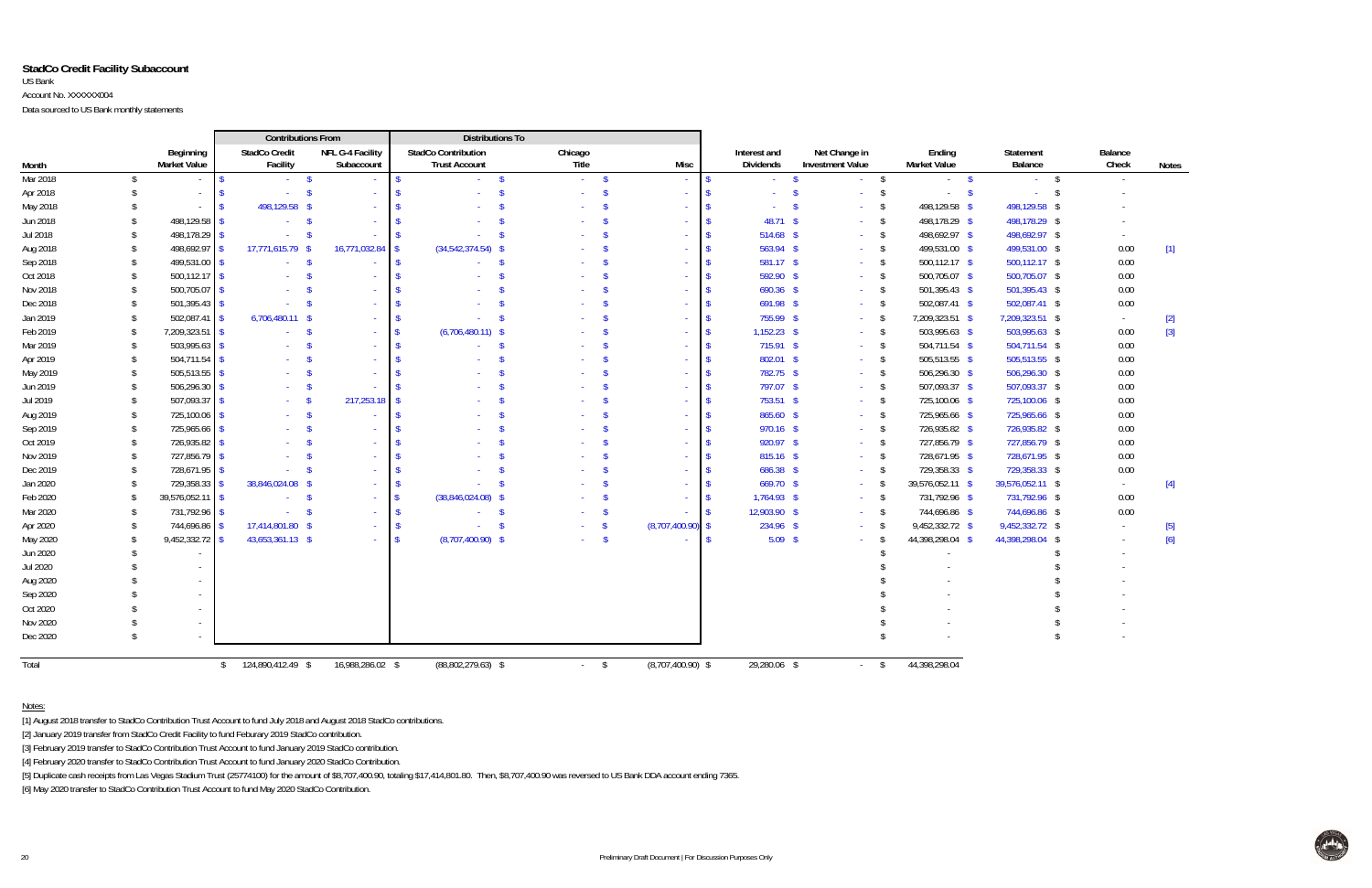#### **NFL G-4 Credit Facility Subaccount** US Bank

Account No. XXXXXX005

Data sourced to US Bank monthly statements

|          |               |                                  |                                    | <b>Contributions From</b>                         |                         |                          |                                                      | <b>Distributions To</b>                        |                                                |                  |                    |                           |                                          |                                  |                      |                  |                                                                                                                                                                                                |
|----------|---------------|----------------------------------|------------------------------------|---------------------------------------------------|-------------------------|--------------------------|------------------------------------------------------|------------------------------------------------|------------------------------------------------|------------------|--------------------|---------------------------|------------------------------------------|----------------------------------|----------------------|------------------|------------------------------------------------------------------------------------------------------------------------------------------------------------------------------------------------|
| Month    |               | Beginning<br><b>Market Value</b> | NFL G-4<br>Facility                | Authority<br><b>Contribution Trust</b><br>Account |                         | <b>Miscellaneous</b>     | StadCo<br><b>Contribution Trust</b><br>Account       | StadCo<br><b>Credit Facility</b><br>Subaccount | <b>Authority Tax</b><br>Proceeds<br>Subaccount | Chicago<br>Title |                    | Interest and<br>Dividends | Net Change in<br><b>Investment Value</b> | Endina<br><b>Market Value</b>    | Statement<br>Balance | Balance<br>Check | <b>Notes</b>                                                                                                                                                                                   |
| Mar 2018 | \$            | $\sim$                           |                                    | $\mathbf{s}$                                      | $-5$                    | $\sim$                   | $-5$                                                 | $-5$                                           | $\mathbf{\hat{s}}$<br>$\Delta \sim 10$         | $\sim 10^{-1}$   |                    | $\sim 100$                | $-5$<br>- \$                             | $-5$                             | $-5$                 | $\sim$           |                                                                                                                                                                                                |
| Apr 2018 | -S            | $\sim$                           | 20,919,255.43 \$                   |                                                   | <b>Service</b>          |                          | $(11,957,647.76)$ \$                                 | $\mathbf{\hat{s}}$<br>$\sim 100$               | $\ddot{\mathbf{r}}$                            | $\sim$           |                    | $\sim$                    | -S<br>$\sim 100$                         | 8,961,607.67                     | 8,961,607.67 \$      |                  | $[1]$                                                                                                                                                                                          |
| May 2018 | - S           | 8,961,607.67                     | 1,080,744.57 \$                    |                                                   | $\sim$                  | - 4                      | $(8,961,607.67)$ \$                                  | $^{\circ}$<br>$\Delta \sim 10$                 |                                                |                  | - \$               | 5,292.99                  | $\sim 100$                               | 1,086,037.56 \$                  | 1,086,037.56 \$      |                  | $[2]$                                                                                                                                                                                          |
| Jun 2018 | - \$          | 1,086,037.56                     | 7,000,000.00 \$                    |                                                   | $\sim$                  | <b>COL</b>               | $\mathbf{\hat{s}}$                                   | $-5$                                           | $\mathbf{\hat{s}}$                             | <b>Service</b>   | -S                 | $1,973.04$ \$             | $\sim 10^{-1}$                           | 8,088,010.60 \$<br>- \$          | 8,088,010.60 \$      | $\sim$           |                                                                                                                                                                                                |
| Jul 2018 | -\$           | 8,088,010.60                     | 16,771,032.84 \$                   |                                                   |                         | $\sim$                   | $(8,000,000.00)$ \$                                  | $\mathbf{s}$<br>$\sim 10$                      | $\mathbf{\hat{S}}$                             | $\sim$           | $\mathbf{\hat{S}}$ | $1.650.16$ \$             | $\Delta \sim 10^4$                       | 16,860,693.60 \$<br><b>S</b>     | 16,860,693.60 \$     | $\sim$           | $[3]$                                                                                                                                                                                          |
| Aug 2018 | -S            | 16,860,693.60                    | <b>Service</b>                     | - \$                                              | $\sim$                  | $\sim$                   |                                                      | $(16,771,032.84)$ \$<br>- \$                   | - \$<br>$\sim$                                 | <b>Section</b>   |                    | $1,026.47$ \$             | <b>Service</b>                           | 90,687.23 \$<br>\$               | 90,687.23 \$         | 0.00             | $[4]$                                                                                                                                                                                          |
| Sep 2018 | - S           | 90,687.23                        |                                    |                                                   |                         |                          |                                                      | $\sim$ \$                                      |                                                |                  |                    | $105.52$ \$               | $\Delta \sim 100$                        | 90,792.75 \$<br>\$               | 90,792.75 \$         | 0.00             |                                                                                                                                                                                                |
| Oct 2018 | -\$           | 90,792.75                        |                                    |                                                   | $\sim$                  | <b><i><u>ALC</u></i></b> |                                                      |                                                | $\ddot{\mathbf{r}}$<br>$\sim$                  | <b>Section</b>   |                    | $107.64$ \$               | $\Delta \sim 100$                        | 90,900.39 \$<br>- \$             | 90,900.39 \$         | 0.00             |                                                                                                                                                                                                |
| Nov 2018 | - S           | 90,900.39                        | <b>Service</b>                     |                                                   | <b>Service</b>          | $\sim$                   |                                                      |                                                |                                                | <b>Section</b>   |                    | $125.33$ \$               | $-5$                                     | 91,025.72 \$                     | 91,025.72 \$         | 0.00             |                                                                                                                                                                                                |
| Dec 2018 | - S           | 91,025.72                        |                                    |                                                   |                         |                          |                                                      |                                                |                                                | <b>Section</b>   |                    | $125.63$ \$               | $-5$                                     | 91,151.35 \$                     | 91,151.35 \$         | 0.00             |                                                                                                                                                                                                |
| Jan 2019 | -\$           | 91,151.35                        |                                    |                                                   | $\sim$                  | <b>Card</b>              |                                                      | $\sqrt{ }$                                     |                                                | <b>Section</b>   |                    | $137.25$ \$               | <b>Service</b>                           | 91,288.60 \$<br>\$               | 91,288.60 \$         | 0.00             |                                                                                                                                                                                                |
| Feb 2019 | -\$           | 91,288.60                        |                                    | - \$                                              | $\sim$                  | - 4                      |                                                      | $\mathbf{s}$                                   | - \$                                           | $\sim$           | -S                 | $145.11$ \$               | <b>All College</b>                       | $\sqrt{3}$<br>91,433.71 \$       | 91,433.71 \$         | 0.00             |                                                                                                                                                                                                |
| Mar 2019 | $\mathcal{S}$ | 91,433.71                        |                                    |                                                   | $\sim 10$               |                          |                                                      | $\mathbf{s}$<br><b>Section</b>                 | $\sqrt{ }$<br><b>Section</b>                   | <b>Section</b>   |                    | 129.89 \$                 | <b>All College</b>                       | 91,563.60 \$<br>$^{\circ}$       | 91,563.60 \$         | 0.00             |                                                                                                                                                                                                |
| Apr 2019 | -\$           | 91,563.60                        |                                    |                                                   | $\sim$                  | 611,051.52               |                                                      | $\mathbf{S}$                                   | - \$                                           |                  |                    | 145.50 \$                 | $\sim 10^{-1}$                           | 702,760.62 \$<br>\$              | 702,760.62 \$        | 0.00             | $[5]$                                                                                                                                                                                          |
| May 2019 | -S            | 702,760.62                       | 42.000.000.00 \$                   |                                                   | ୍ଦ<br>$\sim 10$         |                          | $(41,361,598.23)$ \$                                 | $\Delta \sim 10$                               |                                                |                  |                    | $207.43$ \$               | $\sim 10^{-1}$                           | 1,341,369.82 \$<br>- \$          | 1,341,369.82 \$      | 0.00             | $[6] % \begin{center} \includegraphics[width=\linewidth]{imagesSupplemental/Imit} \caption{The image shows the image shows a function of the number of times.} \label{fig:limal} \end{center}$ |
| Jun 2019 | $\mathcal{S}$ | 1,341,369.82                     |                                    | $\mathcal{L}$                                     | $\Delta \sim 10$        | 11,097.45                | $\sim$ $\sim$ \$                                     | $\mathbf{\hat{s}}$                             | $\ddot{\mathbf{r}}$                            |                  |                    | 3,290.99 \$               | $\Delta \sim 10^4$                       | 1,355,758.26 \$                  | 1,355,758.26 \$      | 0.00             | $[7]$                                                                                                                                                                                          |
| Jul 2019 | - \$          | 1,355,758.26                     | 38,000,000.00                      | - \$                                              | ୍ଦ<br><b>Section</b>    |                          | $(37, 129, 444.21)$ \$                               | $(217, 253.18)$ \$                             | $(176, 448.49)$ \$                             | <b>Service</b>   | - \$               | $2,011.59$ \$             | $\sim 100$                               | 1,834,623.97 \$                  | 1,834,623.97 \$      | 0.00             | $[8] % \includegraphics[width=0.9\columnwidth]{figures/fig_1a} \caption{Schematic diagram of the top of the top of the top of the right.} \label{fig:1} %$                                     |
| Aug 2019 | -S            | 1,834,623.97                     |                                    | 3,206,748.44<br>$\mathcal{S}$                     |                         | <b>College</b>           |                                                      | $^{\circ}$                                     | - \$                                           | <b>Service</b>   | - \$               | $5,563.81$ \$             | $\sim 100$                               | 5,046,936.22 \$<br>- \$          | 5,046,936.22 \$      |                  | $[9]$                                                                                                                                                                                          |
| Sep 2019 | - S           | 5,046,936.22                     | <b>Section</b>                     | - \$                                              |                         | - 4                      |                                                      | $\mathbf{s}$<br>$\Delta \sim 10$               | $\mathbf{\hat{s}}$                             | <b>Service</b>   | -S                 | $3,953.15$ \$             | $\sim 10^{-1}$                           | 5,050,889.37 \$<br>- \$          | 5,050,889.37 \$      | $\sim$           |                                                                                                                                                                                                |
| Oct 2019 | - S           | 5,050,889.37                     | 22,000,000.00 \$                   |                                                   | $\sim$                  | $\sim$                   |                                                      | $\mathbf{s}$<br>$\sim 10$                      | - \$<br>$\sim$                                 | $\sim 10$        |                    | $6,399.44$ \$             | $\sigma_{\rm{max}}$                      | 27,057,288.81 \$<br>- \$         | 27,057,288.81 \$     | $\sim$           |                                                                                                                                                                                                |
| Nov 2019 | -S            | 27,057,288.81                    |                                    | $\mathcal{L}$                                     | $\sim$                  | $\sim$                   | $(25,000,000.00)$ \$                                 | $\mathbf{\hat{s}}$<br>$\sim 10$                | - \$<br>$\sim$                                 | <b>Section</b>   |                    | $6,417.04$ \$             | <b>Service</b>                           | 2,063,705.85<br>$\mathcal{S}$    | 2,063,705.85 \$      | 0.00             | $[10]$                                                                                                                                                                                         |
| Dec 2019 | - S           | 2,063,705.85                     |                                    |                                                   | $\sim$                  | $\sim$                   |                                                      | $\sqrt{ }$<br><b>Service</b>                   | $\mathbf{\hat{s}}$                             | $\sim$           |                    | 4,428.04 \$               | $\sim 10^{-1}$                           | 2,068,133.89 \$<br>- S           | 2,068,133.89 \$      | 0.00             |                                                                                                                                                                                                |
| Jan 2020 | - S           | 2,068,133.89                     |                                    |                                                   | $\sim$                  | $\sim$                   |                                                      | $\sim$                                         | $\mathbf{\hat{S}}$                             | <b>Section</b>   |                    | 1,898.81 \$               | $\sim 10^{-1}$                           | 2,070,032.70 \$                  | 2,070,032.70 \$      | 0.00             |                                                                                                                                                                                                |
| Feb 2020 | - \$          | 2,070,032.70                     |                                    |                                                   | <b>Service</b>          | <b>Card</b>              |                                                      |                                                |                                                | <b>Service</b>   |                    | 1,839.06 \$               | $\sim 10^{-1}$                           | 2,071,871.76 \$                  | 2,071,871.76 \$      | 0.00             |                                                                                                                                                                                                |
| Mar 2020 | - S           | 2,071,871.76                     | 34,000,000.00                      |                                                   |                         |                          |                                                      |                                                |                                                | <b>Section</b>   | - \$               | $1,716.18$ \$             | $\sim 100$                               | 36,073,587.94 \$                 | 36,073,587.94 \$     | $\sim$           |                                                                                                                                                                                                |
| Apr 2020 | -S            | 36,073,587.94                    |                                    | $\mathbf{\hat{S}}$                                | <b>Service</b>          | <b>Card</b>              | $(33, 247, 727.23)$ \$                               | $^{\circ}$<br><b>Service</b>                   | - \$                                           | <b>Service</b>   |                    | $656.16$ \$               | <b>Service</b>                           | 2,826,516.87<br>- \$             | 2,826,516.87 \$      | 0.00             | [11]                                                                                                                                                                                           |
| May 2020 | -\$           | 2,826,516.87                     |                                    | <b>S</b>                                          | $\mathcal{S}$<br>$\sim$ | na.                      | ¢.<br>$\ddot{\mathbf{S}}$<br><b>Carl Corporation</b> | $-5$                                           | $\mathbf{s}$<br>$\sim$                         | $\sim$           | $\hat{\mathbf{S}}$ | 24.81 S                   | <b>Service</b>                           | 2,826,541.68 \$<br>$\mathcal{S}$ | 2,826,541.68 \$      | 0.00             |                                                                                                                                                                                                |
| Jun 2020 |               |                                  |                                    |                                                   |                         |                          |                                                      |                                                |                                                |                  |                    |                           |                                          |                                  |                      |                  |                                                                                                                                                                                                |
| Jul 2020 |               | $\sim$                           |                                    |                                                   |                         |                          |                                                      |                                                |                                                |                  |                    |                           |                                          |                                  |                      |                  |                                                                                                                                                                                                |
| Aug 2020 |               | $\sim$                           |                                    |                                                   |                         |                          |                                                      |                                                |                                                |                  |                    |                           |                                          |                                  |                      |                  |                                                                                                                                                                                                |
| Sep 2020 |               | $\sim$                           |                                    |                                                   |                         |                          |                                                      |                                                |                                                |                  |                    |                           |                                          |                                  |                      |                  |                                                                                                                                                                                                |
| Oct 2020 |               | $\sim$                           |                                    |                                                   |                         |                          |                                                      |                                                |                                                |                  |                    |                           |                                          |                                  |                      |                  |                                                                                                                                                                                                |
| Nov 2020 |               | $\sim$                           |                                    |                                                   |                         |                          |                                                      |                                                |                                                |                  |                    |                           |                                          |                                  |                      |                  |                                                                                                                                                                                                |
| Dec 2020 | -S            |                                  |                                    |                                                   |                         |                          |                                                      |                                                |                                                |                  |                    |                           |                                          |                                  | $\mathcal{L}$        |                  |                                                                                                                                                                                                |
| Total    |               |                                  | 181,771,032.84 \$<br><sup>\$</sup> |                                                   | 3,206,748.44 \$         | 622,148.97               | $(165,658,025.10)$ \$<br>$\sqrt{2}$                  | $(16,988,286.02)$ \$                           | $(176, 448.49)$ \$                             | $\sim 10^{-11}$  | $\mathcal{S}$      | 49,371.04 \$              | $\mathcal{L}^{\text{max}}$               | 2,826,541.68<br>$\sqrt{2}$       |                      |                  |                                                                                                                                                                                                |

Notes:

[1] April 2018 transfer to StadCo Contribution Trust Account to fund March 2018 StadCo contribution.

[2] May 2018 transfer to StadCo Contribution Trust Account to fund April 2018 StadCo contribution.

[3] July 2018 transfer to StadCo Contribution Trust Account to fund July 2018 StadCo contribution.

[4] August 2018 transfer to StadCo Credit Facility Subaccount to fund August 2018 StadCo Credit Facility contribution.

[5] April 2019 contribution under "Miscellaneous" reflects refund of Clark County permit expedite fees.

[6] May 2019 transfer to StadCo Contribution Trust Account to fund May 2019 StadCo contribution.

[7] \$11,097.45 receipt is related to a duplicate payment. The duplicate payment ws returned to US Bank on June, 6, 2019 and despoisted as follows: (1) \$20,000 x 55.48724% = \$11,097.45 to the G-4 Facility Subaccount and (2) [8] July 2019 transfer to StadCo Contribution Trust Account, StadCo Credit Facility Subaccount, Authority Tax Proceeds Subaccount to fund July 2019 StadCo contribution, July 2019 StadCo Credit contribution, and July 2019 A

[9] Contribution from the Authority Contribution Trust Account of \$3,206,748.44 is part of a \$5,779,253.22 refund related to a payment adjustment in Funding Notice 17 for Merrill Iron & Steel Inc.

[10] September 2019 transfer to StadCo Contribution Trust Account to fund September 2019 StadCo contribution.

[11] April 2020 transfer to StadCo Contribution Trust Account to fund April 2020 StadCo contribution.

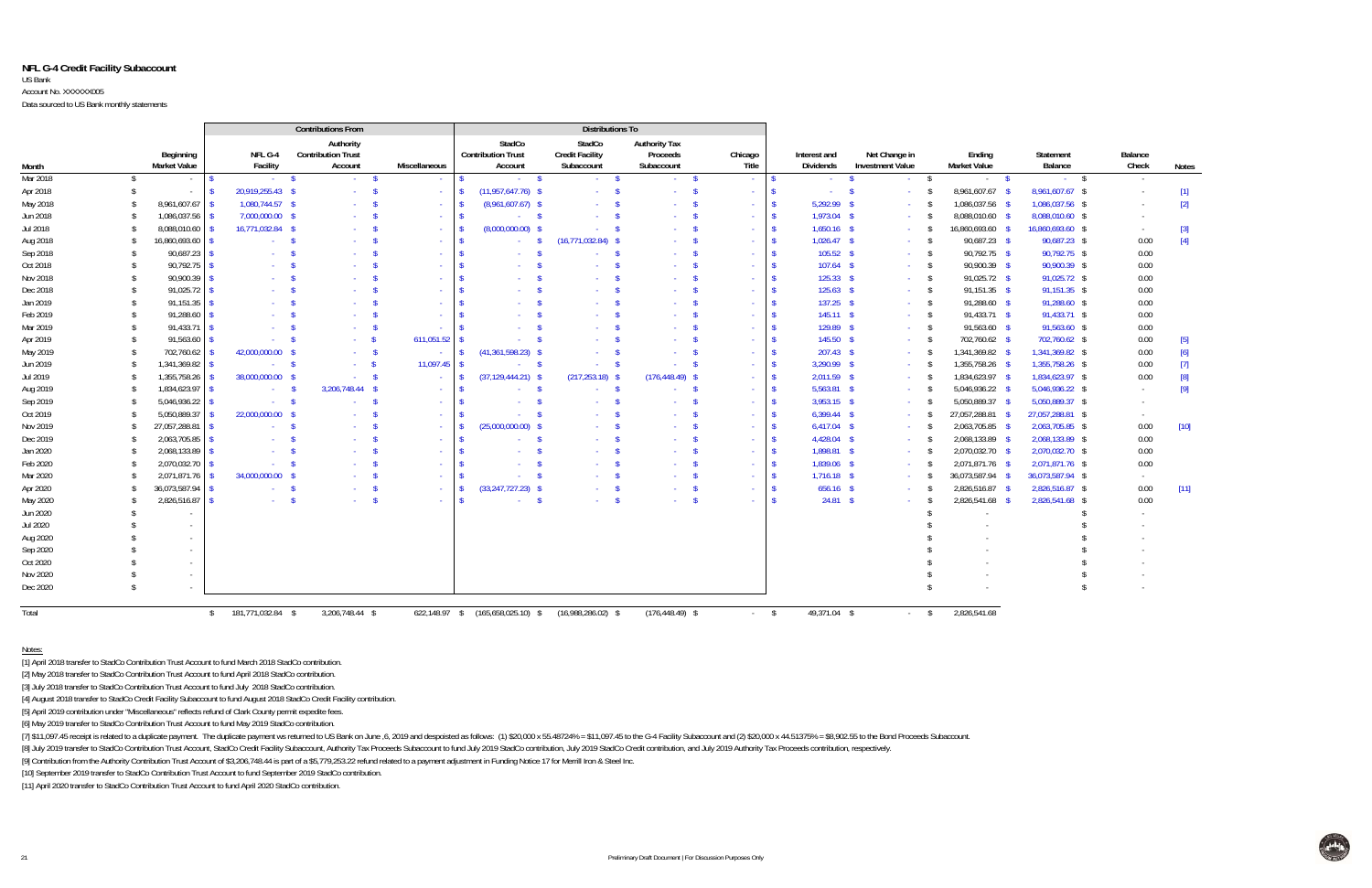# **StadCo Cost Overrun Subaccount** US Bank Account No. XXXXXX006

Data sourced to US Bank monthly statements

|          |                         |                                  | <b>Contributions From</b>         |                          | <b>Distributions To</b>        |                  |                           |                           |                                          |                         |                               |                         |                      |                         |                  |
|----------|-------------------------|----------------------------------|-----------------------------------|--------------------------|--------------------------------|------------------|---------------------------|---------------------------|------------------------------------------|-------------------------|-------------------------------|-------------------------|----------------------|-------------------------|------------------|
| Month    |                         | Beginning<br><b>Market Value</b> | <b>TBD</b>                        |                          | <b>TBD</b>                     | Chicago<br>Title |                           | Interest and<br>Dividends | Net Change in<br><b>Investment Value</b> |                         | Ending<br><b>Market Value</b> |                         | Statement<br>Balance |                         | Balance<br>Check |
| Mar 2018 | $\sqrt[6]{\frac{1}{2}}$ |                                  | $\sqrt[6]{\frac{1}{2}}$<br>$\sim$ | $\sqrt[6]{\frac{1}{2}}$  | \$<br>$\blacksquare$           |                  | $\boldsymbol{\$}$         |                           | \$<br>÷,                                 | \$                      |                               | $\sqrt[6]{\frac{1}{2}}$ |                      | $\sqrt[6]{\frac{1}{2}}$ |                  |
| Apr 2018 |                         |                                  |                                   |                          |                                |                  | $\boldsymbol{\mathsf{s}}$ |                           |                                          | S                       |                               | $\mathbf{\hat{S}}$      |                      |                         |                  |
| May 2018 |                         |                                  |                                   |                          |                                |                  |                           |                           |                                          | S                       |                               |                         |                      |                         |                  |
| Jun 2018 |                         |                                  |                                   |                          |                                |                  |                           |                           |                                          |                         |                               |                         |                      |                         |                  |
| Jul 2018 |                         |                                  |                                   |                          |                                |                  |                           |                           |                                          |                         |                               |                         |                      |                         |                  |
| Aug 2018 |                         |                                  |                                   |                          |                                |                  | <sup>\$</sup>             |                           |                                          |                         |                               |                         |                      |                         |                  |
| Sep 2018 |                         |                                  |                                   |                          |                                |                  |                           |                           |                                          |                         |                               |                         |                      |                         |                  |
| Oct 2018 |                         |                                  |                                   |                          |                                |                  |                           |                           |                                          |                         |                               |                         |                      |                         |                  |
| Nov 2018 |                         |                                  |                                   |                          |                                |                  |                           |                           |                                          |                         |                               |                         |                      |                         |                  |
| Dec 2018 |                         |                                  |                                   |                          |                                |                  |                           |                           |                                          |                         |                               |                         |                      |                         |                  |
| Jan 2019 |                         |                                  |                                   |                          |                                |                  |                           |                           |                                          |                         |                               |                         |                      |                         |                  |
| Feb 2019 |                         |                                  |                                   |                          |                                |                  |                           |                           |                                          |                         |                               |                         |                      |                         |                  |
| Mar 2019 |                         |                                  |                                   |                          |                                |                  |                           |                           |                                          |                         |                               |                         |                      |                         |                  |
| Apr 2019 |                         |                                  |                                   |                          |                                |                  |                           |                           |                                          |                         |                               |                         |                      |                         |                  |
| May 2019 |                         |                                  |                                   |                          |                                |                  |                           |                           |                                          |                         |                               |                         |                      |                         |                  |
| Jun 2019 |                         |                                  |                                   |                          |                                |                  |                           |                           |                                          |                         |                               |                         |                      |                         |                  |
| Jul 2019 |                         |                                  |                                   |                          |                                |                  |                           |                           |                                          |                         |                               |                         |                      |                         |                  |
| Aug 2019 |                         |                                  |                                   |                          |                                |                  |                           |                           |                                          |                         |                               |                         |                      |                         |                  |
| Sep 2019 |                         |                                  |                                   |                          |                                |                  |                           |                           |                                          |                         |                               |                         |                      |                         |                  |
| Oct 2019 |                         |                                  |                                   |                          |                                |                  | $\mathsf{\$}$             |                           |                                          |                         |                               |                         |                      |                         |                  |
| Nov 2019 |                         |                                  |                                   |                          |                                |                  |                           |                           |                                          |                         |                               |                         |                      |                         |                  |
| Dec 2019 |                         |                                  |                                   |                          |                                |                  |                           |                           |                                          |                         |                               |                         |                      |                         |                  |
| Jan 2020 |                         |                                  |                                   |                          |                                |                  |                           |                           |                                          |                         |                               |                         |                      |                         |                  |
| Feb 2020 |                         |                                  |                                   |                          |                                |                  |                           |                           |                                          |                         |                               |                         |                      |                         |                  |
| Mar 2020 |                         |                                  |                                   |                          |                                |                  |                           |                           |                                          |                         |                               |                         |                      |                         |                  |
| Apr 2020 |                         |                                  |                                   |                          |                                |                  | S                         |                           |                                          |                         |                               |                         |                      |                         |                  |
| May 2020 |                         |                                  |                                   |                          |                                |                  | $\sqrt[6]{\frac{1}{2}}$   |                           |                                          |                         |                               | Ŝ                       |                      |                         |                  |
| Jun 2020 |                         |                                  |                                   |                          |                                |                  |                           |                           |                                          |                         |                               |                         |                      |                         |                  |
| Jul 2020 |                         |                                  |                                   |                          |                                |                  |                           |                           |                                          |                         |                               |                         |                      |                         |                  |
| Aug 2020 |                         |                                  |                                   |                          |                                |                  |                           |                           |                                          |                         |                               |                         |                      |                         |                  |
| Sep 2020 |                         |                                  |                                   |                          |                                |                  |                           |                           |                                          |                         |                               |                         |                      |                         |                  |
| Oct 2020 |                         |                                  |                                   |                          |                                |                  |                           |                           |                                          |                         |                               |                         |                      |                         |                  |
| Nov 2020 |                         |                                  |                                   |                          |                                |                  |                           |                           |                                          |                         |                               |                         |                      |                         |                  |
| Dec 2020 |                         |                                  |                                   |                          |                                |                  |                           |                           |                                          |                         |                               |                         |                      |                         |                  |
| Total    |                         |                                  | \$                                | \$<br>$\Delta \sim 10^4$ | $\sqrt[6]{}$<br>$\sim 10^{-1}$ | $-$ \$           |                           | $-$ \$                    | $\sim$                                   | $\sqrt[6]{\frac{1}{2}}$ | $\sim$                        |                         |                      |                         |                  |

Notes:

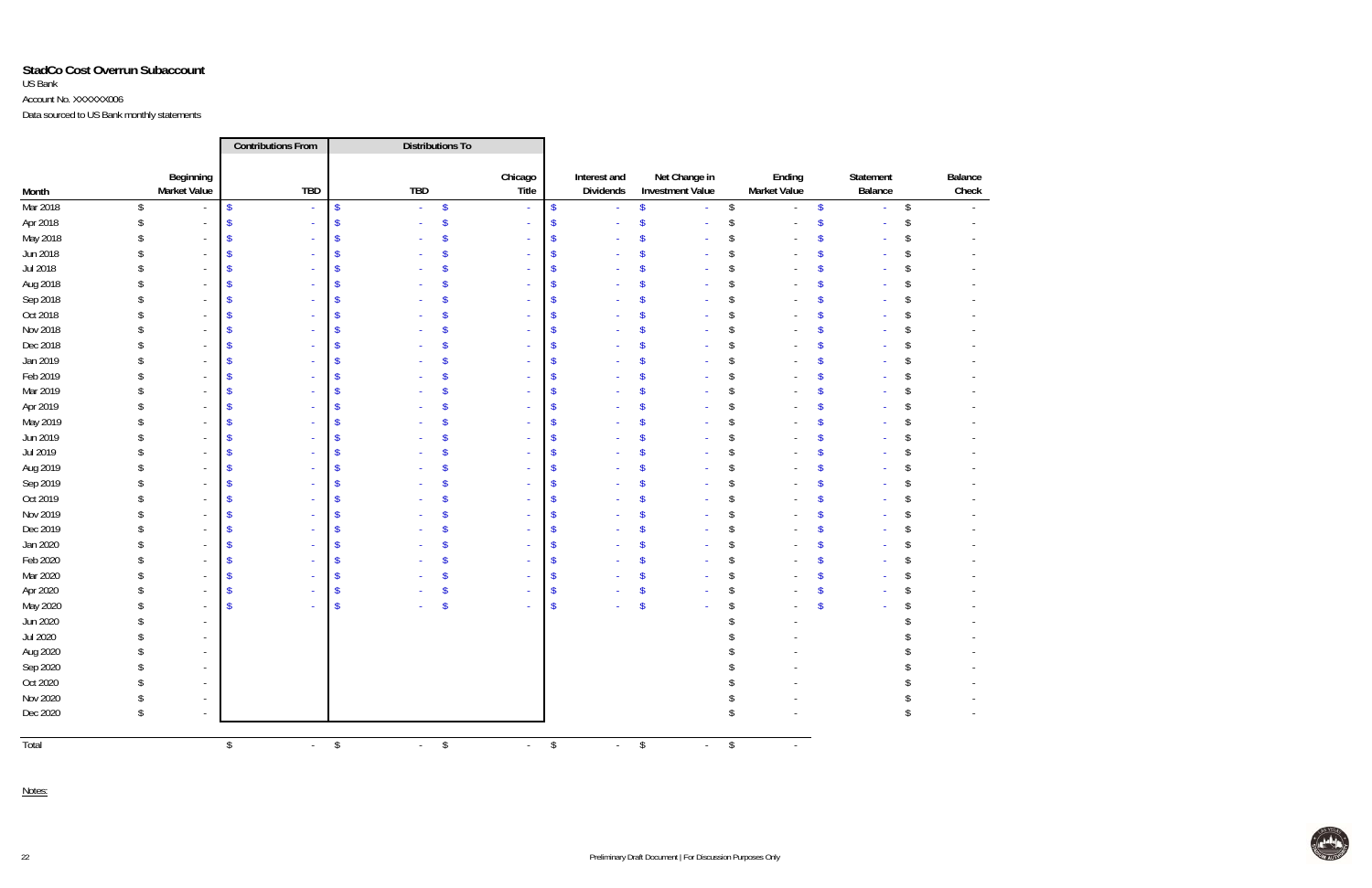#### **PSL Contribution Trust Account**

#### US Bank

Account No. XXXXXX007

Data sourced to US Bank monthly statements

|          |                    |                                  |              | <b>Contributions From</b> |                         |              | <b>Distributions To</b>  |                   |              |                                  |                                          |                    |                               |                           |                  |                                                                                                                                                                                                                                                                                                                                                                                                                                                                                                   |
|----------|--------------------|----------------------------------|--------------|---------------------------|-------------------------|--------------|--------------------------|-------------------|--------------|----------------------------------|------------------------------------------|--------------------|-------------------------------|---------------------------|------------------|---------------------------------------------------------------------------------------------------------------------------------------------------------------------------------------------------------------------------------------------------------------------------------------------------------------------------------------------------------------------------------------------------------------------------------------------------------------------------------------------------|
| Month    |                    | Beginning<br><b>Market Value</b> |              | <b>PSL Purchases</b>      | Las Vegas Stadium Trust |              | Chicago Title            | Misc              |              | Interest and<br><b>Dividends</b> | Net Change in<br><b>Investment Value</b> |                    | Ending<br><b>Market Value</b> | Statement<br>Balance      | Balance<br>Check | <b>Notes</b>                                                                                                                                                                                                                                                                                                                                                                                                                                                                                      |
| Mar 2018 | s.                 |                                  |              | $\mathcal{L}_{\rm{max}}$  | - S                     |              | $-5$                     |                   |              | $\sim 100$                       | $\mathbf{s}$                             | $-5$               | $-5$                          | - \$<br>$\Delta \sim 100$ | $\sim$           |                                                                                                                                                                                                                                                                                                                                                                                                                                                                                                   |
| Apr 2018 |                    |                                  |              | ÷.                        | $\mathbf{\hat{s}}$      |              | ÷.                       |                   |              |                                  | $\mathbf{R}$                             | $\mathbf{\hat{S}}$ | $\mathbf{\hat{S}}$<br>$\sim$  |                           |                  |                                                                                                                                                                                                                                                                                                                                                                                                                                                                                                   |
| May 2018 |                    |                                  |              | 40,000,000.00 \$          |                         |              | $(22,658,486.33)$ \$     |                   |              |                                  | - S<br>$\sim$                            |                    | 17,341,513.67 \$              | 17,341,513.67 \$          |                  |                                                                                                                                                                                                                                                                                                                                                                                                                                                                                                   |
| Jun 2018 | \$.                | 17,341,513.67                    |              |                           | - \$                    |              | $-5$                     |                   |              | $5,222.70$ \$                    | $\sim$                                   | -S                 | 17,346,736.37 \$              | 17,346,736.37 \$          |                  |                                                                                                                                                                                                                                                                                                                                                                                                                                                                                                   |
| Jul 2018 | \$.                | 17,346,736.37                    |              |                           |                         |              | $(13,517,238.99)$ \$     |                   |              | 17,920.83 \$                     | $\sim$                                   | - \$               | 3,847,418.21 \$               | 3,847,418.21 \$           |                  | $[1] % \centering \includegraphics[width=0.9\textwidth]{images/TrDiM-Architecture.png} % \caption{The first two different values of $d \sim \tfrac{1}{\sqrt{2}}$ and $d \sim \tfrac{1}{\sqrt{2}}$ and $d \sim \tfrac{1}{\sqrt{2}}$ for $d \sim \tfrac{1}{\sqrt{2}}$ and $d \sim \tfrac{1}{\sqrt{2}}$ for $d \sim \tfrac{1}{\sqrt{2}}$ for $d \sim \tfrac{1}{\sqrt{2}}$ for $d \sim \tfrac{1}{\sqrt{2}}$ for $d \sim \tfrac{1}{\sqrt{2}}$ for $d \sim \tfrac{1}{\sqrt{2}}$ for $d \sim \tfrac{1}{$ |
| Aug 2018 | -S                 | 3,847,418.21                     |              |                           | ÷.                      |              | - \$<br>$\sim$           |                   |              | 4,857.93 \$                      | $\sim$                                   | - \$               | 3,852,276.14 \$               | 3,852,276.14 \$           |                  |                                                                                                                                                                                                                                                                                                                                                                                                                                                                                                   |
| Sep 2018 | <sup>\$</sup>      | 3,852,276.14                     |              | 29,525,762.34 \$          |                         |              | - \$                     |                   |              | 4,483.59 \$                      | $\sim$                                   | $\mathbf{\hat{s}}$ | 33,382,522.07 \$              | 33,382,522.07 \$          |                  | $[2]$                                                                                                                                                                                                                                                                                                                                                                                                                                                                                             |
| Oct 2018 | -S                 | 33,382,522.07                    |              | 25,573,641.33 \$          |                         |              | $(29,525,762.34)$ \$     |                   |              | 8,473.09 \$                      | $\sim$                                   | <sup>\$</sup>      | 29,438,874.15 \$              | 29,438,874.15 \$          |                  | $[3]$                                                                                                                                                                                                                                                                                                                                                                                                                                                                                             |
| Nov 2018 | -S                 | 29,438,874.15                    |              | 28,853,633.29 \$          |                         |              | $(25,573,641.33)$ \$     |                   |              | 11,658.19 \$                     | $\sim$                                   | -S                 | 32,730,524.30 \$              | 32,730,524.30 \$          | $\sim$           | $[4]$                                                                                                                                                                                                                                                                                                                                                                                                                                                                                             |
| Dec 2018 | -S                 | 32,730,524.30                    |              | 35,549,568.87 \$          |                         |              | $(64,403,202.16)$ \$     | $\sim$            |              | $6,712.29$ \$                    | $\sim$                                   | $\mathsf{\$}$      | 3,883,603.30 \$               | 3,883,603.30 \$           | 0.00             | $[5]$                                                                                                                                                                                                                                                                                                                                                                                                                                                                                             |
| Jan 2019 | $\mathcal{S}$      | 3,883,603.30                     |              | 25,478,255.04 \$          | $\sim$                  |              | $-5$                     | $\sim$            |              | 8,571.47 \$                      | $\sim$                                   | - \$               | 29,370,429.81 \$              | 29,370,429.81 \$          | $\sim$           |                                                                                                                                                                                                                                                                                                                                                                                                                                                                                                   |
| Feb 2019 | -S                 | 29,370,429.81                    |              | 37,658,576.62 \$          |                         |              | $(25, 478, 255.04)$ \$   |                   |              | 7,527.43 \$                      | $\sim$                                   | -S                 | 41,558,278.82 \$              | 41,558,278.82 \$          |                  | $[6]$                                                                                                                                                                                                                                                                                                                                                                                                                                                                                             |
| Mar 2019 | -S                 | 41,558,278.82                    |              | 34,617,658.92 \$          |                         |              | $(37,658,576.62)$ \$     |                   |              | 7,523.08 \$                      | $\sim$                                   | -S                 | 38,524,884.20 \$              | 38,524,884.20 \$          | $\sim$           | $[7]$                                                                                                                                                                                                                                                                                                                                                                                                                                                                                             |
| Apr 2019 | -S                 | 38,524,884.20                    |              | 27,785,955.02 \$          |                         |              | $(63,841,179.91)$ \$     |                   |              | 11,770.41 \$                     | $\sim$                                   | -\$                | 2,481,429.72 \$               | 2,481,429.72 \$           | 0.00             | [8]                                                                                                                                                                                                                                                                                                                                                                                                                                                                                               |
| May 2019 | <sup>\$</sup>      | 2,481,429.72                     |              | $-5$                      |                         |              | $\sim$ \$<br>$\sim$      |                   |              | 5,988.73 \$                      | $\sim$                                   | -\$                | 2,487,418.45 \$               | 2,487,418.45 \$           | 0.00             |                                                                                                                                                                                                                                                                                                                                                                                                                                                                                                   |
| Jun 2019 | $\mathbf{\hat{S}}$ | 2,487,418.45                     |              | 36,269,986.52 \$          |                         |              | - \$<br>$\Delta \sim 10$ |                   |              | 3,915.88 \$                      | $\sim$                                   | -S                 | 38,761,320.85 \$              | 38,761,320.85 \$          | $\sim$           |                                                                                                                                                                                                                                                                                                                                                                                                                                                                                                   |
| Jul 2019 | Ŝ                  | 38,761,320.85                    |              | $-5$                      |                         |              | $(36, 269, 986.52)$ \$   |                   |              | 9,150.41 \$                      | $\sim$                                   | -\$                | 2,500,484.74 \$               | 2,500,484.74 \$           | 0.00             | [9]                                                                                                                                                                                                                                                                                                                                                                                                                                                                                               |
| Aug 2019 | -S                 | 2,500,484.74                     |              | 31,777,267.46 \$          |                         |              | $(31,777,267.46)$ \$     |                   |              | 5,573.46 \$                      | $\sim$                                   | $\mathbf{\hat{S}}$ | 2,506,058.20 \$               | 2,506,058.20 \$           | 0.00             | $[10]$                                                                                                                                                                                                                                                                                                                                                                                                                                                                                            |
| Sep 2019 | $\mathbf{\hat{S}}$ | 2,506,058.20                     |              | 30,452,737.09 \$          |                         |              | $-5$                     |                   |              | 3,348.91 \$                      | $\sim$                                   | $\mathbf{\hat{s}}$ | 32,962,144.20 \$              | 32,962,144.20 \$          | $\sim$           |                                                                                                                                                                                                                                                                                                                                                                                                                                                                                                   |
| Oct 2019 | Ŝ                  | 32,962,144.20                    |              | 47,020,192.21 \$          | $\sim$                  |              | $(60,905,474.18)$ \$     | $\sim$            |              | 3,179.22 \$                      | $\sim$                                   | -S                 | 19,080,041.45 \$              | 19,080,041.45 \$          |                  | $[11]$                                                                                                                                                                                                                                                                                                                                                                                                                                                                                            |
| Nov 2019 | -S                 | 19,080,041.45                    |              | 41,084,430.61 \$          |                         |              | $(16, 567, 455.12)$ \$   | $\sim$            |              | 10,259.40 \$                     | $\sim$                                   | -S                 | 43,607,276.34 \$              | 43,607,276.34 \$          | $\sim$           | $[12]$                                                                                                                                                                                                                                                                                                                                                                                                                                                                                            |
| Dec 2019 | -S                 | 43,607,276.34                    |              | 37,942,593.26 \$          |                         |              | $(41,084,430.61)$ \$     |                   |              | $6,570.47$ \$                    | $\sim$                                   | -S                 | 40,472,009.46 \$              | 40,472,009.46 \$          | $\sim$           | $[13]$                                                                                                                                                                                                                                                                                                                                                                                                                                                                                            |
| Jan 2020 | Ŝ.                 | 40,472,009.46                    |              | $-5$                      | $\sim$                  |              | $(37,942,593.26)$ \$     | $\sim$            |              | 8,436.80 \$                      | $\sim 10$                                | \$                 | 2,537,853.00 \$               | 2,537,853.00 \$           | 0.00             | $[14]$                                                                                                                                                                                                                                                                                                                                                                                                                                                                                            |
| Feb 2020 | -S                 | 2,537,853.00                     |              | $\Delta \sim 10^4$        | $\mathbf{s}$<br>$\sim$  |              | $-5$                     | $\sim$            |              | 8,844.08 \$                      | $\sim$                                   | \$                 | 2,546,697.08 \$               | 2,546,697.08 \$           | 0.00             |                                                                                                                                                                                                                                                                                                                                                                                                                                                                                                   |
| Mar 2020 | $\mathbf{\hat{S}}$ | 2,546,697.08                     |              | 36,428,013.41 \$          |                         |              | $(35, 446, 771.96)$ \$   |                   |              | 2,108.93 \$                      | $\sim 10$                                | \$                 | 3,530,047.46 \$               | 3,530,047.46 \$           | 0.00             | $[15]$                                                                                                                                                                                                                                                                                                                                                                                                                                                                                            |
| Apr 2020 | -S                 | 3,530,047.46                     |              | $\mathcal{L}_{\rm{max}}$  | 70,758,690.24<br>\$     |              | -S                       | (35, 379, 345.12) |              | 8,642.35 \$                      | $\sim$                                   | -S                 | 38,918,034.93 \$              | 38,918,034.93 \$          | $\sim$           | $[16]$                                                                                                                                                                                                                                                                                                                                                                                                                                                                                            |
| May 2020 |                    | 38,918,034.93                    | $\mathbf{R}$ | $\mathcal{L}_{\rm{max}}$  | $\mathbf{s}$            |              | $(35,379,345.12)$ \$     |                   | -c           | 23.21 S                          | $\sim$                                   | -\$                | 3,538,713.02 \$               | 3,538,713.02 \$           | 0.00             | $[17]$                                                                                                                                                                                                                                                                                                                                                                                                                                                                                            |
| Jun 2020 |                    |                                  |              |                           |                         |              |                          |                   |              |                                  |                                          |                    |                               |                           |                  |                                                                                                                                                                                                                                                                                                                                                                                                                                                                                                   |
| Jul 2020 |                    |                                  |              |                           |                         |              |                          |                   |              |                                  |                                          |                    |                               |                           |                  |                                                                                                                                                                                                                                                                                                                                                                                                                                                                                                   |
| Aug 2020 |                    |                                  |              |                           |                         |              |                          |                   |              |                                  |                                          |                    |                               |                           |                  |                                                                                                                                                                                                                                                                                                                                                                                                                                                                                                   |
| Sep 2020 |                    |                                  |              |                           |                         |              |                          |                   |              |                                  |                                          |                    |                               |                           |                  |                                                                                                                                                                                                                                                                                                                                                                                                                                                                                                   |
| Oct 2020 |                    |                                  |              |                           |                         |              |                          |                   |              |                                  |                                          |                    |                               |                           |                  |                                                                                                                                                                                                                                                                                                                                                                                                                                                                                                   |
| Nov 2020 |                    |                                  |              |                           |                         |              |                          |                   |              |                                  |                                          |                    |                               |                           |                  |                                                                                                                                                                                                                                                                                                                                                                                                                                                                                                   |
| Dec 2020 |                    |                                  |              |                           |                         |              |                          |                   |              |                                  |                                          |                    |                               |                           |                  |                                                                                                                                                                                                                                                                                                                                                                                                                                                                                                   |
| Total    |                    |                                  | $\mathbf{S}$ | 546.018.271.99            |                         | $\mathbb{S}$ | (578,029,666.95)         |                   | $\mathbf{f}$ | 170,762.86 \$                    | $\sim 100$                               | $\mathcal{S}$      | (31,840,632.10)               |                           |                  |                                                                                                                                                                                                                                                                                                                                                                                                                                                                                                   |

Notes:

[1] July 2018 distribution to Chicago Title reflects June 2018 contribution.

[2] September 2018 PSL purchase of \$31,105,604 included \$1,579,842 in financing costs, which were paid outside of the project trust and are not reflected in the amount shown here.

[3] October 2018 distribution to Chicago Title funded by September 2018 PSL tranche purchase.

[4] November 2018 distribution to Chicago Title funded by October 2018 PSL tranche purchase.

[5] December 2018 distribution to Chicago Title funded by December 2018 and November 2018 PSL tranche purchases.

[6] February 2019 distribution to Chicago Title funded by January 2019 PSL tranche purchase.

[7] March 2019 distribution to Chicago Title funded by February 2019 PSL tranche purchase.

[8] April 2019 distribution to Chicago Title consists of StadCo contributions for March 2019 and April 2019

[9] July 2019 distribution to Chicago Title funded by June 2019 PSL tranche purchase.

[10] August 2019 distribution to Chicago Title funded by August 2019 PSL tranche purchase.

[11] October 2019 distribution to Chicago Title funded by September 2019 and October 2019 ( \$30,452,737.09) PSL tranche purchase.

[12] November 2019 distribution to Chicago Title funded by October 2019 (\$16,567,455.12) PSL tranche purchase.

[13] December 2019 distribution to Chicago Title funded by November 2019 PSL tranche purchase.

[14] January 2020 distribution to Chicago Title funded by December 2019 PSL tranche purchase.

[14] March 2020 distribution to Chicago Title funded by March 2020 PSL tranche purchase.

[16] Duplicate cash receipts from Las Vegas Stadium Trust (25774100) for the amount of \$35,379,345.12, totaling \$70,758,690.24. Then, \$35,379,345.12 was reversed to US Bank DDA account ending 7365.

[17] May 2020 distribution to Chicago Title funded by May 2020 PSL tranche purchase.

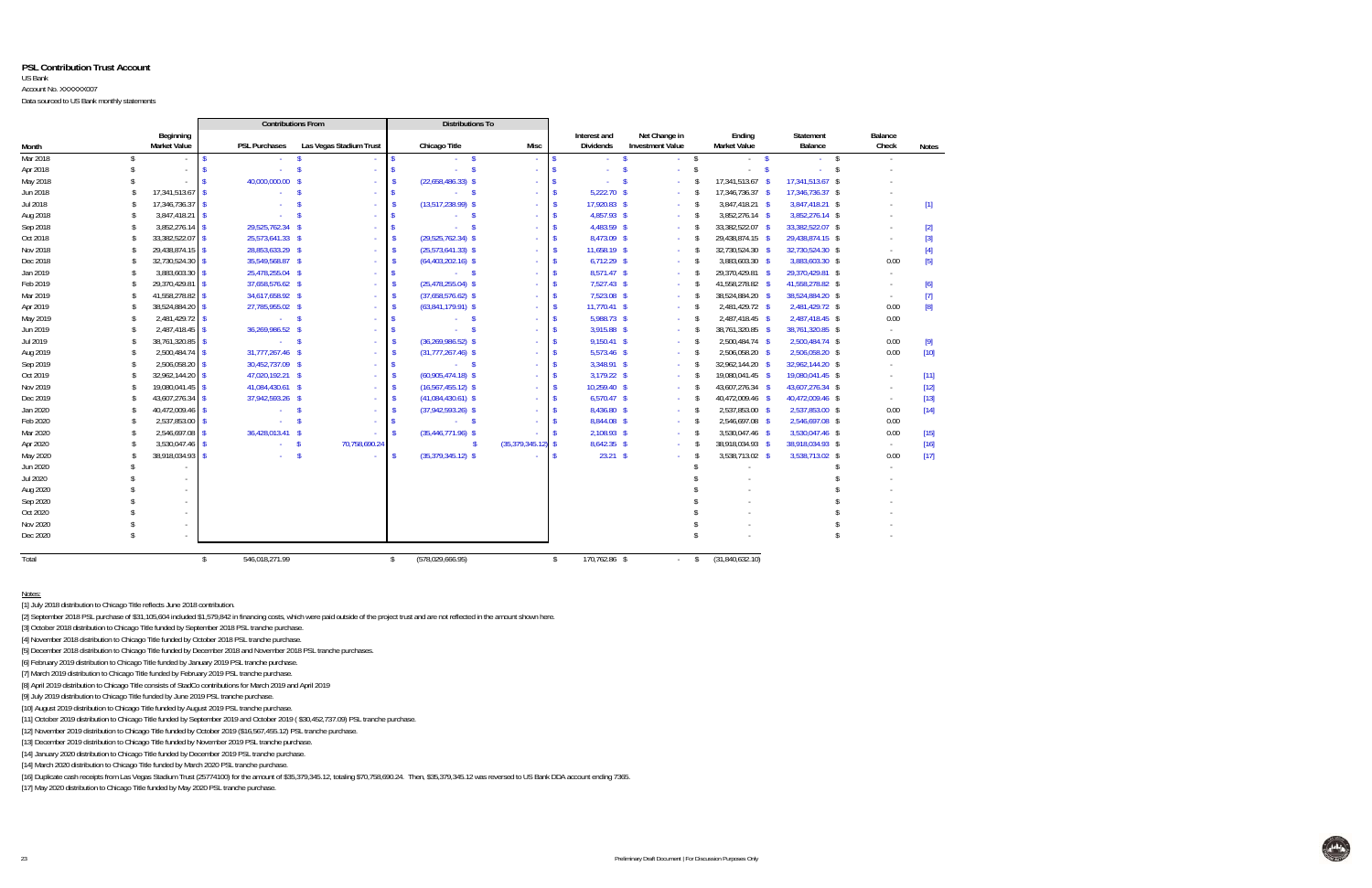#### **Stadium Bond Debt Reserve Summary** BNY Mellon

|                             |                              |              |                        |        |                   |               |                         |                         | Stadium Debt Reserve Balances [1] |            |                |
|-----------------------------|------------------------------|--------------|------------------------|--------|-------------------|---------------|-------------------------|-------------------------|-----------------------------------|------------|----------------|
|                             | <b>Bond Proceeds Reserve</b> |              | <b>Tax Revenue</b>     |        | <b>Total Debt</b> |               | Interest + Change in    |                         |                                   |            |                |
| Month                       | Account                      |              | <b>Reserve Account</b> |        | Reserve Balance   |               | <b>Investment Value</b> |                         | Year 1 Reserve                    |            | Year 2 Reserve |
| Apr 2018                    | \$                           | $-$ \$       |                        | $-$ \$ |                   | $\sqrt[6]{}$  |                         | \$                      |                                   | \$         |                |
| May 2018                    | \$<br>45,199,364.31 \$       |              | ÷.                     | \$     | 45,199,364.31 \$  |               | 58,837.50               | \$                      | 45,140,526.81 \$                  |            | 58,837.50      |
| Jun 2018                    | 45, 195, 531. 43 \$          |              |                        | \$     | 45, 195, 531. 43  | - \$          | (3,832.88)              | \$                      | 45,140,526.81 \$                  |            | 55,004.62      |
| Jul 2018                    | 45,228,743.49 \$             |              |                        | \$     | 45,228,743.49     | -\$           | 33,212.06               | \$                      | 45,140,526.81 \$                  |            | 88,216.68      |
| Aug 2018                    | 45,261,657.27 \$             |              |                        | \$     | 45,261,657.27     | - \$          | 32,913.78               | \$                      | 45,140,526.81                     | -\$        | 121,130.46     |
| Sep 2018                    | 45,287,374.19 \$             |              |                        | \$     | 45,287,374.19     | - \$          | 25,716.92               | \$                      | 45,140,526.81                     | -\$        | 146,847.38     |
| Oct 2018                    | 45,320,292.56 \$             |              |                        | \$     | 45,320,292.56     | -\$           | 32,918.37               | \$                      | 45,140,526.81                     | - \$       | 179,765.75     |
| Nov 2018                    | 45,925,037.44 \$             |              |                        | \$     | 45,925,037.44     | -\$           | 604,744.88              | \$                      | 45,140,526.81                     | -\$        | 784,510.63     |
| Dec 2018                    | 45,996,332.62 \$             |              |                        | \$     | 45,996,332.62     | $\mathcal{S}$ | 71,295.18               | \$                      | 45,140,526.81                     | \$         | 855,805.81     |
| Jan 2019                    | 46,015,474.22 \$             |              |                        | \$     | 46,015,474.22 \$  |               | 19,141.60               | \$                      | 45,140,526.81                     | - \$       | 874,947.41     |
| Feb 2019                    | 46,019,006.98 \$             |              |                        | \$     | 46,019,006.98     | -\$           | 3,532.76                | \$                      | 45,140,526.81                     | -\$        | 878,480.17     |
| Mar 2019                    | 45,987,170.67 \$             |              |                        | \$     | 45,987,170.67     | -\$           | (31, 836.31)            | \$                      | 45,140,526.81                     | -\$        | 846,643.86     |
| Apr 2019                    | 51,168,550.12 \$             |              |                        | \$     | 51,168,550.12 \$  |               | 5, 181, 379.45          | \$                      | 45,140,526.81                     | \$         | 6,028,023.31   |
| May 2019                    | 52,118,725.17 \$             |              |                        | \$     | 52,118,725.17 \$  |               | 950,175.05              | \$                      | 45,140,526.81 \$                  |            | 6,978,198.36   |
| Jun 2019                    | 52,698,759.18 \$             |              |                        | \$     | 52,698,759.18     | -\$           | 580,034.01              | $\sqrt[6]{\frac{1}{2}}$ | 45,140,526.81                     | \$         | 7,558,232.37   |
| Jul 2019                    | 53,353,144.07 \$             |              | ÷.                     | \$     | 53,353,144.07 \$  |               | 654,384.89              | \$                      | 45,140,526.81 \$                  |            | 8,212,617.26   |
| Aug 2019                    | 53,757,656.33 \$             |              |                        | \$     | 53,757,656.33     | -\$           | 404,512.26              | \$                      | 45,140,526.81                     | - \$       | 8,617,129.52   |
| Sep 2019                    | 54, 185, 086. 67             | $\mathsf{S}$ | 352,062.27             | \$     | 54,537,148.94     | - \$          | 779,492.61              | \$                      | 45,140,526.81                     | -\$        | 9,396,622.13   |
| Oct 2019                    | 54,579,472.99 \$             |              | 352,427.31             | \$     | 54,931,900.30     | -\$           | 394,751.36              | \$                      | 45,140,526.81                     | \$         | 9,791,373.49   |
| Nov 2019                    | 55,280,061.97 \$             |              | 352,958.75             | \$     | 55,633,020.72 \$  |               | 701,120.42              | \$                      | 45,140,526.81                     | -\$        | 10,492,493.91  |
| Dec 2019                    | 55,969,604.48 \$             |              | 353,413.86             | \$     | 56,323,018.34 \$  |               | 689,997.62              | \$                      | 45,140,526.81                     | -\$        | 11,182,491.53  |
| Jan 2020                    | 56,403,434.10 \$             |              | 9,353,870.70 \$        |        | 65,757,304.80     | - \$          | 9,434,286.46            | \$                      | 45,140,526.81                     | -\$        | 20,616,777.99  |
| Feb 2020                    | 56,888,651.20 \$             |              | 9,365,932.34           | \$     | 66,254,583.54     | -\$           | 497,278.74              | $\sqrt[6]{\frac{1}{2}}$ | 45,140,526.81                     | $\sqrt{3}$ | 21,114,056.73  |
| Mar 2020                    | 57,490,182.00 \$             |              | 9,393,704.20           | \$     | 66,883,886.20     | -\$           | 629,302.66              | \$                      | 45,140,526.81                     | -\$        | 21,743,359.39  |
| Apr 2020                    | 57,807,171.60 \$             |              | 9,394,230.69           | \$     | 67,201,402.29     | \$            | 317,516.09              | $\sqrt[6]{\frac{1}{2}}$ | 45,140,526.81                     | \$         | 22,060,875.48  |
| May 2020                    | 58,487,982.04                | - \$         | 9,394,432.12           | \$     | 67,882,414.16     | \$            | 681,011.87              | \$                      | 45,140,526.81                     | \$         | 22,741,887.35  |
| Jun 2020                    |                              | \$           |                        | \$     |                   | \$            |                         | \$                      |                                   | \$.        |                |
| Jul 2020                    |                              | S            |                        |        |                   | \$            |                         |                         |                                   |            |                |
| Aug 2020                    |                              |              |                        |        |                   |               |                         |                         |                                   |            |                |
| Sep 2020                    |                              |              |                        |        |                   |               |                         |                         |                                   |            |                |
| Oct 2020                    |                              |              |                        |        |                   |               |                         |                         |                                   |            |                |
| Nov 2020                    |                              | \$           |                        | \$     |                   | $\mathcal{S}$ |                         |                         |                                   |            |                |
| Dec 2020                    | \$                           | $-$ \$       |                        | $-$ \$ |                   | $-$ \$        |                         | \$                      |                                   | \$         |                |
| <b>Reserve Fund Targets</b> |                              |              |                        |        |                   |               |                         | \$                      | 45,140,526.81 \$                  |            | 45,140,526.81  |
| <b>Total Funded</b>         | \$<br>58,487,982.04 \$       |              | 9,394,432.12 \$        |        | 67,882,414.16 \$  |               | 681,011.87              | \$                      | 45,140,526.81 \$                  |            | 22,741,887.35  |
| Remaining to be Funded      |                              |              |                        |        |                   |               |                         | \$                      |                                   | $-$ \$     | 22,398,639.46  |
| Funded %                    |                              |              |                        |        |                   |               |                         |                         | 100.0%                            |            | 50.4%          |

[1] Year 1 debt reserve equal to average annual bond payment (\$45,140,526.81) and was funded through bond proceeds at time of initial sale. Year 2 debt reserve funded through a combination of bond interest, investment income and room tax revenues in waterfall until balance of \$45,140,526.81.

Note:

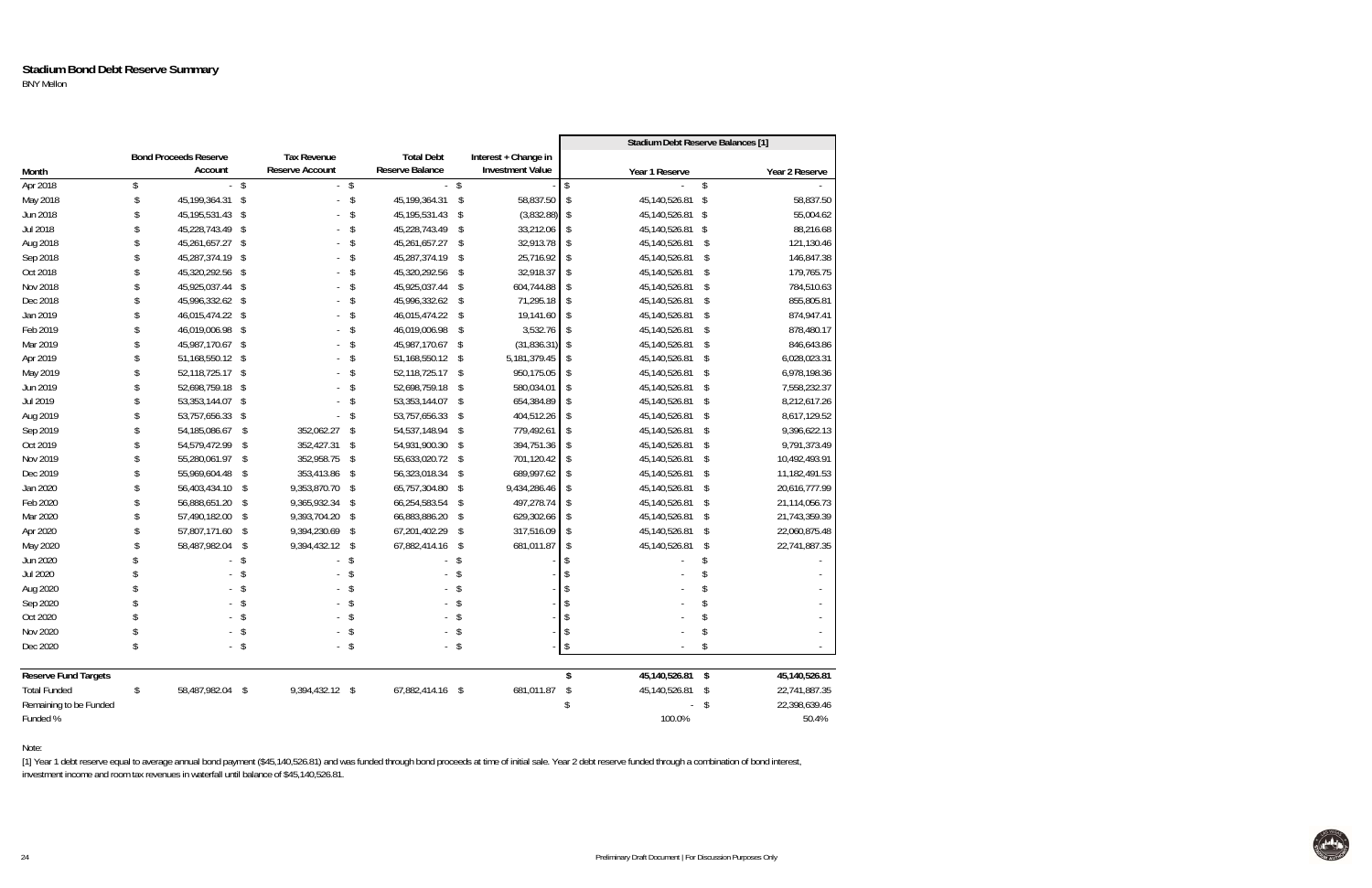### **Stadium Bond Proceeds Reserve Account**

BNY Mellon

Account No. XXXX00 (CLARK CNTY STAD RES 18A BD PROCEEDS) Data sourced to BNY Mellon monthly statements

|                 |                             |                         | Cash and                  | <b>Total</b>           |
|-----------------|-----------------------------|-------------------------|---------------------------|------------------------|
| Month           | <b>Fixed Income Balance</b> |                         | <b>Short Term Balance</b> | <b>Market Value</b>    |
| Apr 2018        | \$                          | $\sqrt[6]{\frac{1}{2}}$ |                           | \$                     |
| May 2018        | \$<br>44,941,050.00         | \$                      | 258,314.31                | \$<br>45, 199, 364. 31 |
| Jun 2018        | \$<br>44,864,550.00         | \$                      | 330,981.43                | \$<br>45, 195, 531. 43 |
| Jul 2018        | \$<br>44,895,150.00         | \$                      | 333,593.49                | \$<br>45,228,743.49    |
| Aug 2018        | \$<br>44,927,550.00         | \$                      | 334,107.27                | \$<br>45,261,657.27    |
| Sep 2018        | \$<br>44,952,750.00         | \$                      | 334,624.19                | \$<br>45,287,374.19    |
| Oct 2018        | \$<br>44,985,150.00         | \$                      | 335,142.56                | \$<br>45,320,292.56    |
| Nov 2018        | \$<br>45,516,297.00         | \$                      | 408,740.44                | \$<br>45,925,037.44    |
| Dec 2018        | \$<br>45,584,358.00         | \$                      | 411,974.62                | \$<br>45,996,332.62    |
| Jan 2019        | \$<br>45,602,735.00         | \$                      | 412,739.22                | \$<br>46,015,474.22    |
| Feb 2019        | \$<br>45,605,454.00         | \$                      | 413,552.98                | \$<br>46,019,006.98    |
| Mar 2019        | \$<br>45,572,886.00         | \$                      | 414,284.67                | \$<br>45,987,170.67    |
| Apr 2019        | \$<br>45,632,133.00         | \$                      | 5,536,417.12              | \$<br>51, 168, 550. 12 |
| May 2019        | \$<br>40,688,765.00         | \$                      | 11,429,960.17             | \$<br>52,118,725.17    |
| Jun 2019        | \$<br>40,776,346.00         | \$                      | 11,922,413.18             | \$<br>52,698,759.18    |
| Jul 2019        | \$<br>40,735,704.00         | \$                      | 12,617,440.07             | \$<br>53, 353, 144.07  |
| Aug 2019        | \$<br>40,853,207.00         | \$                      | 12,904,449.33             | \$<br>53,757,656.33    |
| Sep 2019        | \$<br>40,807,763.66         | \$                      | 13,377,323.01             | \$<br>54, 185, 086. 67 |
| Oct 2019        | \$<br>40,861,869.00         | \$                      | 13,717,603.99             | \$<br>54,579,472.99    |
| Nov 2019        | \$<br>55,117,000.00         | \$                      | 163,061.97                | \$<br>55,280,061.97    |
| Dec 2019        | \$<br>55,142,250.00         | \$                      | 827,354.48                | \$<br>55,969,604.48    |
| Jan 2020        | \$<br>55,194,250.00         | \$                      | 1,209,184.10              | \$<br>56,403,434.10    |
| Feb 2020        | \$<br>55,338,100.00         | \$                      | 1,550,551.20              | \$<br>56,888,651.20    |
| Mar 2020        | \$<br>55,574,550.00         | \$                      | 1,915,632.00              | \$<br>57,490,182.00    |
| Apr 2020        | \$<br>55,517,350.00         | \$                      | 2,289,821.60              | \$<br>57,807,171.60    |
| May 2020        | \$<br>45,457,300.00         | \$                      | 13,030,682.04             | \$<br>58,487,982.04    |
| Jun 2020        |                             |                         |                           | \$                     |
| <b>Jul 2020</b> |                             |                         |                           | \$                     |
| Aug 2020        |                             |                         |                           | \$                     |
| Sep 2020        |                             |                         |                           | \$                     |
| Oct 2020        |                             |                         |                           | \$                     |
| Nov 2020        |                             |                         |                           | \$                     |
| Dec 2020        |                             |                         |                           | \$                     |
| Balance         | \$<br>45,457,300.00         | \$                      | 13,030,682.04             | \$<br>58,487,982.04    |

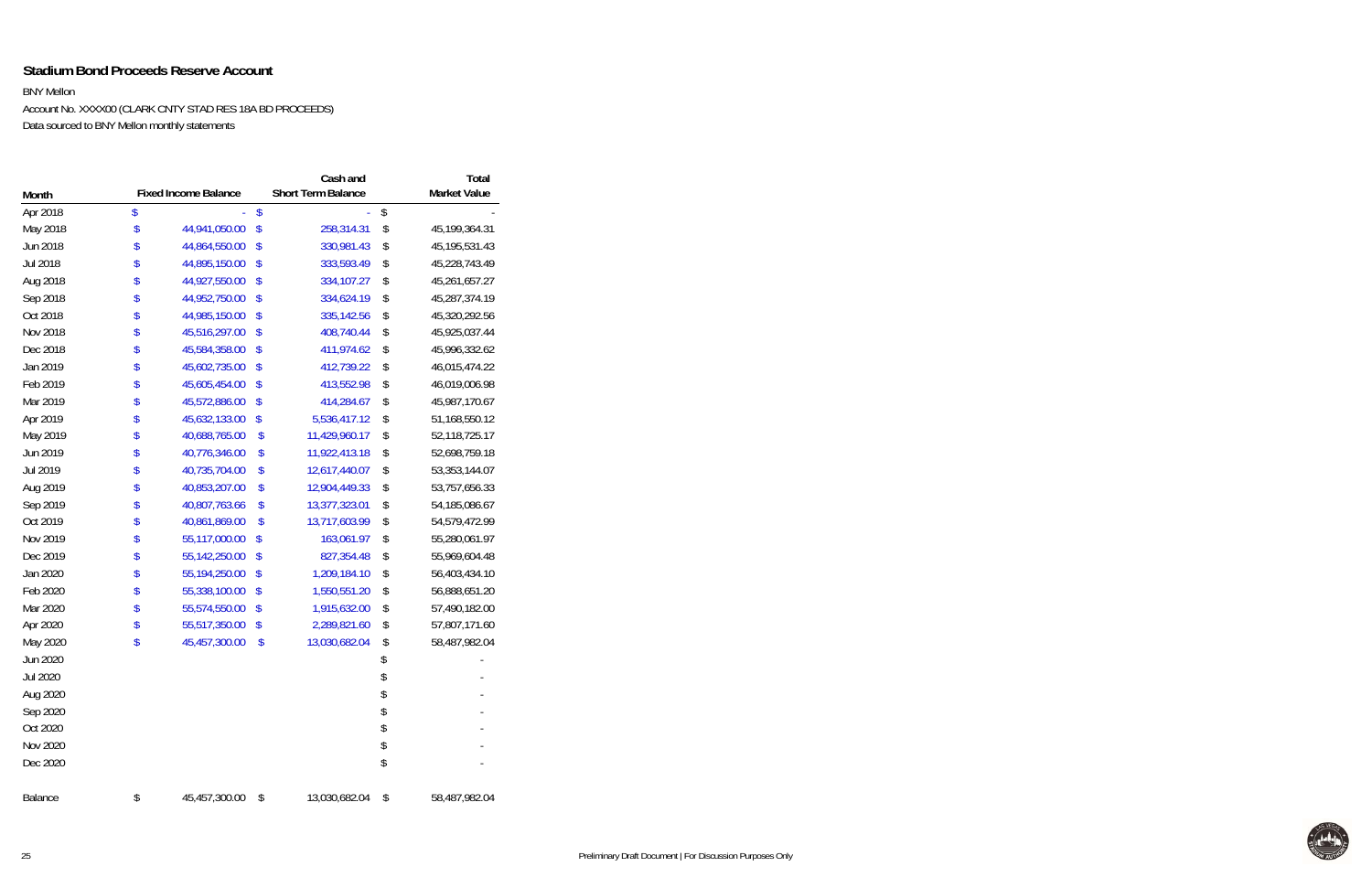## **Stadium Reserve Replenishment Account**

BNY Mellon

Account No. XXXX03 (CLARK CNTY STAD RES REPLENISHMENT) Data sourced to BNY Mellon monthly statements

| Month    | <b>Fixed Income Balance</b> | Cash and<br>Short Term Balance | Total<br><b>Market Value</b> |
|----------|-----------------------------|--------------------------------|------------------------------|
| Apr 2018 | \$                          | \$                             | \$                           |
| May 2018 | \$                          | \$                             | \$                           |
| Jun 2018 | \$                          | \$                             | \$                           |
| Jul 2018 | \$                          | \$                             | \$                           |
| Aug 2018 | \$                          | \$                             | \$                           |
| Sep 2018 | \$                          | \$                             | \$                           |
| Oct 2018 | \$                          | \$                             | \$                           |
| Nov 2018 | \$                          | \$                             | \$                           |
| Dec 2018 | \$                          | \$                             | \$                           |
| Jan 2019 | \$                          | \$                             | \$                           |
| Feb 2019 | \$                          | \$                             | \$                           |
| Mar 2019 | \$                          | \$                             | \$                           |
| Apr 2019 | \$                          | \$                             | \$                           |
| May 2019 | \$                          | \$                             | \$                           |
| Jun 2019 | \$                          | \$                             | \$                           |
| Jul 2019 | \$                          | \$                             | \$                           |
| Aug 2019 | \$                          | \$                             | \$                           |
| Sep 2019 | \$                          | \$                             | \$                           |
| Oct 2019 | \$                          | \$                             | \$                           |
| Nov 2019 | \$                          | \$                             | \$                           |
| Dec 2019 | \$                          | \$                             | \$                           |
| Jan 2020 | \$                          | \$                             | \$                           |
| Feb 2020 | \$                          | \$                             | \$                           |
| Mar 2020 | \$                          | \$                             | \$                           |
| Apr 2020 | \$                          | \$                             | \$                           |
| May 2020 | \$                          | \$                             | \$                           |
| Jun 2020 |                             |                                | \$                           |
| Jul 2020 |                             |                                | \$                           |
| Aug 2020 |                             |                                | \$                           |
| Sep 2020 |                             |                                | \$                           |
| Oct 2020 |                             |                                | \$                           |
| Nov 2020 |                             |                                | \$                           |
| Dec 2020 |                             |                                | \$                           |
| Balance  | \$                          | \$                             | \$                           |

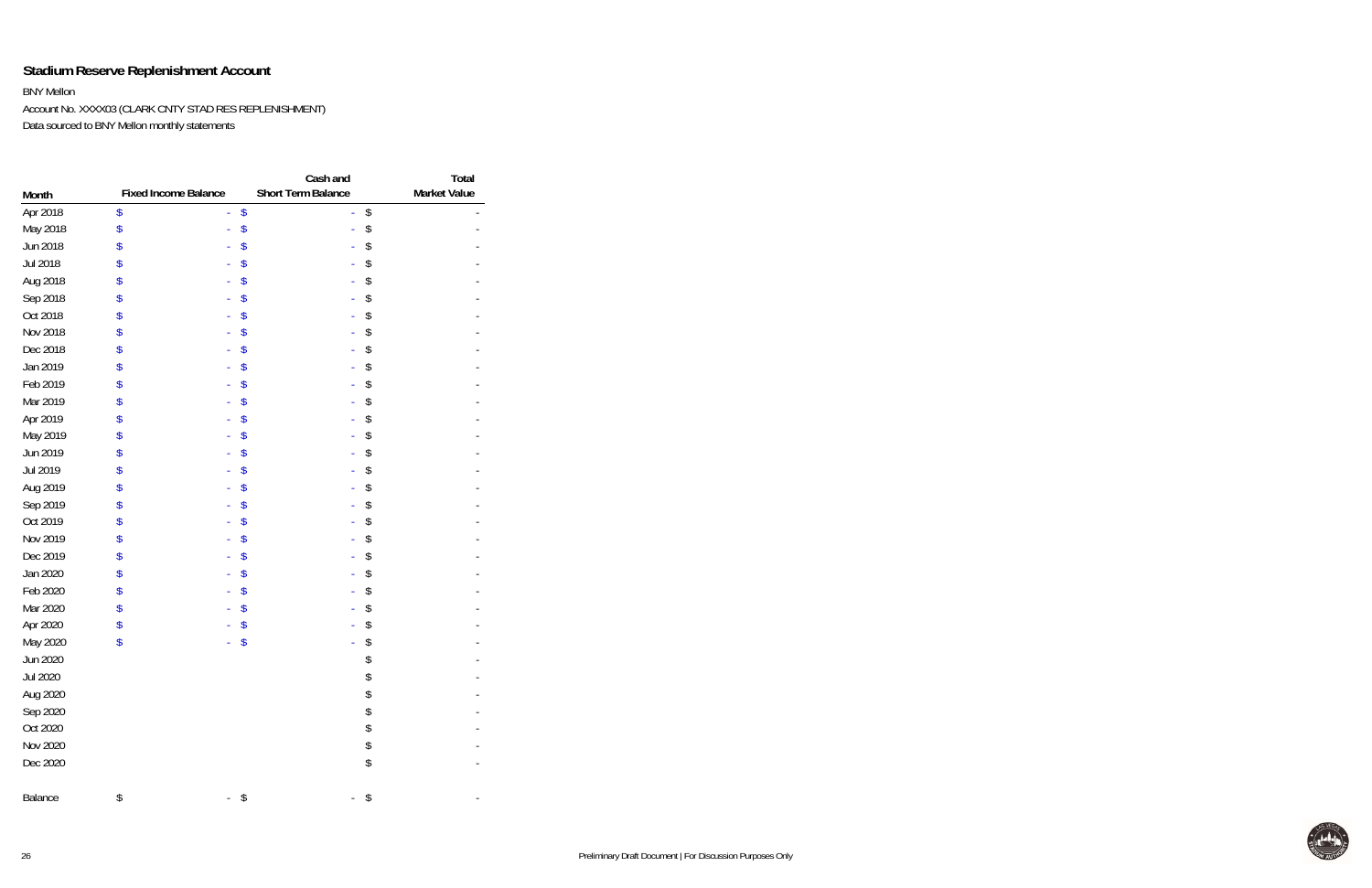### **Stadium Tax Revenue Reserve Account**

BNY Mellon

Account No. XXXX04 (CLARK CNTY STAD RES TAX REVENUES) Data sourced to BNY Mellon monthly statements

|          |                             | Cash and                  | Total               |
|----------|-----------------------------|---------------------------|---------------------|
| Month    | <b>Fixed Income Balance</b> | <b>Short Term Balance</b> | <b>Market Value</b> |
| Apr 2018 | \$                          | \$                        | \$                  |
| May 2018 | \$                          | \$                        | \$                  |
| Jun 2018 | \$                          | \$                        | \$                  |
| Jul 2018 | \$                          | \$                        | \$                  |
| Aug 2018 | \$                          | \$                        | \$                  |
| Sep 2018 | \$                          | \$                        | \$                  |
| Oct 2018 | \$                          | \$                        | \$                  |
| Nov 2018 | \$                          | \$                        | \$                  |
| Dec 2018 | \$                          | \$                        | \$                  |
| Jan 2019 | \$                          | \$                        | \$                  |
| Feb 2019 | \$                          | \$                        | \$                  |
| Mar 2019 | \$                          | \$                        | \$                  |
| Apr 2019 | \$                          | \$                        | \$                  |
| May 2019 | \$                          | \$                        | \$                  |
| Jun 2019 | \$                          | \$                        | \$                  |
| Jul 2019 | \$                          | \$                        | \$                  |
| Aug 2019 | \$                          | \$                        | \$                  |
| Sep 2019 | \$                          | \$<br>352,062.27          | \$<br>352,062.27    |
| Oct 2019 | \$                          | \$<br>352,427.31          | \$<br>352,427.31    |
| Nov 2019 | \$                          | \$<br>352,958.75          | \$<br>352,958.75    |
| Dec 2019 | \$                          | \$<br>353,413.86          | \$<br>353,413.86    |
| Jan 2020 | \$                          | \$<br>9,353,870.70        | \$<br>9,353,870.70  |
| Feb 2020 | \$<br>9,275,076.00          | \$<br>90,856.34           | \$<br>9,365,932.34  |
| Mar 2020 | \$<br>9,299,349.00          | \$<br>94,355.20           | \$<br>9,393,704.20  |
| Apr 2020 | \$<br>9,299,814.00          | \$<br>94,416.69           | \$<br>9,394,230.69  |
| May 2020 | \$                          | \$<br>9,394,432.12        | \$<br>9,394,432.12  |
| Jun 2020 |                             |                           | \$                  |
| Jul 2020 |                             |                           | \$                  |
| Aug 2020 |                             |                           | \$                  |
| Sep 2020 |                             |                           | \$                  |
| Oct 2020 |                             |                           | \$                  |
| Nov 2020 |                             |                           | \$                  |
| Dec 2020 |                             |                           | \$                  |
| Balance  | \$                          | \$<br>9,394,432.12        | \$<br>9,394,432.12  |

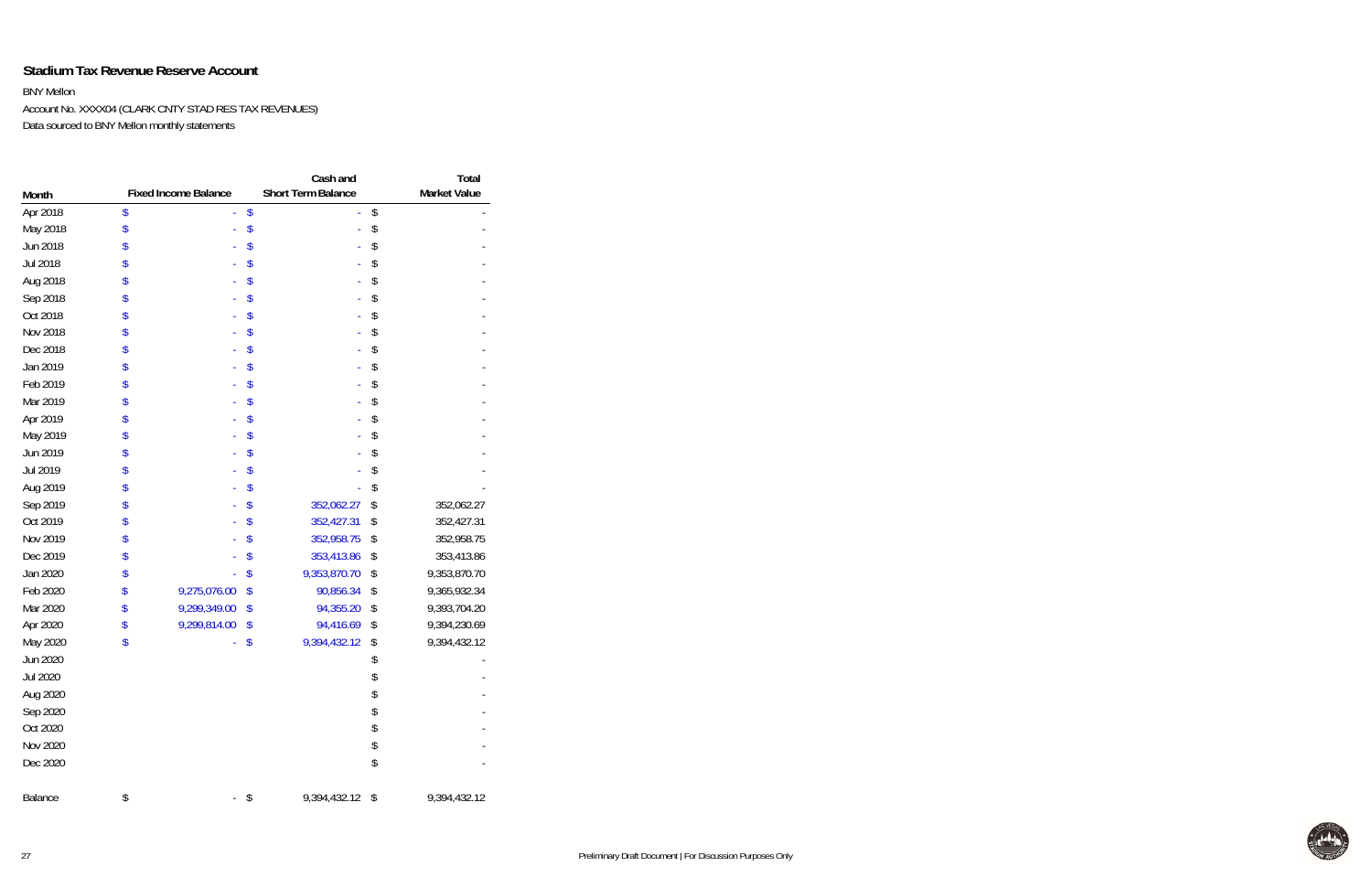### **Clark County Stadium Authority Operating Account**

Bank of America

Account No. XXXXXXXX5582

Data sourced to Bank of America monthly statements

|          |    | Beginning | Deposits and                          | Withdrawals and Other |                        |              | Ending       |
|----------|----|-----------|---------------------------------------|-----------------------|------------------------|--------------|--------------|
| Month    |    | Balance   | <b>Other Credits</b>                  | Debits                | Checks                 | Service Fees | Balance      |
| Apr 2017 | \$ |           | \$<br>\$                              |                       | \$                     | \$           | \$           |
| May 2017 | S  |           |                                       |                       |                        |              | \$           |
| Jun 2017 |    |           |                                       |                       |                        |              |              |
| Jul 2017 |    |           |                                       |                       |                        |              |              |
| Aug 2017 |    |           |                                       |                       |                        |              | \$           |
| Sep 2017 |    |           |                                       |                       |                        |              |              |
| Oct 2017 |    |           | \$                                    |                       |                        |              |              |
| Nov 2017 |    |           | 138,357.02<br>\$                      | (138, 357.02)         | \$                     |              | \$           |
| Dec 2017 |    |           | \$                                    |                       | S                      |              | \$           |
| Jan 2018 |    |           | 11,250.00 \$                          |                       | $(11,250.00)$ \$<br>\$ |              | \$           |
| Feb 2018 |    |           | 43,838.22 \$                          | $(41,925.72)$ \$      | $(1,912.50)$ \$        |              | \$           |
| Mar 2018 |    |           | 25,473.34 \$                          | $(19, 473.34)$ \$     | $(6,000.00)$ \$        |              | \$           |
| Apr 2018 |    |           | 25,051,763.50 \$                      | $(25,000,000.00)$ \$  | $(51,763.50)$ \$       |              | \$           |
| May 2018 |    |           | 4,693,730.62 \$                       | $(4,456,080.62)$ \$   | $(237,650.00)$ \$      |              | \$           |
| Jun 2018 |    |           | 418,178.65 \$                         | $(300, 105.70)$ \$    | $(118,072.95)$ \$      |              | \$<br>0.00   |
| Jul 2018 |    | 0.00      | \$<br>3,959,439.03 \$                 | $(3,959,439.03)$ \$   |                        | \$           | \$           |
| Aug 2018 |    |           | \$<br>50,000.00 \$                    | $(50,000.00)$ \$      |                        |              | \$           |
| Sep 2018 |    |           | \$                                    |                       | \$                     |              |              |
| Oct 2018 |    |           | \$<br>200,000.00                      | $(200,000.00)$ \$     |                        |              |              |
| Nov 2018 |    |           | \$                                    |                       | \$                     |              |              |
| Dec 2018 |    |           | 50,000.00<br>$\sqrt[6]{\frac{1}{2}}$  | $(50,000.00)$ \$      |                        |              |              |
| Jan 2019 |    |           | 160,000.00<br>\$                      | $(150,000.00)$ \$     | (10,000.00)            | \$           | \$           |
| Feb 2019 |    |           | \$                                    |                       | \$                     | \$           | \$           |
| Mar 2019 |    |           | 155,628.00<br>$\sqrt[6]{\frac{1}{2}}$ | $(125,000.00)$ \$     | $(30,628.00)$ \$       |              | \$           |
| Apr 2019 |    |           | 125,000.00 \$                         | $(125,000.00)$ \$     |                        |              | \$           |
| May 2019 |    |           | \$                                    |                       | \$                     |              | \$           |
| Jun 2019 |    |           | 125,000.00<br>$\sqrt[6]{\frac{1}{2}}$ | $(125,000.00)$ \$     |                        |              | \$           |
| Jul 2019 |    |           | 77,856.00 \$                          | $(75,000.00)$ \$      | $(2,856.00)$ \$        |              | \$           |
| Aug 2019 |    |           | 60,300.00 \$                          | $(58, 835.00)$ \$     | $(1,465.00)$ \$        |              | \$           |
| Sep 2019 |    |           | 369,562.27<br>$\sqrt[6]{\frac{1}{2}}$ | $(369, 562.27)$ \$    |                        |              | \$           |
| Oct 2019 |    |           | 81,955.00 \$                          | $(72,575.00)$ \$      | $(9,380.00)$ \$        |              |              |
| Nov 2019 |    |           | 41,382.50 \$                          | $(38, 155.00)$ \$     | $(3,227.50)$ \$        |              |              |
| Dec 2019 |    |           | 132,523.25 \$                         | $(105, 018.75)$ \$    | $(27,504.50)$ \$       |              |              |
| Jan 2020 |    |           | 9,072,743.75 \$                       | $(9,072,743.75)$ \$   |                        |              |              |
| Feb 2020 |    |           | 17,500.00 \$                          | $(17,500.00)$ \$      |                        |              |              |
| Mar 2020 | S  |           | \$<br>69,979.50 \$                    | $(42,681.25)$ \$      | (27, 298.25)           |              | \$           |
| Apr 2020 |    |           | \$<br>54,712.50 \$                    | $(54, 712.50)$ \$     |                        | \$           | \$           |
| May 2020 |    |           | \$<br>62,831.25 \$                    | $(62,831.25)$ \$      |                        | \$           | \$           |
| Jun 2020 |    |           |                                       |                       |                        |              |              |
| Jul 2020 |    |           |                                       |                       |                        |              |              |
| Aug 2020 |    |           |                                       |                       |                        |              |              |
| Sep 2020 |    |           |                                       |                       |                        |              |              |
| Oct 2020 |    |           |                                       |                       |                        |              |              |
| Nov 2020 |    |           |                                       |                       |                        |              |              |
| Dec 2020 | \$ |           |                                       |                       |                        |              | \$           |
| Total    |    |           | \$<br>45,249,004.40 \$                | $(44,709,996.20)$ \$  | $(539,008.20)$ \$      |              | \$<br>(0.00) |